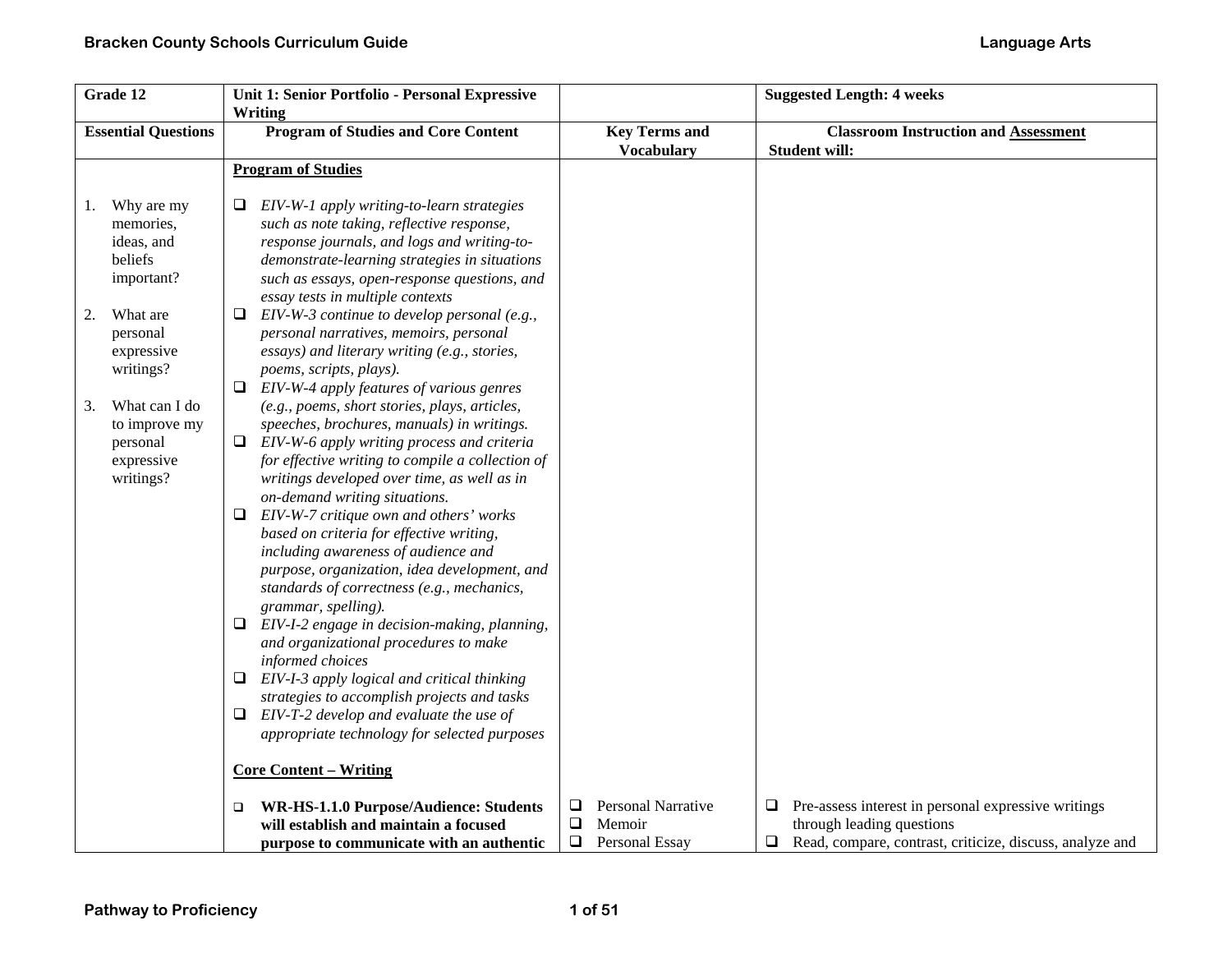| Grade 12                   | Unit 1: Senior Portfolio - Personal Expressive<br>Writing |                                           | <b>Suggested Length: 4 weeks</b>                                    |
|----------------------------|-----------------------------------------------------------|-------------------------------------------|---------------------------------------------------------------------|
| <b>Essential Questions</b> | <b>Program of Studies and Core Content</b>                | <b>Key Terms and</b><br><b>Vocabulary</b> | <b>Classroom Instruction and Assessment</b><br><b>Student will:</b> |
|                            | audience by                                               | $\Box$<br>Metaphor                        | evaluate examples of narratives, memoirs, and essays                |
|                            | Narrowing the topic to present an idea,<br>□              | $\Box$<br>Personification                 | taken from magazines, mass market books, graduates,                 |
|                            | theme or thesis                                           | Simile<br>$\Box$                          | and Kentucky Writing Portfolio, benchmarks based on                 |
|                            | Choosing a perspective authentic to the                   | $\Box$<br>Conflict                        | students' individual writings,                                      |
|                            | $\Box$<br>writer                                          | $\Box$<br>Foreshadowing                   | $\Box$<br>Recognize, interpret, identify and apply the              |
|                            | Analyzing and addressing the needs of<br>$\Box$           | $\Box$<br>Irony                           | requirements of the Kentucky Writing Assessment                     |
|                            | the intended audience                                     | Point of View<br>❏                        | Holistic Scoring Guide by Peer Review and Instructor                |
|                            | Adhering to the characteristics of the                    | Resolution<br>$\Box$                      | Review                                                              |
|                            | $\Box$<br>form                                            | $\Box$<br>Setting                         | $\Box$<br>Review, apply, and select elements of the short story     |
|                            | Applying a suitable tone<br>$\Box$                        | $\Box$<br>Dialogue                        | and poetic terms applicable to personal expressive                  |
|                            | Allowing voice to emerge when<br>$\Box$                   |                                           | writings by leading questions and inquiry and examining             |
|                            | appropriate DOK 4                                         |                                           | own students work                                                   |
|                            |                                                           |                                           | $\Box$ Learn to revise using the Error Checklist by example         |
|                            | WR-HS-1.2.0 Idea Development/Support:<br>□                |                                           | Summarize and develop skills necessary to demonstrate<br>□          |
|                            | Students will support main ideas and                      |                                           | characteristics of effective writing demonstrated in                |
|                            | deepen the audience's understanding of                    |                                           | Kentucky's Holistic Scoring Guide using leading                     |
|                            | purpose by                                                |                                           | questions and prompts, including                                    |
|                            | Developing logical, justified, and                        |                                           | Purpose/Audience-focus, intent, tone, voice, form, thesis<br>$\Box$ |
|                            | suitable explanations                                     |                                           | Idea Development-elaboration, reflection, development               |
|                            | <b>Providing relevant elaboration</b><br>$\Box$           |                                           | strategies, logical development                                     |
|                            | <b>Explaining related connections or</b><br>$\Box$        |                                           | $\Box$<br>Organization-unity, coherence, meaningful order,          |
|                            | reflections                                               |                                           | transitions, closure                                                |
|                            | Applying idea development strategies<br>$\Box$            |                                           | Sentences-variety, construction<br>$\Box$                           |
|                            | appropriate to the form DOK 4                             |                                           | Language-diction, conciseness, correct grammar,<br>□                |
|                            |                                                           |                                           | Correctness-usage, mechanics, spelling<br>$\Box$                    |
|                            | WR-HS-2.3.0 Organization: Students will<br>$\Box$         |                                           | $\Box$<br>Read-Around: Students arrange desks in circular format    |
|                            | create unity and coherence to accomplish                  |                                           | and read final drafts of personal expressive writings,              |
|                            | the focused purpose by                                    |                                           | each student must comment upon the work of the author               |
|                            | <b>Engaging the audience</b><br>$\Box$                    |                                           | with one positive comment, location of elements of a                |
|                            | <b>Establishing a context for reading</b><br>$\Box$       |                                           | good story, and one suggestion for improvement                      |
|                            | when appropriate                                          |                                           | $\Box$ Portfolio Scoring ratings based on rubrics and Kentucky      |
|                            | Communicating ideas and support in a<br>$\Box$            |                                           | Holistic Scoring Guide                                              |
|                            | meaningful order                                          |                                           | Peer Review (Cooperative Learning) where students<br>$\Box$         |
|                            | Applying transitions and transitional<br>$\Box$           |                                           | group into fours and switch papers, searching for                   |
|                            | elements to guide the reader through                      |                                           | elements of a good story and "juice" (the true story                |
|                            | the piece                                                 |                                           | behind the story)                                                   |
|                            | Developing effective closure DOK 3<br>$\Box$              |                                           | Instructor Review (Progress-Based) Instructor reviews<br>❏          |
|                            |                                                           |                                           | three drafts including Final draft based on rubrics and             |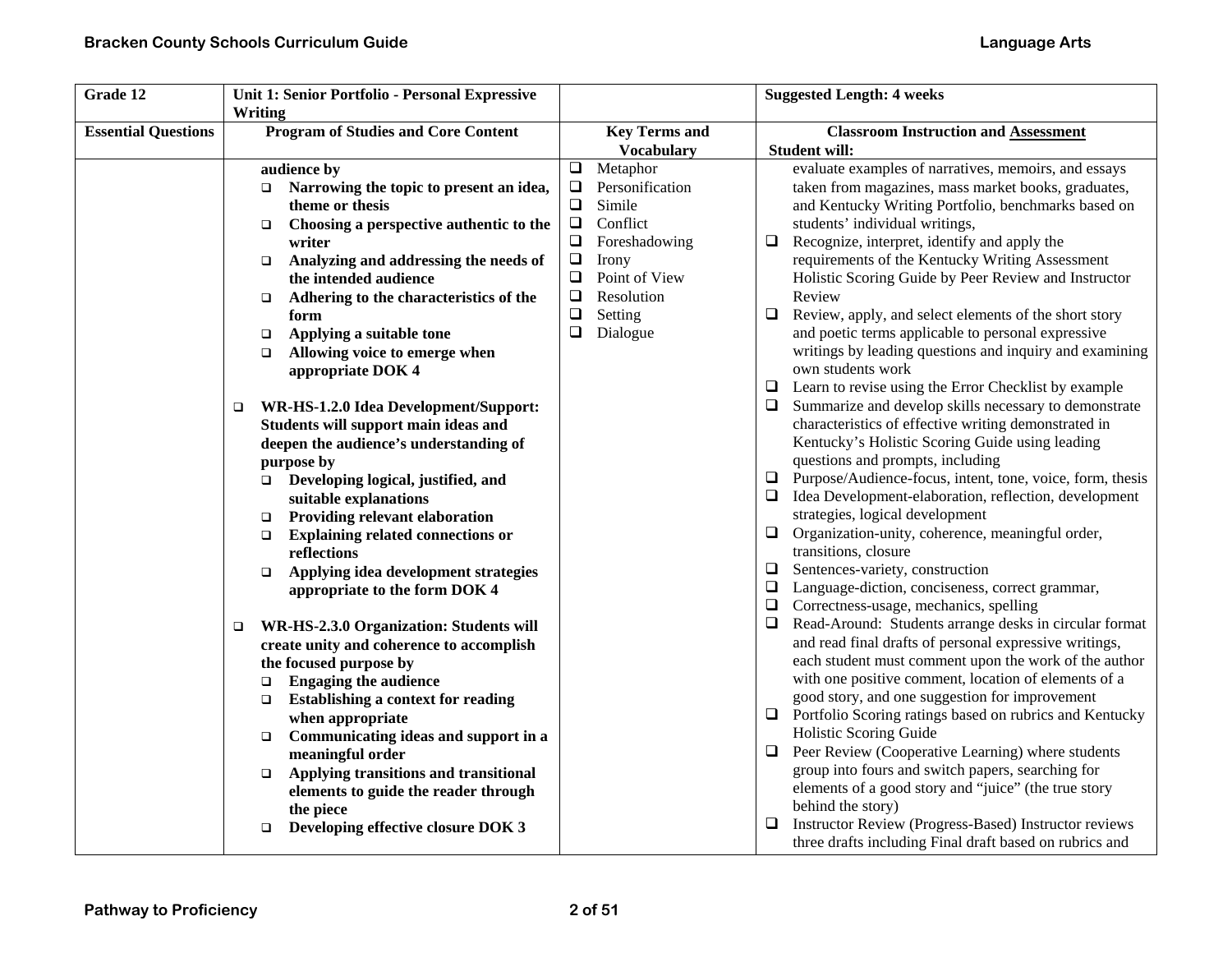| Grade 12                   | Unit 1: Senior Portfolio - Personal Expressive<br>Writing                                                                                                                                                                                                                                                                                                                                                                                                                                                                                                |                                           | <b>Suggested Length: 4 weeks</b>                                                                                                                                                                                                      |
|----------------------------|----------------------------------------------------------------------------------------------------------------------------------------------------------------------------------------------------------------------------------------------------------------------------------------------------------------------------------------------------------------------------------------------------------------------------------------------------------------------------------------------------------------------------------------------------------|-------------------------------------------|---------------------------------------------------------------------------------------------------------------------------------------------------------------------------------------------------------------------------------------|
| <b>Essential Questions</b> | <b>Program of Studies and Core Content</b>                                                                                                                                                                                                                                                                                                                                                                                                                                                                                                               | <b>Key Terms and</b><br><b>Vocabulary</b> | <b>Classroom Instruction and Assessment</b><br><b>Student will:</b>                                                                                                                                                                   |
|                            | <b>WR-HS-2.4.0 Sentence Structure: Students</b><br>$\Box$<br>will create effective sentences by<br>Applying a variety of structures and<br>$\Box$<br>lengths<br><b>Maintaining parallel structure</b><br>$\Box$<br>Developing complete and correct<br>$\Box$<br>sentences unless using unconventional<br>structures for effect when appropriate<br>DOK <sub>3</sub>                                                                                                                                                                                      |                                           | Kentucky Holistic Scoring Guide<br>Students will write a personal piece for their senior<br>$\Box$<br>portfolio based on the criteria outlined in the KY<br>Holistic<br>$\Box$<br>Students will edit and revise draft personal pieces |
|                            | WR-HS-3.5.0 Language: Students will<br>$\Box$<br>exemplify effective language choices by<br>Applying correct grammar and usage<br>$\Box$<br>Applying concise use of language<br>$\Box$<br>Incorporating strong verbs, precise<br>$\Box$<br>nouns, concrete details and sensory<br>details<br>Applying language appropriate to the<br>$\Box$<br>content, purpose, and audience DOK 2<br>WR-HS-3.6.0 Correctness: Students will<br>$\Box$                                                                                                                  |                                           |                                                                                                                                                                                                                                       |
|                            | communicate clearly by<br><b>Applying correct spelling</b><br>$\Box$<br>Applying correct punctuation<br>$\Box$<br>Applying correct capitalization<br>$\Box$<br>Incorporating acceptable departure<br>$\Box$<br>from standard correctness to enhance<br>meaning when appropriate<br><b>Incorporating appropriate</b><br>$\Box$<br>documentation of ideas and<br>information from outside sources (e.g.,<br>citing authors or titles within the text,<br>listing sources, documenting sources in<br>text and/or on a Works Cited page)<br>DOK <sub>2</sub> |                                           |                                                                                                                                                                                                                                       |
|                            | WR-HS-4.10.0 Revising (Content/Ideas)<br>□<br>Reflecting to determine where to add,<br>$\Box$                                                                                                                                                                                                                                                                                                                                                                                                                                                            |                                           |                                                                                                                                                                                                                                       |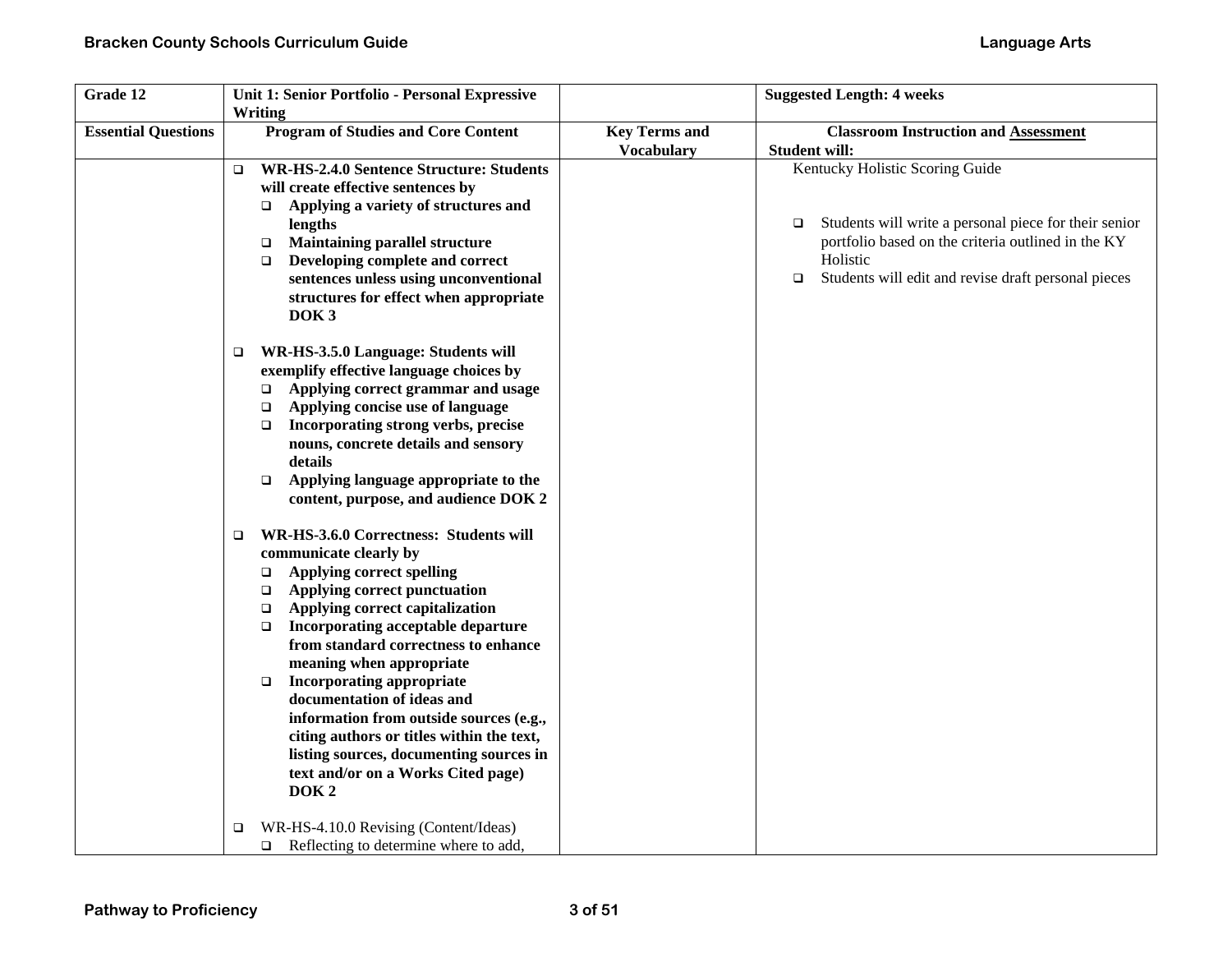| Grade 12                   | Unit 1: Senior Portfolio - Personal Expressive       |                      | <b>Suggested Length: 4 weeks</b>            |
|----------------------------|------------------------------------------------------|----------------------|---------------------------------------------|
|                            | Writing                                              |                      |                                             |
| <b>Essential Questions</b> | <b>Program of Studies and Core Content</b>           | <b>Key Terms and</b> | <b>Classroom Instruction and Assessment</b> |
|                            |                                                      | <b>Vocabulary</b>    | <b>Student will:</b>                        |
|                            | delete, rearrange, define/redefine, or               |                      |                                             |
|                            | elaborate content                                    |                      |                                             |
|                            | Conferencing with teacher, peer(s) to<br>$\Box$      |                      |                                             |
|                            | help determine where to add, delete,                 |                      |                                             |
|                            | rearrange, define/redefine, or elaborate             |                      |                                             |
|                            | content                                              |                      |                                             |
|                            | Checking for accuracy of content<br>$\Box$           |                      |                                             |
|                            | Considering voice, tone, style, intended<br>$\Box$   |                      |                                             |
|                            | audience, coherence, transitions, pacing             |                      |                                             |
|                            | Comparing with rubric criteria and<br>$\Box$         |                      |                                             |
|                            | anchor papers/models                                 |                      |                                             |
|                            | Considering effectiveness of language<br>$\Box$      |                      |                                             |
|                            | usage and sentences to communicate                   |                      |                                             |
|                            | ideas                                                |                      |                                             |
|                            | Revising Skills                                      |                      |                                             |
|                            | Idea Development                                     |                      |                                             |
|                            | Students will narrow topic for selected              |                      |                                             |
|                            | $\Box$<br>writing.                                   |                      |                                             |
|                            | Students will identify topic sentence of a<br>$\Box$ |                      |                                             |
|                            | paragraph that is purposefully placed to             |                      |                                             |
|                            | enhance reader awareness.                            |                      |                                             |
|                            | Students will select appropriate<br>$\Box$           |                      |                                             |
|                            | supporting details relevant to a specific            |                      |                                             |
|                            | writing category (e.g., dialogue,                    |                      |                                             |
|                            | predictions, findings from research,                 |                      |                                             |
|                            | needed definitions, causes and effects,              |                      |                                             |
|                            | comparisons, contrasts, reference to                 |                      |                                             |
|                            | concepts).                                           |                      |                                             |
|                            | Students will delete extraneous/irrelevant<br>$\Box$ |                      |                                             |
|                            | materials.                                           |                      |                                             |
|                            | Organization                                         |                      |                                             |
|                            | Students will correct sentences that are<br>$\Box$   |                      |                                             |
|                            | out of chronological/sequential order or             |                      |                                             |
|                            | insert new sentences in the correct                  |                      |                                             |
|                            | chronological/sequential position.                   |                      |                                             |
|                            | Students will compose effective and<br>$\Box$        |                      |                                             |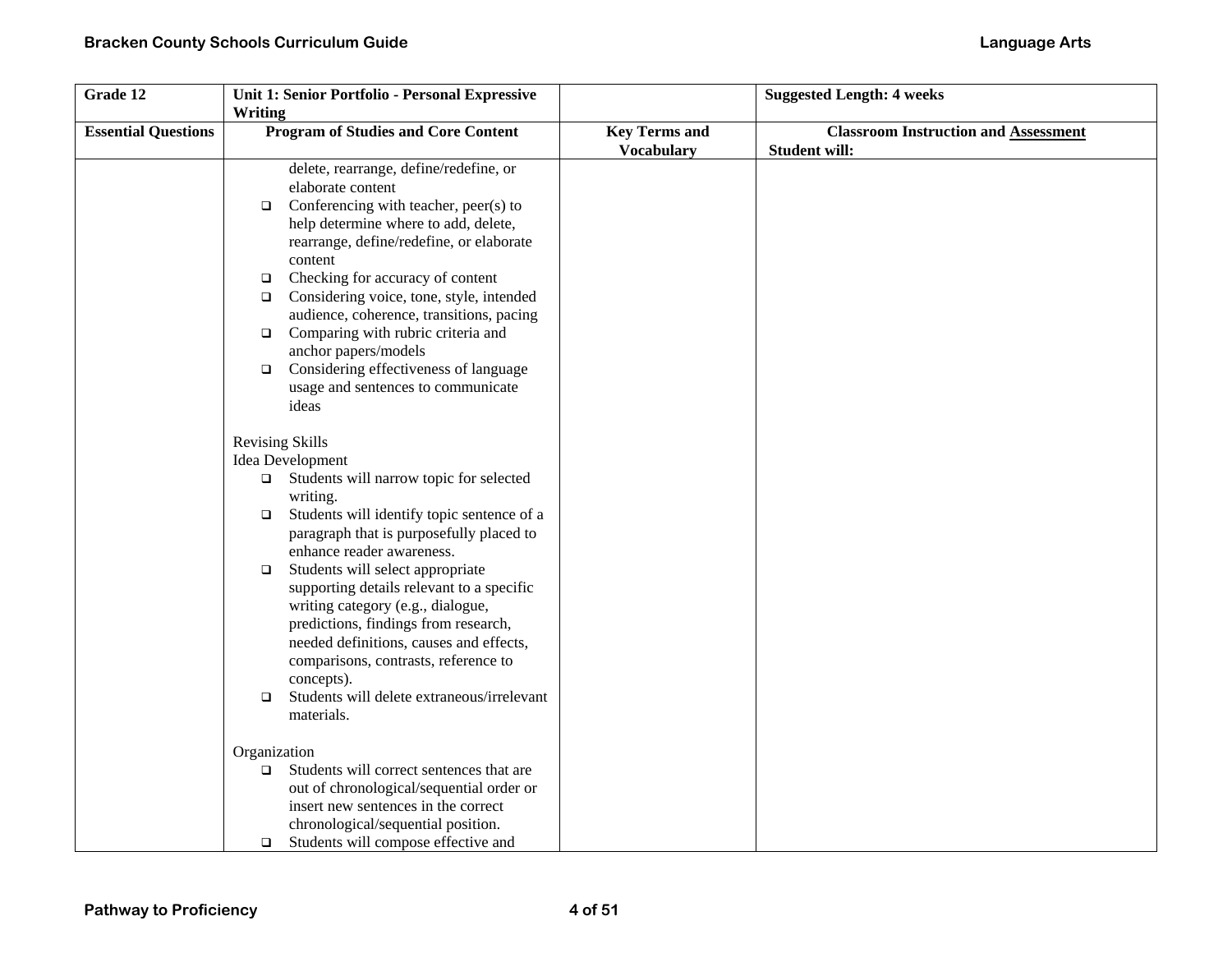| Grade 12                   | Unit 1: Senior Portfolio - Personal Expressive      |                      | <b>Suggested Length: 4 weeks</b>            |
|----------------------------|-----------------------------------------------------|----------------------|---------------------------------------------|
|                            | Writing                                             |                      |                                             |
| <b>Essential Questions</b> | <b>Program of Studies and Core Content</b>          | <b>Key Terms and</b> | <b>Classroom Instruction and Assessment</b> |
|                            |                                                     | <b>Vocabulary</b>    | <b>Student will:</b>                        |
|                            | subtle transitions.                                 |                      |                                             |
|                            | Students will develop effective<br>$\Box$           |                      |                                             |
|                            | introductions and closures for writing.             |                      |                                             |
|                            | Students will apply appropriate usage of<br>$\Box$  |                      |                                             |
|                            | parallelism (e.g. word forms, lists,                |                      |                                             |
|                            | phrases, clauses, sentences, organization,          |                      |                                             |
|                            | idea development).                                  |                      |                                             |
|                            | Word Choice                                         |                      |                                             |
|                            | Students will eliminate redundant words<br>$\Box$   |                      |                                             |
|                            | and phrases.                                        |                      |                                             |
|                            | Students will apply the most specific<br>$\Box$     |                      |                                             |
|                            | word for use in a sentence.                         |                      |                                             |
|                            |                                                     |                      |                                             |
|                            | WR-HS-4.11.0 Editing (Conventions and<br>$\Box$     |                      |                                             |
|                            | Mechanics)                                          |                      |                                             |
|                            | Checking for correctness with self,<br>$\Box$       |                      |                                             |
|                            | teacher, or peer(s)                                 |                      |                                             |
|                            | $\Box$ Language usage<br>Sentence structure<br>□    |                      |                                             |
|                            | Spelling<br>$\Box$                                  |                      |                                             |
|                            | Capitalization<br>$\Box$                            |                      |                                             |
|                            | Punctuation<br>$\Box$                               |                      |                                             |
|                            | Documentation of sources<br>$\Box$                  |                      |                                             |
|                            | Using resources to support editing (e.g.,<br>$\Box$ |                      |                                             |
|                            | spell check, dictionaries, thesauri,                |                      |                                             |
|                            | handbooks)                                          |                      |                                             |
|                            | <b>Editing Skills</b>                               |                      |                                             |
|                            | Language Usage                                      |                      |                                             |
|                            | Students will apply knowledge of<br>$\Box$          |                      |                                             |
|                            | subject/verb agreement with both                    |                      |                                             |
|                            | singular and plural subjects.                       |                      |                                             |
|                            | Students will apply knowledge of<br>$\Box$          |                      |                                             |
|                            | present, past and future tenses.                    |                      |                                             |
|                            | Students will apply knowledge of<br>$\Box$          |                      |                                             |
|                            | comparative and superlative forms of                |                      |                                             |
|                            | adjectives and adverbs.                             |                      |                                             |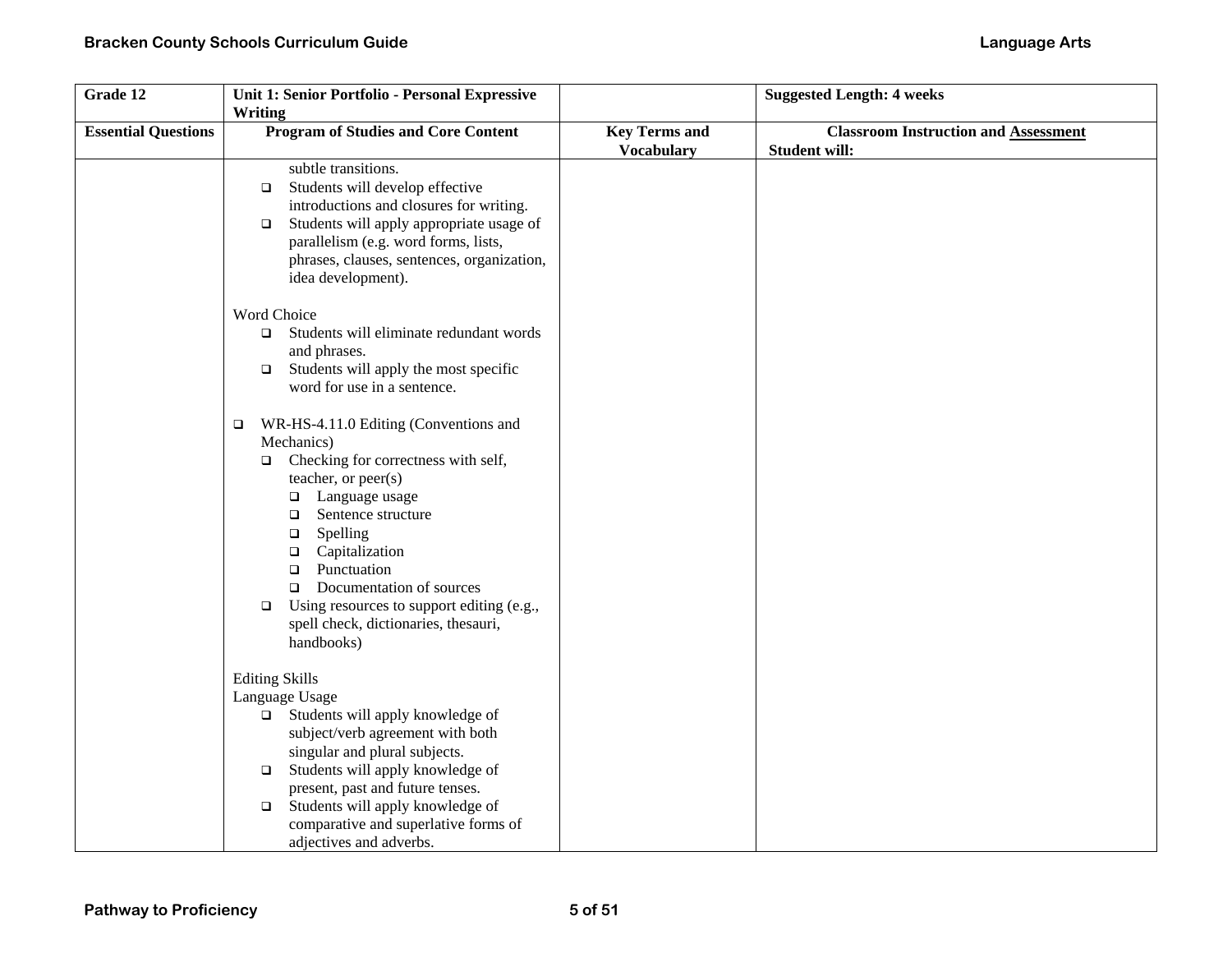| Grade 12                   | Unit 1: Senior Portfolio - Personal Expressive<br>Writing                                                                                                                                                                                                                                                                               |                      | <b>Suggested Length: 4 weeks</b>            |
|----------------------------|-----------------------------------------------------------------------------------------------------------------------------------------------------------------------------------------------------------------------------------------------------------------------------------------------------------------------------------------|----------------------|---------------------------------------------|
| <b>Essential Questions</b> | <b>Program of Studies and Core Content</b>                                                                                                                                                                                                                                                                                              | <b>Key Terms and</b> | <b>Classroom Instruction and Assessment</b> |
|                            |                                                                                                                                                                                                                                                                                                                                         | <b>Vocabulary</b>    | <b>Student will:</b>                        |
|                            | Students will apply knowledge of special<br>□<br>problems in usage, (i.e., a/an, to/two/too,<br>their/there/they're) and pronoun<br>references and double negatives.<br>Students will apply knowledge of<br>◻<br>idiomatic expressions.<br>WR-HS-4.12.0 Publishing<br>$\Box$<br>Sharing final piece with intended<br>$\Box$<br>audience |                      |                                             |

| Grade 12                                             | Unit 2: Senior Portfolio - Literary Writing                                                                                                                                                             |                                           | <b>Suggested Length: 4 weeks</b>                                    |
|------------------------------------------------------|---------------------------------------------------------------------------------------------------------------------------------------------------------------------------------------------------------|-------------------------------------------|---------------------------------------------------------------------|
| <b>Essential Questions</b>                           | <b>Program of Studies and Core Content</b>                                                                                                                                                              | <b>Key Terms and</b><br><b>Vocabulary</b> | <b>Classroom Instruction and Assessment</b><br><b>Student will:</b> |
|                                                      | <b>Program of Studies</b>                                                                                                                                                                               |                                           |                                                                     |
| What is literary<br>writing?                         | EIV-R-1 analyze, synthesize, and evaluate the<br>□<br>four types of reading materials (literary,<br>informational, practical/workplace, and                                                             |                                           |                                                                     |
| What can<br>2.<br>literary writing<br>teach me about | persuasive) in both print and nonprint (e.g.,<br>computer, electronic media) formats to<br>complete tasks and projects                                                                                  |                                           |                                                                     |
| the human<br>condition?                              | EIV-R-2 respond critically to a variety of<br>⊔<br>literary genres (e.g., novels, essays, short<br>stories, poetry, drama), making connections                                                          |                                           |                                                                     |
| Why do we read<br>3.<br>what we read?                | among different periods, styles, cultures, and<br>ethnicities.                                                                                                                                          |                                           |                                                                     |
|                                                      | EIV-R-3 continue to analyze authors' uses of<br>⊔<br>literary terms and concepts (e.g., theme,<br>symbolism, tone) from a variety of classic and<br>contemporary readings.                              |                                           |                                                                     |
|                                                      | EIV-R-4 select and read materials for<br>⊔<br><i>enjoyment.</i>                                                                                                                                         |                                           |                                                                     |
|                                                      | EIV-R-5 apply reading skills to complete<br>□<br>diverse tasks and projects, which use<br>materials relevant to individual<br>postsecondary interests.<br>$EIV-W-3$ continue to develop personal (e.g., |                                           |                                                                     |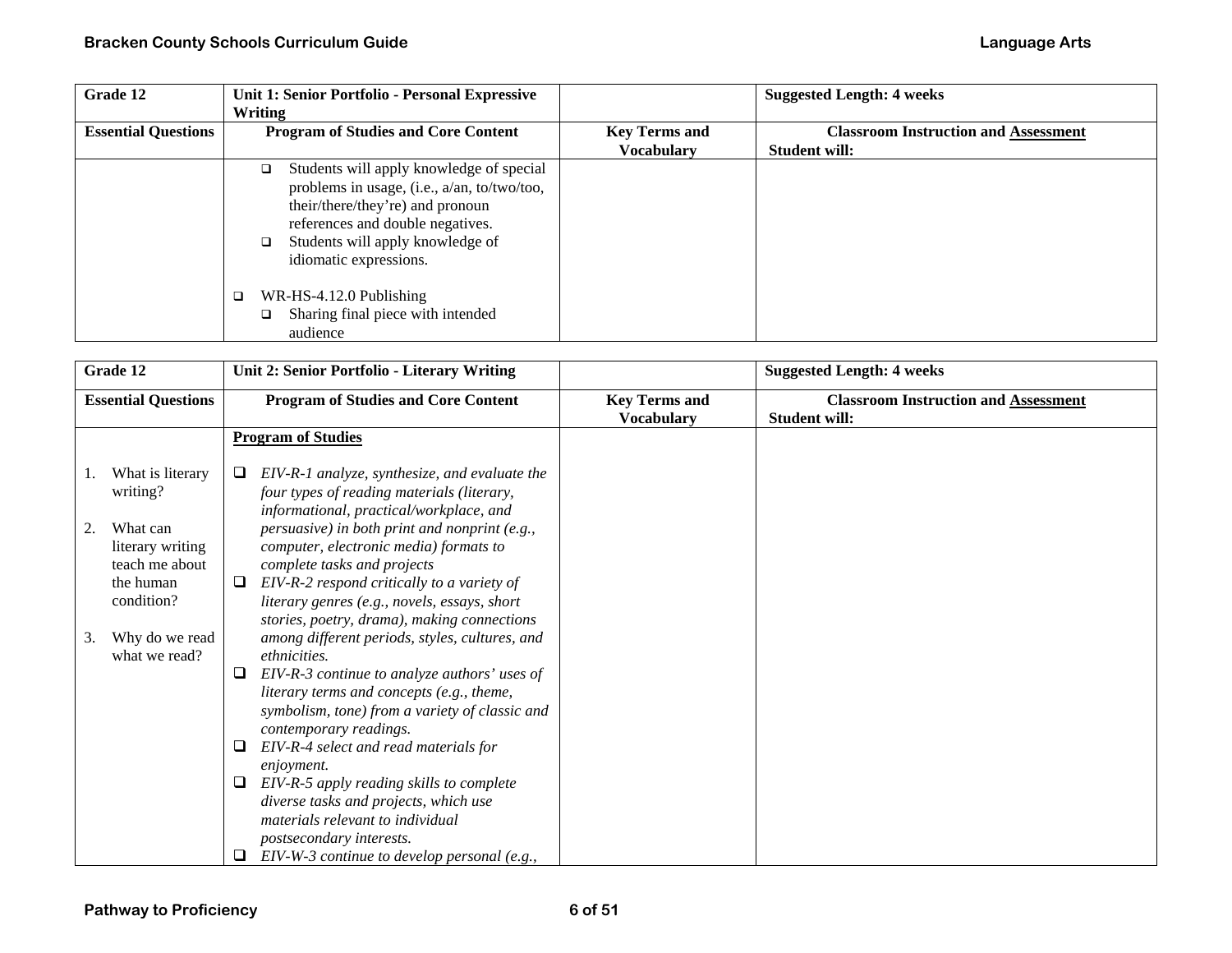| Grade 12                   | Unit 2: Senior Portfolio - Literary Writing                                                                                                                                                                                                                                                                                                                                                                                                                                                                                                                                                                                                                                                                                                                                                                                                                                                                                                                                                                                                                                                                                                                |                                                                                                                                                                                 | <b>Suggested Length: 4 weeks</b>                                                                                                                                                                                                                                                                                                                                                        |
|----------------------------|------------------------------------------------------------------------------------------------------------------------------------------------------------------------------------------------------------------------------------------------------------------------------------------------------------------------------------------------------------------------------------------------------------------------------------------------------------------------------------------------------------------------------------------------------------------------------------------------------------------------------------------------------------------------------------------------------------------------------------------------------------------------------------------------------------------------------------------------------------------------------------------------------------------------------------------------------------------------------------------------------------------------------------------------------------------------------------------------------------------------------------------------------------|---------------------------------------------------------------------------------------------------------------------------------------------------------------------------------|-----------------------------------------------------------------------------------------------------------------------------------------------------------------------------------------------------------------------------------------------------------------------------------------------------------------------------------------------------------------------------------------|
| <b>Essential Questions</b> | <b>Program of Studies and Core Content</b>                                                                                                                                                                                                                                                                                                                                                                                                                                                                                                                                                                                                                                                                                                                                                                                                                                                                                                                                                                                                                                                                                                                 | <b>Key Terms and</b><br><b>Vocabulary</b>                                                                                                                                       | <b>Classroom Instruction and Assessment</b><br><b>Student will:</b>                                                                                                                                                                                                                                                                                                                     |
|                            | personal narratives, memoirs, personal<br>essays) and literary writing (e.g., stories,<br>poems, scripts, plays).<br>EIV-W-4 apply features of various genres<br>⊔<br>(e.g., poems, short stories, plays, articles,<br>speeches, brochures, manuals) in writings.<br>EIV-W-6 apply writing process and criteria<br>□<br>for effective writing to compile a collection of<br>writings developed over time, as well as in<br>on-demand writing situations.<br>EIV-W-7 critique own and others' works<br>□<br>based on criteria for effective writing,<br>including awareness of audience and<br>purpose, organization, idea development, and<br>standards of correctness (e.g., mechanics,<br>grammar, spelling).<br>□<br>EIV-I-2 engage in decision-making, planning,<br>and organizational procedures to make<br>informed choices<br>EIV-I-3 apply logical and critical thinking<br>⊔<br>strategies to accomplish projects and tasks<br>EIV-T-1 retrieve and transmit<br>□<br>communications relevant to assigned tasks.<br>EIV-T-2 develop and evaluate the use of<br>⊔<br>appropriate technology for selected purposes.<br><b>Core Content - Writing</b> |                                                                                                                                                                                 |                                                                                                                                                                                                                                                                                                                                                                                         |
|                            | WR-HS-1.1.0 Purpose/Audience: Students<br>□                                                                                                                                                                                                                                                                                                                                                                                                                                                                                                                                                                                                                                                                                                                                                                                                                                                                                                                                                                                                                                                                                                                | ❏<br>Metaphor                                                                                                                                                                   | Pre-assess interest in literary writings through leading<br>⊔                                                                                                                                                                                                                                                                                                                           |
|                            | will establish and maintain a focused<br>purpose to communicate with an authentic<br>audience by<br>Narrowing the topic to present an idea,<br>□<br>theme or thesis<br>Choosing a perspective authentic to the<br>$\Box$<br>writer<br>Analyzing and addressing the needs of<br>❏                                                                                                                                                                                                                                                                                                                                                                                                                                                                                                                                                                                                                                                                                                                                                                                                                                                                           | Personification<br>Q<br>Simile<br>$\Box$<br>$\Box$<br>Conflict<br>$\Box$<br>Foreshadowing<br>❏<br>Irony<br>$\Box$<br>Point of View<br>$\Box$<br>Resolution<br>$\Box$<br>Setting | questions<br>Read, compare, criticize, discuss, analyze and evaluate<br>$\Box$<br>examples of poems, short stories, and plays from<br>magazines, mass market books, graduates, textbooks,<br>and Kentucky Writing Portfolio benchmarks including<br>works by contemporary and British authors (subject to<br>change per semester depending on pre-assessment of<br>students' interests) |
|                            | the intended audience<br>Adhering to the characteristics of the<br>$\Box$                                                                                                                                                                                                                                                                                                                                                                                                                                                                                                                                                                                                                                                                                                                                                                                                                                                                                                                                                                                                                                                                                  | ❏<br>Dialogue<br>$\Box$<br>Alliteration                                                                                                                                         | Recognize, interpret, identify and apply the<br>requirements of the Kentucky Writing Assessment                                                                                                                                                                                                                                                                                         |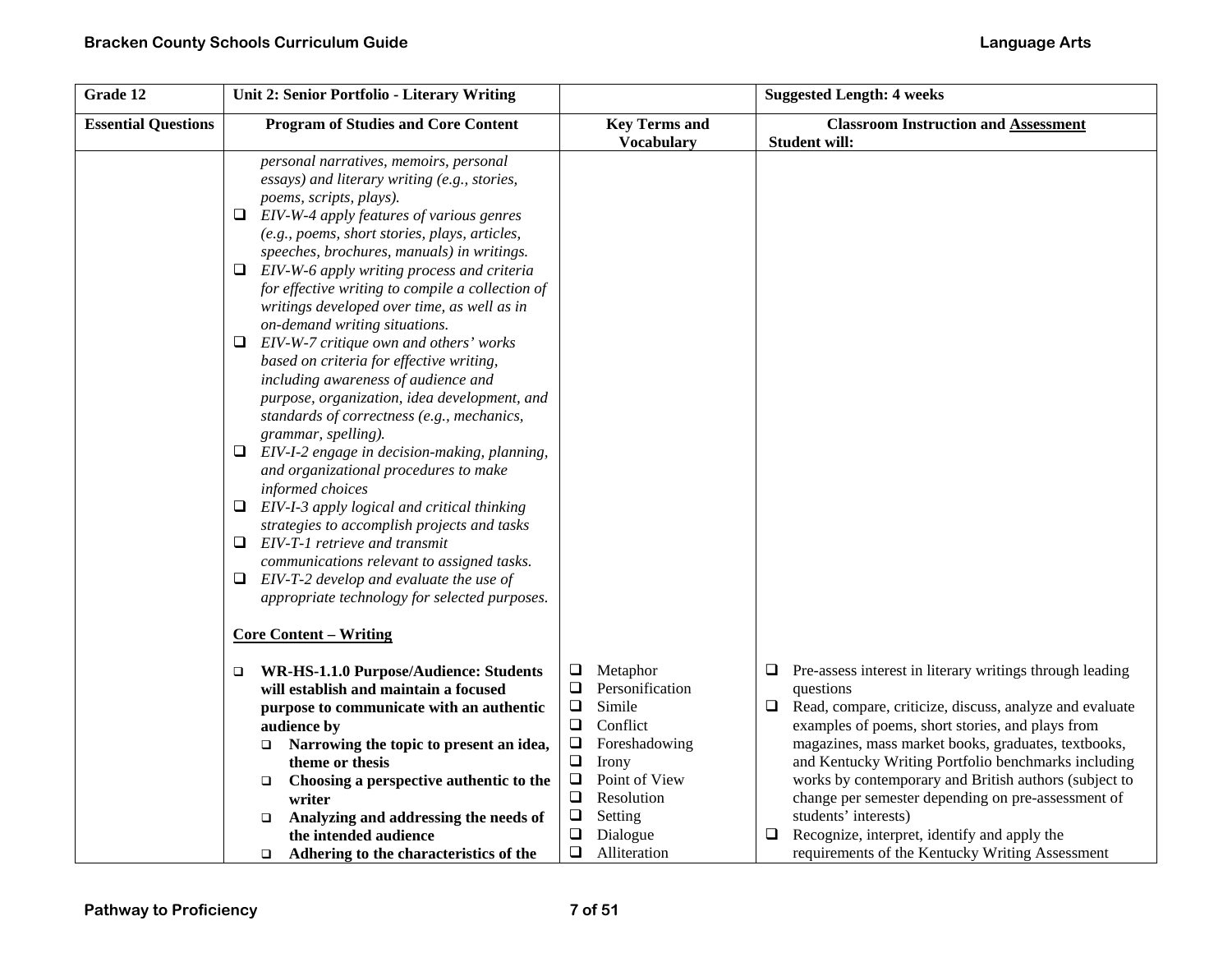| Grade 12                   | Unit 2: Senior Portfolio - Literary Writing                                                                                                                                                                                                                                                                                                                                                                                                                                                                                                                                                                                                                                                                                                                                                                                                                                                                                                                                                                                                                                                                                                                                                                                                                                                                                                                                     |                                                                                                                                                                                                                                                                                                                                                              | <b>Suggested Length: 4 weeks</b>                                                                                                                                                                                                                                                                                                                                                                                                                                                                                                                                                                                                                                                                                                                                                                                                                                                                                                                                                                                                                                                                                                                                                                                                                                                                                                                                                                                                                                                                                                                                                                                                                                                                                                                    |
|----------------------------|---------------------------------------------------------------------------------------------------------------------------------------------------------------------------------------------------------------------------------------------------------------------------------------------------------------------------------------------------------------------------------------------------------------------------------------------------------------------------------------------------------------------------------------------------------------------------------------------------------------------------------------------------------------------------------------------------------------------------------------------------------------------------------------------------------------------------------------------------------------------------------------------------------------------------------------------------------------------------------------------------------------------------------------------------------------------------------------------------------------------------------------------------------------------------------------------------------------------------------------------------------------------------------------------------------------------------------------------------------------------------------|--------------------------------------------------------------------------------------------------------------------------------------------------------------------------------------------------------------------------------------------------------------------------------------------------------------------------------------------------------------|-----------------------------------------------------------------------------------------------------------------------------------------------------------------------------------------------------------------------------------------------------------------------------------------------------------------------------------------------------------------------------------------------------------------------------------------------------------------------------------------------------------------------------------------------------------------------------------------------------------------------------------------------------------------------------------------------------------------------------------------------------------------------------------------------------------------------------------------------------------------------------------------------------------------------------------------------------------------------------------------------------------------------------------------------------------------------------------------------------------------------------------------------------------------------------------------------------------------------------------------------------------------------------------------------------------------------------------------------------------------------------------------------------------------------------------------------------------------------------------------------------------------------------------------------------------------------------------------------------------------------------------------------------------------------------------------------------------------------------------------------------|
| <b>Essential Questions</b> | <b>Program of Studies and Core Content</b>                                                                                                                                                                                                                                                                                                                                                                                                                                                                                                                                                                                                                                                                                                                                                                                                                                                                                                                                                                                                                                                                                                                                                                                                                                                                                                                                      | <b>Key Terms and</b>                                                                                                                                                                                                                                                                                                                                         | <b>Classroom Instruction and Assessment</b>                                                                                                                                                                                                                                                                                                                                                                                                                                                                                                                                                                                                                                                                                                                                                                                                                                                                                                                                                                                                                                                                                                                                                                                                                                                                                                                                                                                                                                                                                                                                                                                                                                                                                                         |
|                            | form<br>Applying a suitable tone<br>$\Box$<br>Allowing voice to emerge when<br>$\Box$<br>appropriate DOK 4<br>WR-HS-1.1.2 In Literary Writing,<br>$\Box$<br>Students will communicate to an<br>$\Box$<br>audience about the human condition (e.g.,<br>by painting a picture, recreating a feeling,<br>telling a story, capturing a moment,<br>evoking an image, or showing an<br>extraordinary perception of the ordinary).<br>Students will apply characteristics of the<br>$\Box$<br>selected form (e.g., short story,<br>play/script, poem).<br>Students will sustain point of view.<br>$\Box$<br>Students will sustain a suitable tone or<br>$\Box$<br>appropriate voice.<br>Students will apply fictional perspective<br>$\Box$<br>in literary writing when appropriate.<br>WR-HS-1.2.0 Idea Development/Support:<br>$\Box$<br>Students will support main ideas and<br>deepen the audience's understanding of<br>purpose by<br>$\Box$ Developing logical, justified, and<br>suitable explanations<br>Providing relevant elaboration<br>$\Box$<br><b>Explaining related connections or</b><br>$\Box$<br>reflections<br>Applying idea development strategies<br>$\Box$<br>appropriate to the form DOK 4<br>WR-HS-2.3.0 Organization: Students will<br>$\Box$<br>create unity and coherence to accomplish<br>the focused purpose by<br><b>Engaging the audience</b><br>$\Box$ | <b>Vocabulary</b><br>$\Box$<br>Allusion<br>$\square$<br>Assonance<br>$\Box$<br>Consonance<br>$\Box$<br>Couplet<br>$\Box$<br>Enjambment<br>$\Box$<br>Refrain<br>Rhyme<br>$\Box$<br>$\Box$<br>Rhyme Scheme<br>Slant Rhyme<br>$\Box$<br>$\Box$<br>Stanza<br>Characters<br>$\Box$<br>$\Box$<br>Climax<br>$\Box$<br>Plot<br>$\Box$<br>Suspense<br>$\Box$<br>Theme | Student will:<br>Holistic Scoring Guide by Peer Review and Instructor<br>Review<br>$\Box$<br>Review, apply, and select literary devices applicable to<br>individual writings by leading questions and inquiry and<br>examining own students work applicable to literary<br>writings<br>Learn to revise using the Error Checklist<br>$\Box$<br>$\Box$<br>Summarize and develop skills necessary to demonstrate<br>characteristics of effective writing demonstrated in<br>Kentucky's Holistic Scoring Guide using leading<br>questions and prompts, including Purpose/Audience-<br>focus, intent, tone, voice, form, thesis/Idea<br>Development-elaboration, reflection, development<br>strategies, logical development/Organization-unity,<br>coherence, meaningful order, transitions,<br>closure/Sentences-variety, construction/Language-<br>diction, conciseness, correct grammar/Correctness-<br>usage, mechanics, spelling<br>Read-Around: Students arrange desks in circular format<br>$\Box$<br>and read final drafts of personal expressive writings,<br>each student must comment upon the work of the author<br>with one positive comment, location of elements of a<br>good story, and one suggestion for improvement<br>Portfolio Scoring ratings based on rubrics and Kentucky<br>$\Box$<br>Holistic Scoring Guide<br>Peer Review (Cooperative Learning) where students<br>$\Box$<br>group into fours and switch papers, searching for<br>elements of a good poem/story<br>Instructor Review (Progress-Based) Instructor reviews<br>$\Box$<br>three drafts including Final draft based on rubrics and<br>Kentucky Holistic Scoring Guide<br>Students will publish a literary piece for inclusion in the<br>$\Box$<br>senior portfolio |
|                            | Establishing a context for reading<br>when appropriate                                                                                                                                                                                                                                                                                                                                                                                                                                                                                                                                                                                                                                                                                                                                                                                                                                                                                                                                                                                                                                                                                                                                                                                                                                                                                                                          |                                                                                                                                                                                                                                                                                                                                                              |                                                                                                                                                                                                                                                                                                                                                                                                                                                                                                                                                                                                                                                                                                                                                                                                                                                                                                                                                                                                                                                                                                                                                                                                                                                                                                                                                                                                                                                                                                                                                                                                                                                                                                                                                     |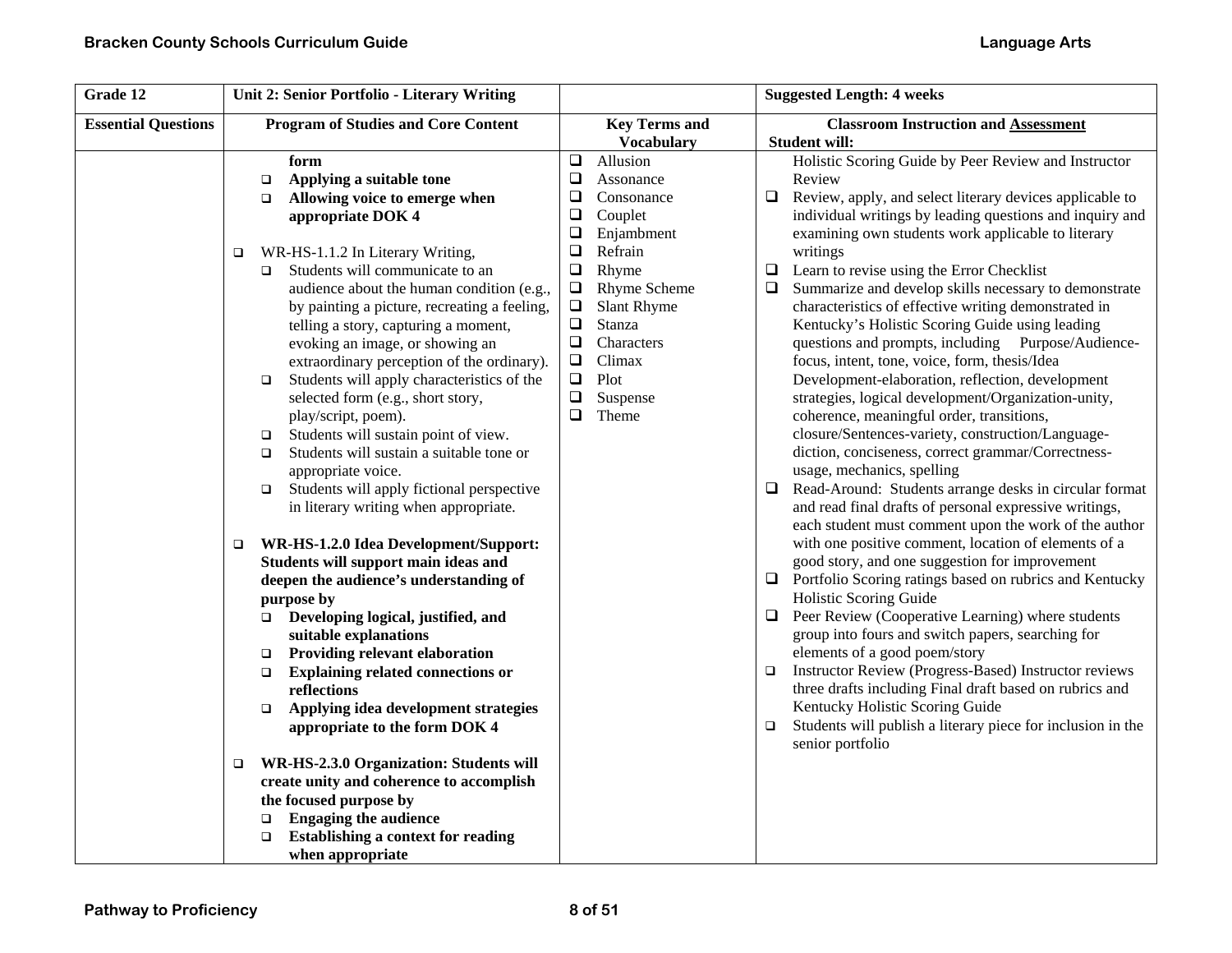| Grade 12                   | Unit 2: Senior Portfolio - Literary Writing                                                                                                                                                                                                                                                                                                                                                                                                                                                             |                                           | <b>Suggested Length: 4 weeks</b>                                    |
|----------------------------|---------------------------------------------------------------------------------------------------------------------------------------------------------------------------------------------------------------------------------------------------------------------------------------------------------------------------------------------------------------------------------------------------------------------------------------------------------------------------------------------------------|-------------------------------------------|---------------------------------------------------------------------|
| <b>Essential Questions</b> | <b>Program of Studies and Core Content</b>                                                                                                                                                                                                                                                                                                                                                                                                                                                              | <b>Key Terms and</b><br><b>Vocabulary</b> | <b>Classroom Instruction and Assessment</b><br><b>Student will:</b> |
|                            | Communicating ideas and support in a<br>$\Box$<br>meaningful order<br>Applying transitions and transitional<br>$\Box$<br>elements to guide the reader through<br>the piece<br>Developing effective closure DOK 3<br>$\Box$                                                                                                                                                                                                                                                                              |                                           |                                                                     |
|                            | <b>WR-HS-2.4.0 Sentence Structure: Students</b><br>$\Box$<br>will create effective sentences by<br>Applying a variety of structures and<br>$\Box$<br>lengths<br><b>Maintaining parallel structure</b><br>$\Box$<br>Developing complete and correct<br>$\Box$<br>sentences unless using unconventional<br>structures for effect when appropriate<br>DOK <sub>3</sub>                                                                                                                                     |                                           |                                                                     |
|                            | WR-HS-3.5.0 Language: Students will<br>$\Box$<br>exemplify effective language choices by<br>Applying correct grammar and usage<br>$\Box$<br>Applying concise use of language<br>$\Box$<br>Incorporating strong verbs, precise<br>$\Box$<br>nouns, concrete details and sensory<br>details<br>Applying language appropriate to the<br>$\Box$<br>content, purpose, and audience DOK 2                                                                                                                     |                                           |                                                                     |
|                            | WR-HS-3.6.0 Correctness: Students will<br>$\Box$<br>communicate clearly by<br><b>Applying correct spelling</b><br>$\Box$<br>Applying correct punctuation<br>$\Box$<br>Applying correct capitalization<br>$\Box$<br>Incorporating acceptable departure<br>$\Box$<br>from standard correctness to enhance<br>meaning when appropriate<br><b>Incorporating appropriate</b><br>$\Box$<br>documentation of ideas and<br>information from outside sources (e.g.,<br>citing authors or titles within the text, |                                           |                                                                     |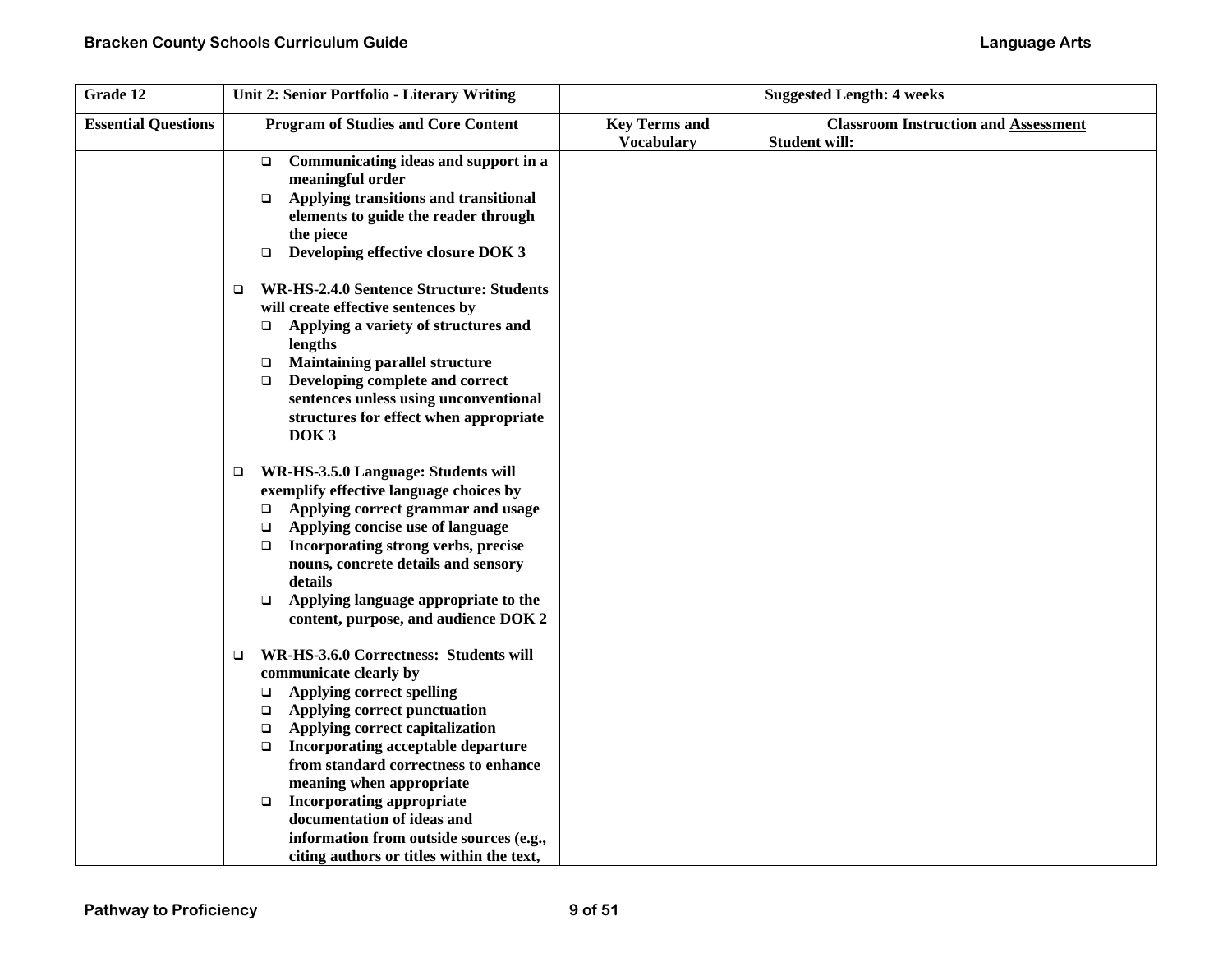| Grade 12                   | Unit 2: Senior Portfolio - Literary Writing                                                                                                                                                                                                                                                                                                                                                                                                                                                                                                                                                                                                   |                                           | <b>Suggested Length: 4 weeks</b>                                    |
|----------------------------|-----------------------------------------------------------------------------------------------------------------------------------------------------------------------------------------------------------------------------------------------------------------------------------------------------------------------------------------------------------------------------------------------------------------------------------------------------------------------------------------------------------------------------------------------------------------------------------------------------------------------------------------------|-------------------------------------------|---------------------------------------------------------------------|
| <b>Essential Questions</b> | <b>Program of Studies and Core Content</b>                                                                                                                                                                                                                                                                                                                                                                                                                                                                                                                                                                                                    | <b>Key Terms and</b><br><b>Vocabulary</b> | <b>Classroom Instruction and Assessment</b><br><b>Student will:</b> |
|                            | listing sources, documenting sources in<br>text and/or on a Works Cited page)<br>DOK <sub>2</sub>                                                                                                                                                                                                                                                                                                                                                                                                                                                                                                                                             |                                           |                                                                     |
|                            | WR-HS-4.10.0 Revising (Content/Ideas)<br>$\Box$<br>Reflecting to determine where to add,<br>$\Box$<br>delete, rearrange, define/redefine, or<br>elaborate content<br>Conferencing with teacher, peer(s) to<br>$\Box$<br>help determine where to add, delete,<br>rearrange, define/redefine, or elaborate<br>content<br>Checking for accuracy of content<br>$\Box$<br>Considering voice, tone, style, intended<br>$\Box$<br>audience, coherence, transitions, pacing<br>Comparing with rubric criteria and<br>$\Box$<br>anchor papers/models<br>Considering effectiveness of language<br>$\Box$<br>usage and sentences to communicate<br>ideas |                                           |                                                                     |
|                            | <b>Revising Skills</b><br>Idea Development<br>Students will narrow topic for selected<br>$\Box$<br>writing.<br>Students will identify topic sentence of a<br>$\Box$<br>paragraph that is purposefully placed to<br>enhance reader awareness.<br>Students will select appropriate<br>$\Box$<br>supporting details relevant to a specific<br>writing category (e.g., dialogue,<br>predictions, findings from research,<br>needed definitions, causes and effects,<br>comparisons, contrasts, reference to<br>concepts).<br>Students will delete extraneous/irrelevant<br>$\Box$<br>materials.<br>Organization                                   |                                           |                                                                     |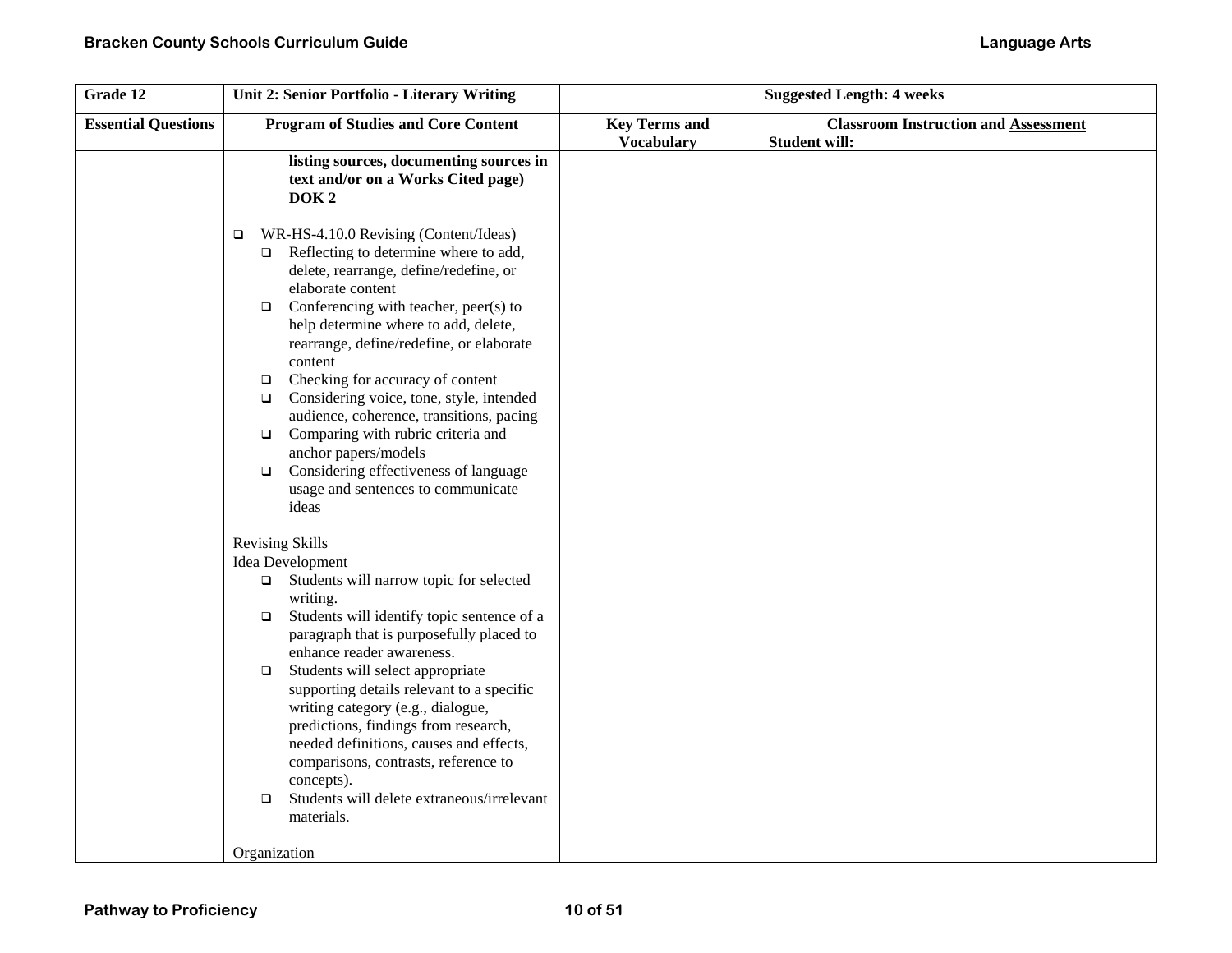| Grade 12                   | Unit 2: Senior Portfolio - Literary Writing                                                                                                                                                                                                                                                                                                                                                                                                                                                                   |                                           | <b>Suggested Length: 4 weeks</b>                                    |
|----------------------------|---------------------------------------------------------------------------------------------------------------------------------------------------------------------------------------------------------------------------------------------------------------------------------------------------------------------------------------------------------------------------------------------------------------------------------------------------------------------------------------------------------------|-------------------------------------------|---------------------------------------------------------------------|
| <b>Essential Questions</b> | <b>Program of Studies and Core Content</b>                                                                                                                                                                                                                                                                                                                                                                                                                                                                    | <b>Key Terms and</b><br><b>Vocabulary</b> | <b>Classroom Instruction and Assessment</b><br><b>Student will:</b> |
|                            | Students will correct sentences that are<br>$\Box$<br>out of chronological/sequential order or<br>insert new sentences in the correct<br>chronological/sequential position.<br>Students will compose effective and<br>$\Box$<br>subtle transitions.<br>Students will develop effective<br>$\Box$<br>introductions and closures for writing.<br>Students will apply appropriate usage of<br>$\Box$<br>parallelism (e.g. word forms, lists,<br>phrases, clauses, sentences, organization,<br>idea development). |                                           |                                                                     |
|                            | Word Choice<br>Students will eliminate redundant words<br>$\Box$<br>and phrases.<br>Students will apply the most specific<br>$\Box$<br>word for use in a sentence.                                                                                                                                                                                                                                                                                                                                            |                                           |                                                                     |
|                            | WR-HS-4.11.0 Editing (Conventions and<br>$\Box$<br>Mechanics)<br>Checking for correctness with self,<br>$\Box$<br>teacher, or peer(s)<br>$\Box$ Language usage<br>Sentence structure<br>$\Box$<br>Spelling<br>$\Box$<br>Capitalization<br>$\Box$<br>Punctuation<br>$\Box$<br>Documentation of sources<br>$\Box$<br>Using resources to support editing (e.g.,<br>$\Box$<br>spell check, dictionaries, thesauri,<br>handbooks)                                                                                  |                                           |                                                                     |
|                            | <b>Editing Skills</b><br>Language Usage<br>Students will apply knowledge of<br>$\Box$<br>subject/verb agreement with both<br>singular and plural subjects.<br>Students will apply knowledge of<br>$\Box$                                                                                                                                                                                                                                                                                                      |                                           |                                                                     |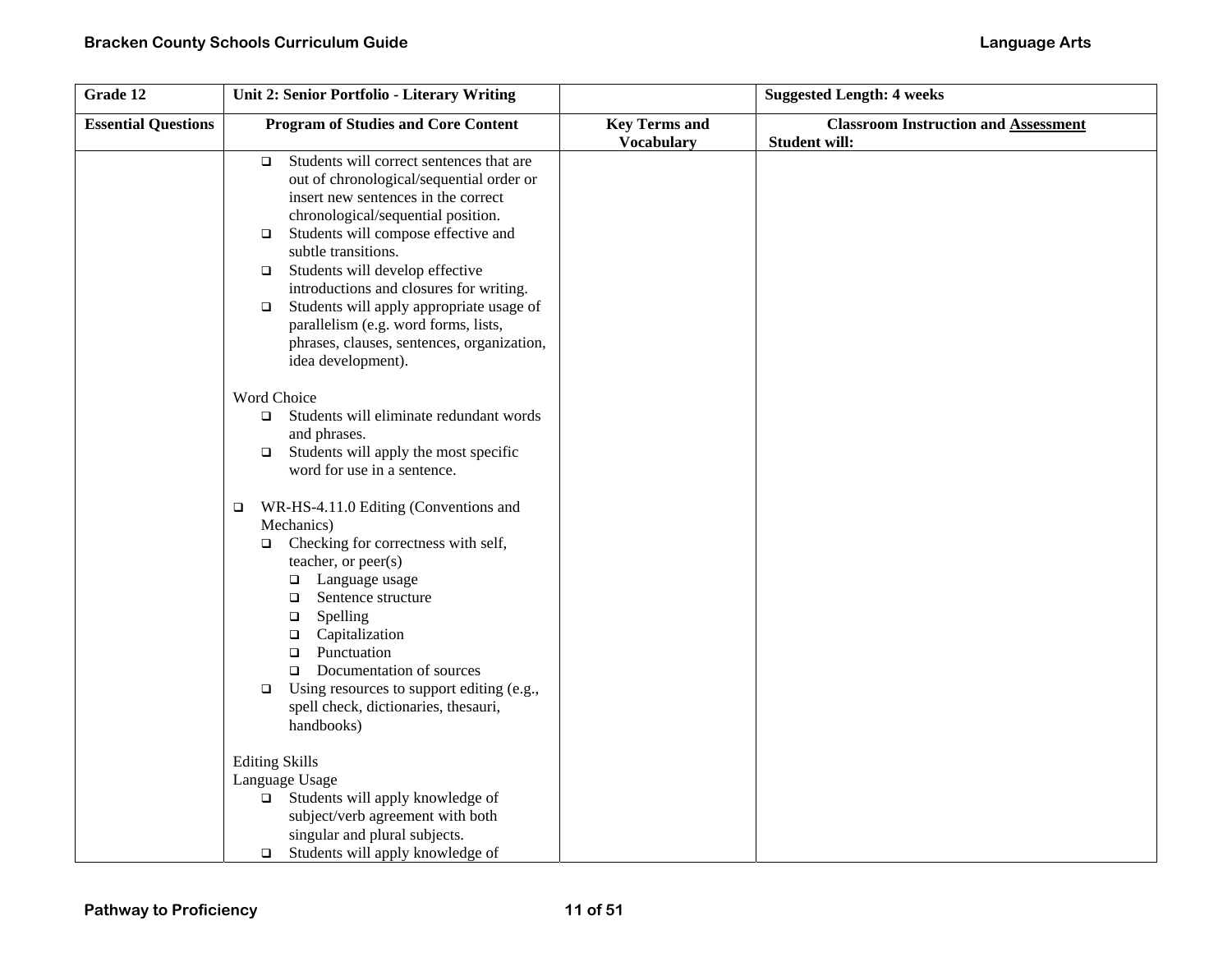| Grade 12                   | Unit 2: Senior Portfolio - Literary Writing                                                                                                                                                                                                                                                                                                                                                   |                                           | <b>Suggested Length: 4 weeks</b>                                    |
|----------------------------|-----------------------------------------------------------------------------------------------------------------------------------------------------------------------------------------------------------------------------------------------------------------------------------------------------------------------------------------------------------------------------------------------|-------------------------------------------|---------------------------------------------------------------------|
| <b>Essential Questions</b> | <b>Program of Studies and Core Content</b>                                                                                                                                                                                                                                                                                                                                                    | <b>Key Terms and</b><br><b>Vocabulary</b> | <b>Classroom Instruction and Assessment</b><br><b>Student will:</b> |
|                            | present, past and future tenses.<br>Students will apply knowledge of<br>$\Box$<br>comparative and superlative forms of<br>adjectives and adverbs.<br>Students will apply knowledge of special<br>$\Box$<br>problems in usage, (i.e., a/n, to/two/too,<br>their/there/they're) and pronoun<br>reference and negatives.<br>Students will apply knowledge of<br>$\Box$<br>idiomatic expressions. |                                           |                                                                     |
|                            | WR-HS-4.12.0 Publishing<br>$\Box$<br>Sharing final piece with intended<br>$\Box$<br>audience                                                                                                                                                                                                                                                                                                  |                                           |                                                                     |

| Grade 12                                                                                                                                                         | Unit 3: Senior Portfolio - Transactive Writing                                                                                                                                                                                                                                                                                                                                                                                                                                                                                                                                                                                                                                                                                                           |                                           | <b>Suggested Length: 3 Weeks</b>                                    |
|------------------------------------------------------------------------------------------------------------------------------------------------------------------|----------------------------------------------------------------------------------------------------------------------------------------------------------------------------------------------------------------------------------------------------------------------------------------------------------------------------------------------------------------------------------------------------------------------------------------------------------------------------------------------------------------------------------------------------------------------------------------------------------------------------------------------------------------------------------------------------------------------------------------------------------|-------------------------------------------|---------------------------------------------------------------------|
| <b>Essential Questions</b>                                                                                                                                       | <b>Program of Studies and Core Content</b>                                                                                                                                                                                                                                                                                                                                                                                                                                                                                                                                                                                                                                                                                                               | <b>Key Terms and</b><br><b>Vocabulary</b> | <b>Classroom Instruction and Assessment</b><br><b>Student will:</b> |
|                                                                                                                                                                  | <b>Program of Studies</b>                                                                                                                                                                                                                                                                                                                                                                                                                                                                                                                                                                                                                                                                                                                                |                                           |                                                                     |
| How will my<br>writing abilities<br>affect my<br>marketable<br>skills in the<br>workplace?<br>What types of<br>writing might I<br>encounter in the<br>workplace? | EIV-R-1 analyze, synthesize, and evaluate the<br>four types of reading materials (literary,<br>informational, practical/workplace, and<br>persuasive) in both print and nonprint (e.g.,<br>computer, electronic media) formats to<br>complete tasks and projects<br>EIV-R-5 apply reading skills to complete<br>⊔<br>diverse tasks and projects, which use<br>materials relevant to individual<br>postsecondary interests.<br>EIV-W-1 apply writing-to-learn strategies<br>⊔<br>such as note taking, reflective response,<br>response journals, and logs and writing-to-<br>demonstrate-learning strategies in situations<br>such as essays, open-response questions, and<br>essay tests in multiple contexts<br>EIV-W-2 continue to develop transactive |                                           |                                                                     |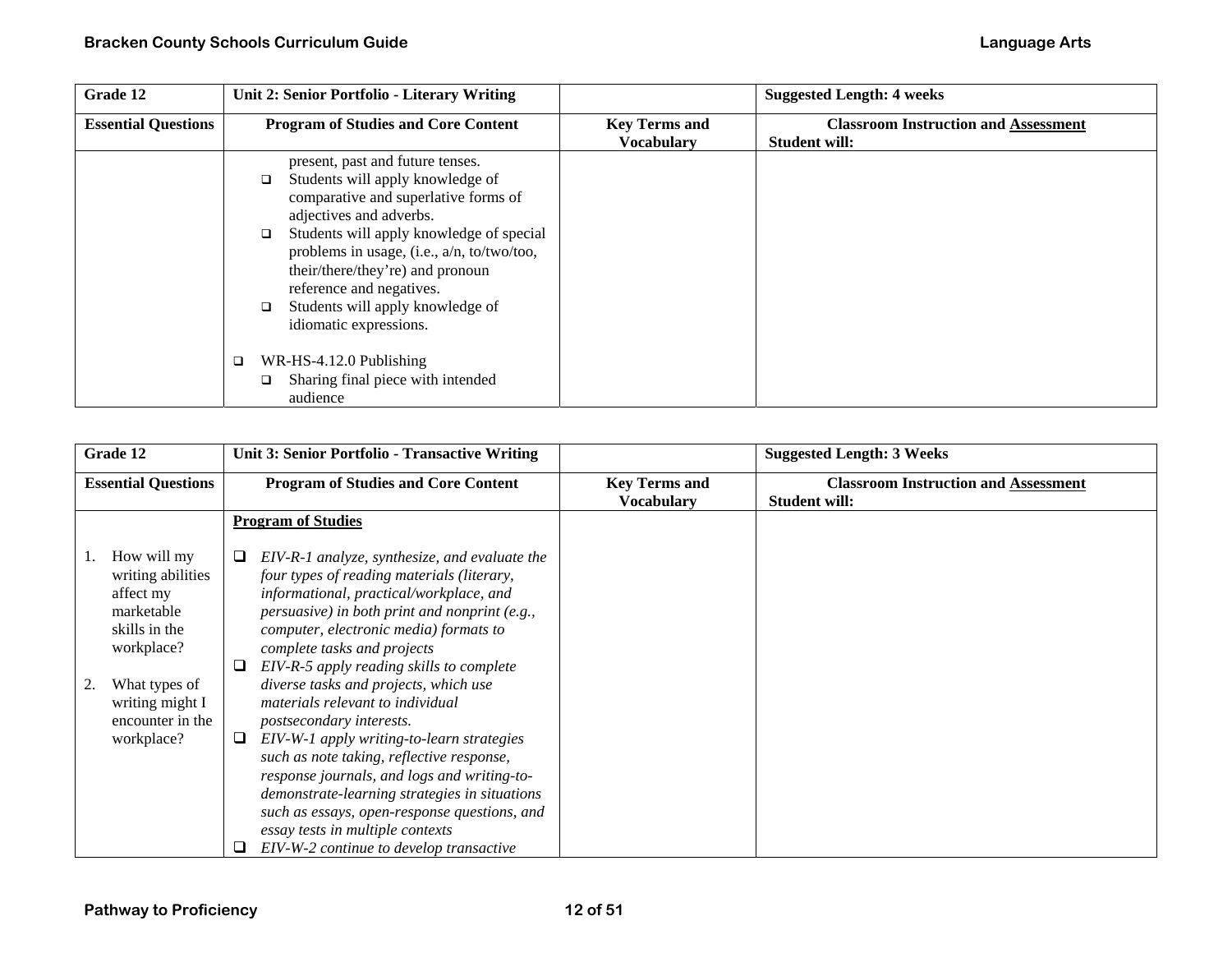| Grade 12                   | Unit 3: Senior Portfolio - Transactive Writing                                                                                                                                                                                                        |                                           | <b>Suggested Length: 3 Weeks</b>                                    |
|----------------------------|-------------------------------------------------------------------------------------------------------------------------------------------------------------------------------------------------------------------------------------------------------|-------------------------------------------|---------------------------------------------------------------------|
| <b>Essential Questions</b> | <b>Program of Studies and Core Content</b>                                                                                                                                                                                                            | <b>Key Terms and</b><br><b>Vocabulary</b> | <b>Classroom Instruction and Assessment</b><br><b>Student will:</b> |
|                            | writing (writing produced for authentic<br>purposes and audiences beyond completing<br>an assignment to demonstrate learning),<br>which applies knowledge of conventions of<br>various print and nonprint materials (e.g.,<br>computer, media).       |                                           |                                                                     |
|                            | $\Box$ EIV-W-4 apply features of various genres<br>(e.g., poems, short stories, plays, articles,<br>speeches, brochures, manuals) in writings.                                                                                                        |                                           |                                                                     |
|                            | EIV-W-5 use handbooks, style manuals, and<br>Q.<br>models to produce correct and effective<br>communications and to document<br>appropriately.                                                                                                        |                                           |                                                                     |
|                            | $\Box$ EIV-W-6 apply writing process and criteria<br>for effective writing to compile a collection of<br>writings developed over time, as well as in<br>on-demand writing situations.                                                                 |                                           |                                                                     |
|                            | $\Box$ EIV-W-7 critique own and others' works<br>based on criteria for effective writing,<br>including awareness of audience and<br>purpose, organization, idea development, and<br>standards of correctness (e.g., mechanics,<br>grammar, spelling). |                                           |                                                                     |
|                            | $\Box$ EIV-I-1 collect, analyze, synthesize, and<br>evaluate information and ideas from a variety<br>of sources to complete independent inquiry<br>projects and tasks                                                                                 |                                           |                                                                     |
|                            | EIV-I-2 engage in decision-making, planning,<br>⊔<br>and organizational procedures to make<br>informed choices                                                                                                                                        |                                           |                                                                     |
|                            | $\Box$ EIV-I-3 apply logical and critical thinking<br>strategies to accomplish projects and tasks                                                                                                                                                     |                                           |                                                                     |
|                            | $\Box$ EIV-T-1 retrieve and transmit<br>communications relevant to assigned tasks.<br>EIV-T-2 develop and evaluate the use of<br>$\Box$<br>appropriate technology for selected purposes                                                               |                                           |                                                                     |
|                            | <b>Core Content – Writing</b>                                                                                                                                                                                                                         |                                           |                                                                     |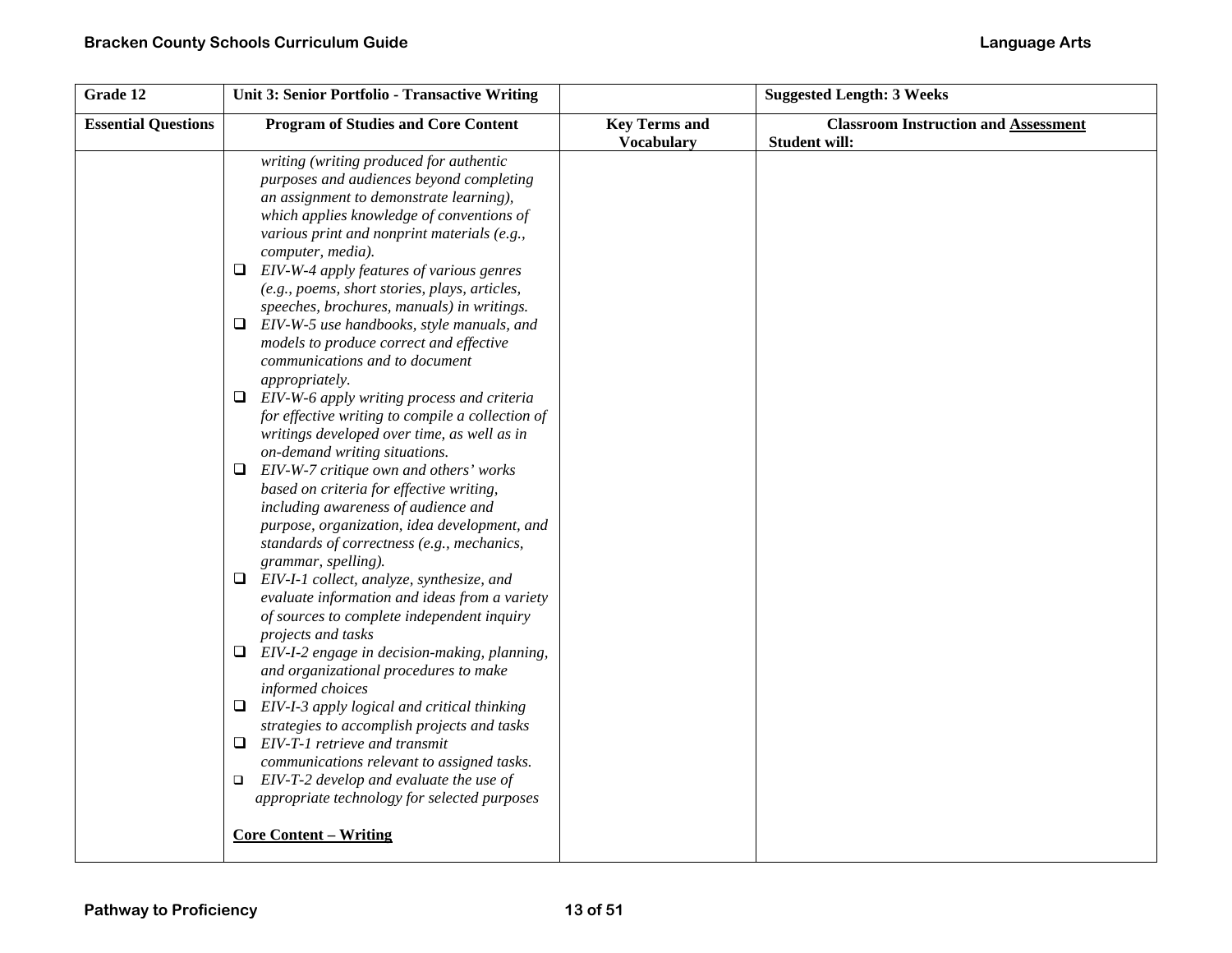| Grade 12                   | Unit 3: Senior Portfolio - Transactive Writing                     |                           | <b>Suggested Length: 3 Weeks</b>                                                                       |
|----------------------------|--------------------------------------------------------------------|---------------------------|--------------------------------------------------------------------------------------------------------|
| <b>Essential Questions</b> | <b>Program of Studies and Core Content</b>                         | <b>Key Terms and</b>      | <b>Classroom Instruction and Assessment</b>                                                            |
|                            |                                                                    | <b>Vocabulary</b>         | <b>Student will:</b>                                                                                   |
|                            | WR-HS-1.1.0 Purpose/Audience: Students<br>$\Box$                   | $\Box$<br>Letter          | Read, compare, criticize, discuss, analyze and evaluate<br>$\Box$                                      |
|                            | will establish and maintain a focused                              | $\Box$<br>Speech          | examples of practical/workplace writing from                                                           |
|                            | purpose to communicate with an authentic                           | Editorial<br>⊔            | magazines, mass market books, graduates, textbooks,                                                    |
|                            | audience by                                                        | $\Box$<br>Feature article | and Kentucky Writing Portfolio benchmarks                                                              |
|                            | Narrowing the topic to present an idea,<br>$\Box$                  | $\Box$<br><b>Brochure</b> | Assess peer work using the requirements of the<br>$\Box$                                               |
|                            | theme or thesis                                                    | $\Box$<br>Proposal        | Kentucky Writing Assessment Holistic Scoring Guide                                                     |
|                            | Choosing a perspective authentic to the<br>$\Box$<br>writer        |                           | Review, choose and apply text and language features<br>⊔<br>applicable to practical/workplace writings |
|                            | Analyzing and addressing the needs of<br>$\Box$                    |                           | Determine revisions using the Error Checklist<br>$\Box$                                                |
|                            | the intended audience                                              |                           | Determine and select skills necessary to demonstrate<br>⊔                                              |
|                            | Adhering to the characteristics of the<br>$\Box$                   |                           | characteristics of effective writing demonstrated in                                                   |
|                            | form                                                               |                           | Kentucky's Holistic Scoring Guide using leading                                                        |
|                            | Applying a suitable tone<br>$\Box$                                 |                           | questions and prompts, including Purpose/Audience-                                                     |
|                            | Allowing voice to emerge when<br>$\Box$                            |                           | focus, intent, tone, voice, form, thesis/Idea                                                          |
|                            | appropriate DOK 4                                                  |                           | Development-elaboration, reflection, development                                                       |
|                            |                                                                    |                           | strategies, logical development/Organization-unity,                                                    |
|                            | WR-HS-1.2.0 Idea Development/Support:<br>□                         |                           | coherence, meaningful order, transitions,                                                              |
|                            | Students will support main ideas and                               |                           | closure/Sentences-variety, construction/Language-                                                      |
|                            | deepen the audience's understanding of                             |                           | diction, conciseness, correct grammar/Correctness-                                                     |
|                            | purpose by                                                         |                           | usage, mechanics, spelling                                                                             |
|                            | Developing logical, justified, and<br>$\Box$                       |                           | Peer Review (Cooperative Learning) where students<br>u.                                                |
|                            | suitable explanations                                              |                           | group into select groups determined by each specific                                                   |
|                            | Providing relevant elaboration<br>$\Box$                           |                           | transactive writing and switch papers, searching for the                                               |
|                            | <b>Explaining related connections or</b><br>$\Box$                 |                           | appropriate elements of the given writing using                                                        |
|                            | reflections                                                        |                           | handouts and rubrics to assess and measure performance                                                 |
|                            | Applying idea development strategies<br>$\Box$                     |                           | Instructor Review (Progress-Based) Instructor reviews<br>⊔                                             |
|                            | appropriate to the form DOK 4                                      |                           | three drafts including Final draft based on rubrics and                                                |
|                            |                                                                    |                           | Kentucky Holistic Scoring Guide<br>Students will edit transactive pieces for content and<br>⊔          |
|                            | WR-HS-2.3.0 Organization: Students will<br>□                       |                           | correctness                                                                                            |
|                            | create unity and coherence to accomplish                           |                           | □                                                                                                      |
|                            | the focused purpose by                                             |                           | Students will publish final transactive piece for senior<br>portfolio                                  |
|                            | <b>Engaging the audience</b><br>$\Box$                             |                           |                                                                                                        |
|                            | <b>Establishing a context for reading</b><br>$\Box$                |                           |                                                                                                        |
|                            | when appropriate                                                   |                           |                                                                                                        |
|                            | Communicating ideas and support in a<br>$\Box$<br>meaningful order |                           |                                                                                                        |
|                            | Applying transitions and transitional<br>$\Box$                    |                           |                                                                                                        |
|                            | elements to guide the reader through                               |                           |                                                                                                        |
|                            | the piece                                                          |                           |                                                                                                        |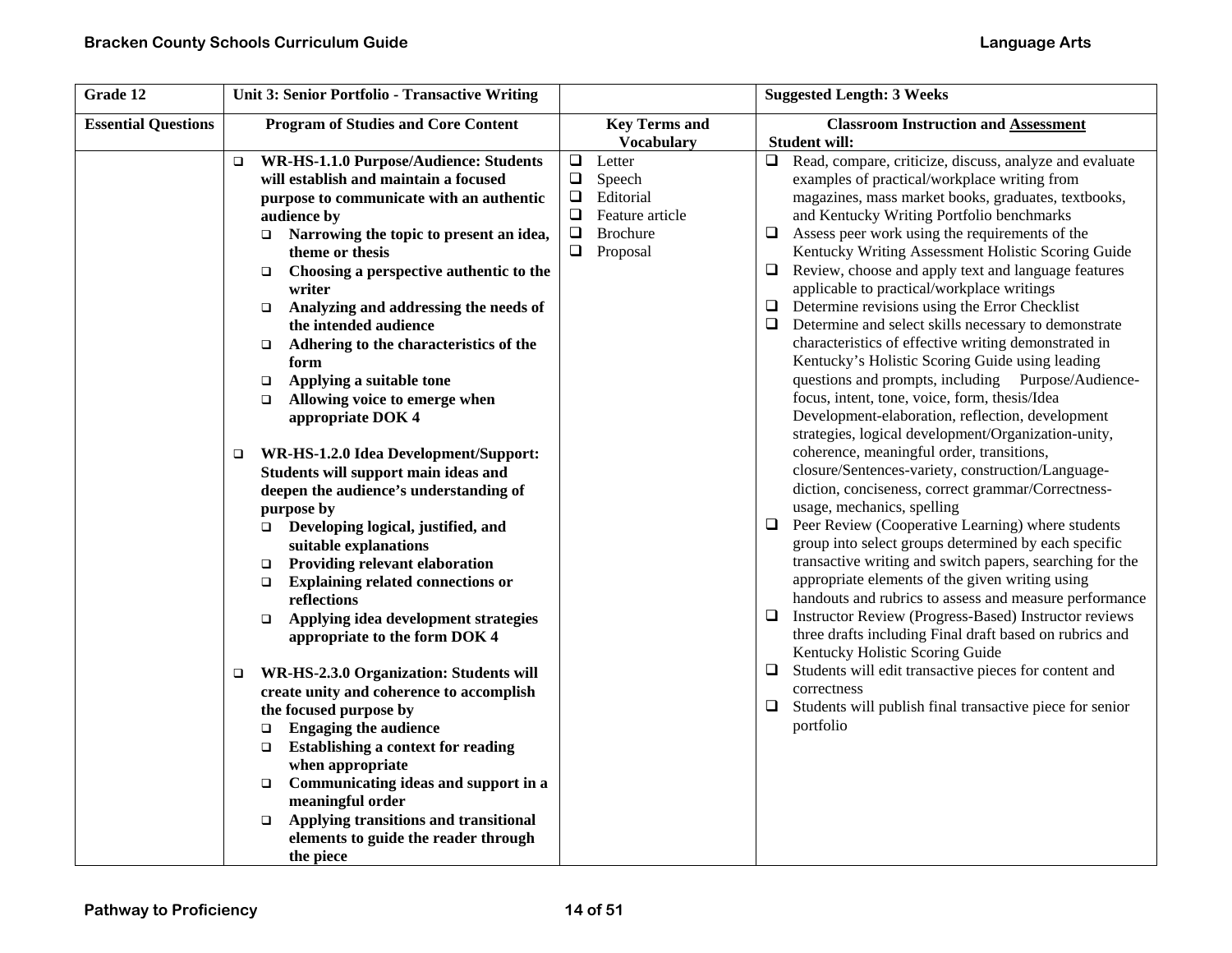| Grade 12                   | Unit 3: Senior Portfolio - Transactive Writing    |                      | <b>Suggested Length: 3 Weeks</b>            |
|----------------------------|---------------------------------------------------|----------------------|---------------------------------------------|
| <b>Essential Questions</b> | <b>Program of Studies and Core Content</b>        | <b>Key Terms and</b> | <b>Classroom Instruction and Assessment</b> |
|                            |                                                   | <b>Vocabulary</b>    | <b>Student will:</b>                        |
|                            | Developing effective closure DOK 3<br>$\Box$      |                      |                                             |
|                            |                                                   |                      |                                             |
|                            | WR-HS-2.4.0 Sentence Structure: Students<br>□     |                      |                                             |
|                            | will create effective sentences by                |                      |                                             |
|                            | Applying a variety of structures and<br>$\Box$    |                      |                                             |
|                            | lengths                                           |                      |                                             |
|                            | <b>Maintaining parallel structure</b><br>$\Box$   |                      |                                             |
|                            | Developing complete and correct<br>$\Box$         |                      |                                             |
|                            | sentences unless using unconventional             |                      |                                             |
|                            | structures for effect when appropriate            |                      |                                             |
|                            | DOK <sub>3</sub>                                  |                      |                                             |
|                            | WR-HS-3.5.0 Language: Students will               |                      |                                             |
|                            | $\Box$<br>exemplify effective language choices by |                      |                                             |
|                            | Applying correct grammar and usage<br>$\Box$      |                      |                                             |
|                            | Applying concise use of language<br>$\Box$        |                      |                                             |
|                            | Incorporating strong verbs, precise<br>$\Box$     |                      |                                             |
|                            | nouns, concrete details and sensory               |                      |                                             |
|                            | details                                           |                      |                                             |
|                            | Applying language appropriate to the<br>$\Box$    |                      |                                             |
|                            | content, purpose, and audience DOK 2              |                      |                                             |
|                            | WR-HS-3.6.0 Correctness: Students will<br>□       |                      |                                             |
|                            | communicate clearly by                            |                      |                                             |
|                            | <b>Applying correct spelling</b><br>$\Box$        |                      |                                             |
|                            | Applying correct punctuation<br>$\Box$            |                      |                                             |
|                            | Applying correct capitalization<br>$\Box$         |                      |                                             |
|                            | Incorporating acceptable departure<br>$\Box$      |                      |                                             |
|                            | from standard correctness to enhance              |                      |                                             |
|                            | meaning when appropriate                          |                      |                                             |
|                            | <b>Incorporating appropriate</b><br>$\Box$        |                      |                                             |
|                            | documentation of ideas and                        |                      |                                             |
|                            | information from outside sources (e.g.,           |                      |                                             |
|                            | citing authors or titles within the text,         |                      |                                             |
|                            | listing sources, documenting sources in           |                      |                                             |
|                            | text and/or on a Works Cited page)                |                      |                                             |
|                            | DOK <sub>2</sub>                                  |                      |                                             |
|                            | WR-HS-4.10.0 Revising (Content/Ideas)<br>$\Box$   |                      |                                             |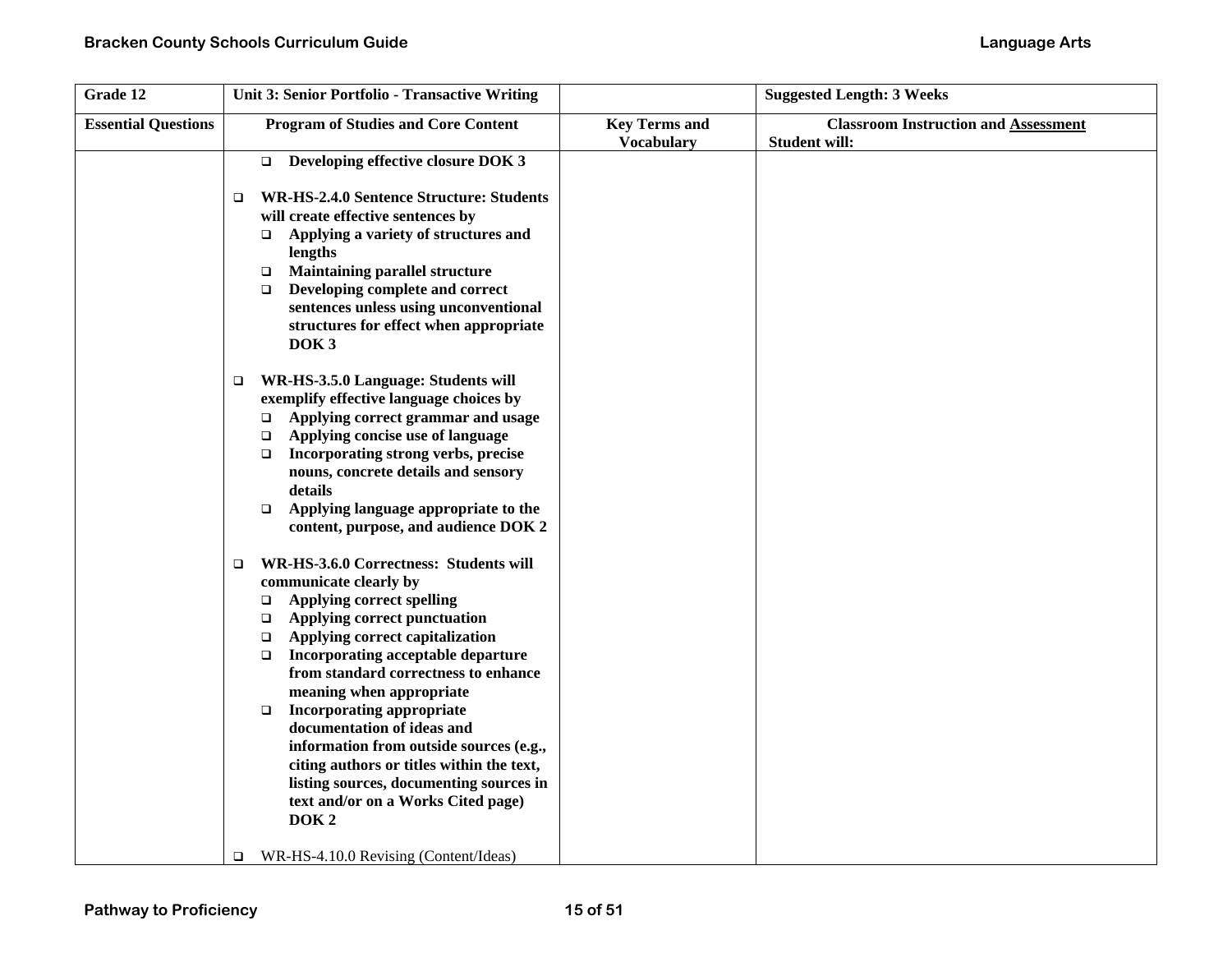| Grade 12                   | Unit 3: Senior Portfolio - Transactive Writing                                                                                                                                                                                                                                                                                                                                                                                                                                                                                                                                             |                                           | <b>Suggested Length: 3 Weeks</b>                                    |
|----------------------------|--------------------------------------------------------------------------------------------------------------------------------------------------------------------------------------------------------------------------------------------------------------------------------------------------------------------------------------------------------------------------------------------------------------------------------------------------------------------------------------------------------------------------------------------------------------------------------------------|-------------------------------------------|---------------------------------------------------------------------|
| <b>Essential Questions</b> | <b>Program of Studies and Core Content</b>                                                                                                                                                                                                                                                                                                                                                                                                                                                                                                                                                 | <b>Key Terms and</b><br><b>Vocabulary</b> | <b>Classroom Instruction and Assessment</b><br><b>Student will:</b> |
|                            | Reflecting to determine where to add,<br>$\Box$<br>delete, rearrange, define/redefine, or<br>elaborate content<br>Conferencing with teacher, peer(s) to<br>$\Box$<br>help determine where to add, delete,<br>rearrange, define/redefine, or elaborate<br>content<br>Checking for accuracy of content<br>$\Box$<br>Considering voice, tone, style, intended<br>$\Box$<br>audience, coherence, transitions, pacing<br>Comparing with rubric criteria and<br>$\Box$<br>anchor papers/models<br>Considering effectiveness of language<br>$\Box$<br>usage and sentences to communicate<br>ideas |                                           |                                                                     |
|                            | <b>Revising Skills</b><br>Idea Development<br>$\Box$ Students will narrow topic for selected<br>writing.<br>Students will identify topic sentence of a<br>$\Box$<br>paragraph that is purposefully placed to<br>enhance reader awareness.<br>Students will select appropriate<br>$\Box$<br>supporting details relevant to a specific<br>writing category (e.g., dialogue,<br>predictions, findings from research,<br>needed definitions, causes and effects,<br>comparisons, contrasts, reference to<br>concepts).<br>Students will delete extraneous/irrelevant<br>$\Box$<br>materials.   |                                           |                                                                     |
|                            | Organization<br>Students will correct sentences that are<br>$\Box$<br>out of chronological/sequential order or<br>insert new sentences in the correct<br>chronological/sequential position.<br>Students will compose effective and<br>$\Box$                                                                                                                                                                                                                                                                                                                                               |                                           |                                                                     |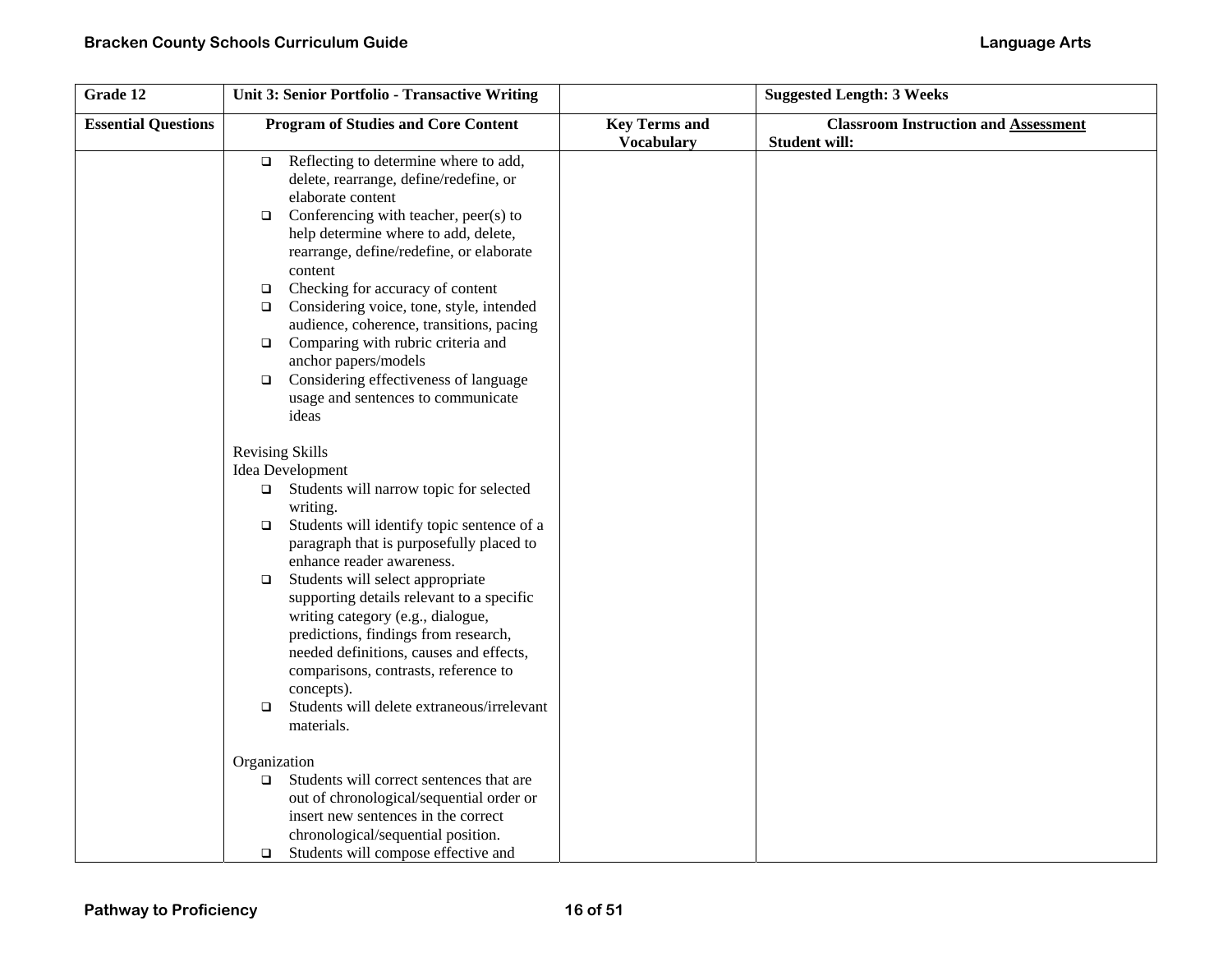| Grade 12                   | Unit 3: Senior Portfolio - Transactive Writing                                                                                                                                                                                                                                                                                                                                                                                    |                                           | <b>Suggested Length: 3 Weeks</b>                                    |
|----------------------------|-----------------------------------------------------------------------------------------------------------------------------------------------------------------------------------------------------------------------------------------------------------------------------------------------------------------------------------------------------------------------------------------------------------------------------------|-------------------------------------------|---------------------------------------------------------------------|
| <b>Essential Questions</b> | <b>Program of Studies and Core Content</b>                                                                                                                                                                                                                                                                                                                                                                                        | <b>Key Terms and</b><br><b>Vocabulary</b> | <b>Classroom Instruction and Assessment</b><br><b>Student will:</b> |
|                            | subtle transitions.<br>Students will develop effective<br>$\Box$<br>introductions and closures for writing.<br>Students will apply appropriate usage of<br>$\Box$<br>parallelism (e.g. word forms, lists,<br>phrases, clauses, sentences, organization,<br>idea development).                                                                                                                                                     |                                           |                                                                     |
|                            | Word Choice<br>Students will eliminate redundant words<br>$\Box$<br>and phrases.<br>Students will apply the most specific<br>$\Box$<br>word for use in a sentence.                                                                                                                                                                                                                                                                |                                           |                                                                     |
|                            | WR-HS-4.11.0 Editing (Conventions and<br>$\Box$<br>Mechanics)<br>Checking for correctness with self,<br>$\Box$<br>teacher, or $peer(s)$<br>Language usage<br>$\Box$<br>Sentence structure<br>$\Box$<br>Spelling<br>$\Box$<br>Capitalization<br>$\Box$<br>Punctuation<br>$\Box$<br>Documentation of sources<br>$\Box$<br>Using resources to support editing (e.g.,<br>$\Box$<br>spell check, dictionaries, thesauri,<br>handbooks) |                                           |                                                                     |
|                            | <b>Editing Skills</b><br>Language Usage<br>Students will apply knowledge of<br>$\Box$<br>subject/verb agreement with both<br>singular and plural subjects.<br>Students will apply knowledge of<br>$\Box$<br>present, past and future tenses.<br>Students will apply knowledge of<br>$\Box$<br>comparative and superlative forms of<br>adjectives and adverbs.<br>Students will apply knowledge of special<br>$\Box$               |                                           |                                                                     |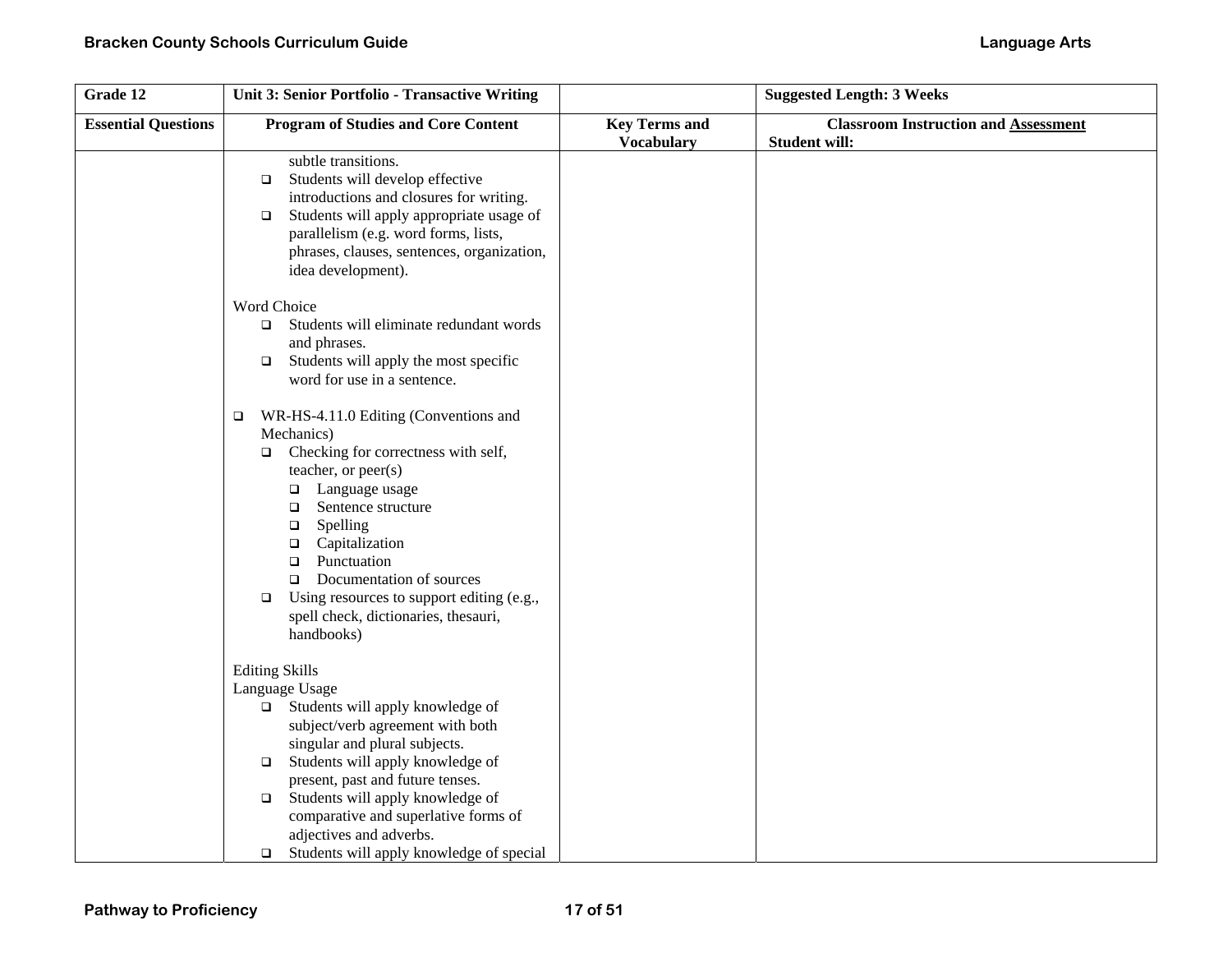| Grade 12                   | Unit 3: Senior Portfolio - Transactive Writing                                                                                                                                     |                      | <b>Suggested Length: 3 Weeks</b>            |
|----------------------------|------------------------------------------------------------------------------------------------------------------------------------------------------------------------------------|----------------------|---------------------------------------------|
| <b>Essential Questions</b> | <b>Program of Studies and Core Content</b>                                                                                                                                         | <b>Key Terms and</b> | <b>Classroom Instruction and Assessment</b> |
|                            |                                                                                                                                                                                    | <b>Vocabulary</b>    | <b>Student will:</b>                        |
|                            | problems in usage, (i.e., a/n, to/two/too,<br>their/there/they're) and pronoun<br>reference and negatives.<br>Students will apply knowledge of<br>$\Box$<br>idiomatic expressions. |                      |                                             |
|                            | WR-HS-4.12.0 Publishing<br>Sharing final piece with intended<br>audience                                                                                                           |                      |                                             |

| Grade 12                                                                                                           | Unit 4: Portfolio Wildcard                                                                                                                                                                                                                                                                                                                                                                                   |                                           | <b>Suggested Length: 3 Weeks</b>                                                                                                                                                                                                                                                                                                                                                                                                                                                                                                                              |
|--------------------------------------------------------------------------------------------------------------------|--------------------------------------------------------------------------------------------------------------------------------------------------------------------------------------------------------------------------------------------------------------------------------------------------------------------------------------------------------------------------------------------------------------|-------------------------------------------|---------------------------------------------------------------------------------------------------------------------------------------------------------------------------------------------------------------------------------------------------------------------------------------------------------------------------------------------------------------------------------------------------------------------------------------------------------------------------------------------------------------------------------------------------------------|
| <b>Essential Questions</b>                                                                                         | <b>Program of Studies and Core Content</b>                                                                                                                                                                                                                                                                                                                                                                   | <b>Key Terms and</b><br><b>Vocabulary</b> | <b>Classroom Instruction and Assessment</b><br><b>Student will:</b>                                                                                                                                                                                                                                                                                                                                                                                                                                                                                           |
|                                                                                                                    | <b>Program of Studies</b>                                                                                                                                                                                                                                                                                                                                                                                    |                                           |                                                                                                                                                                                                                                                                                                                                                                                                                                                                                                                                                               |
| If you had only<br>one form to<br>write (personal,<br>literary,<br>transactive),<br>which would it<br>be? And why? | ELA-EIV-I-1 collect, analyze, synthesize, and<br>□<br>evaluate information and ideas from a variety<br>of sources to complete independent inquiry<br><i>projects and tasks</i><br>The Program of Studies and Core Content<br>□<br>depend on students' choice in this unit. The<br>type of piece selected must represent a new<br>writing from Units 1-3.<br><b>Core Content – Writing</b>                    |                                           |                                                                                                                                                                                                                                                                                                                                                                                                                                                                                                                                                               |
|                                                                                                                    | WR-HS-1.1.0 Purpose/Audience: Students<br>$\Box$<br>will establish and maintain a focused<br>purpose to communicate with an authentic<br>audience by<br>Narrowing the topic to present an idea,<br>▫<br>theme or thesis<br>Choosing a perspective authentic to the<br>□<br>writer<br>Analyzing and addressing the needs of<br>$\Box$<br>the intended audience<br>Adhering to the characteristics of the<br>□ | See units 1-3<br>$\Box$                   | Read, compare, criticize, discuss, analyze and evaluate<br>□<br>examples of chosen type (personal, literary, transactive)<br>of writing from magazines, mass market books,<br>graduates, textbooks, and Kentucky Writing Portfolio<br>benchmarks<br>Become familiar with the requirements of the Kentucky<br>□<br>Writing Assessment Holistic Scoring Guide<br>Review and apply text and language features applicable<br>□<br>to chosen writing<br>Learn to revise using the Error Checklist<br>□<br>Learn skills necessary to demonstrate characteristics of |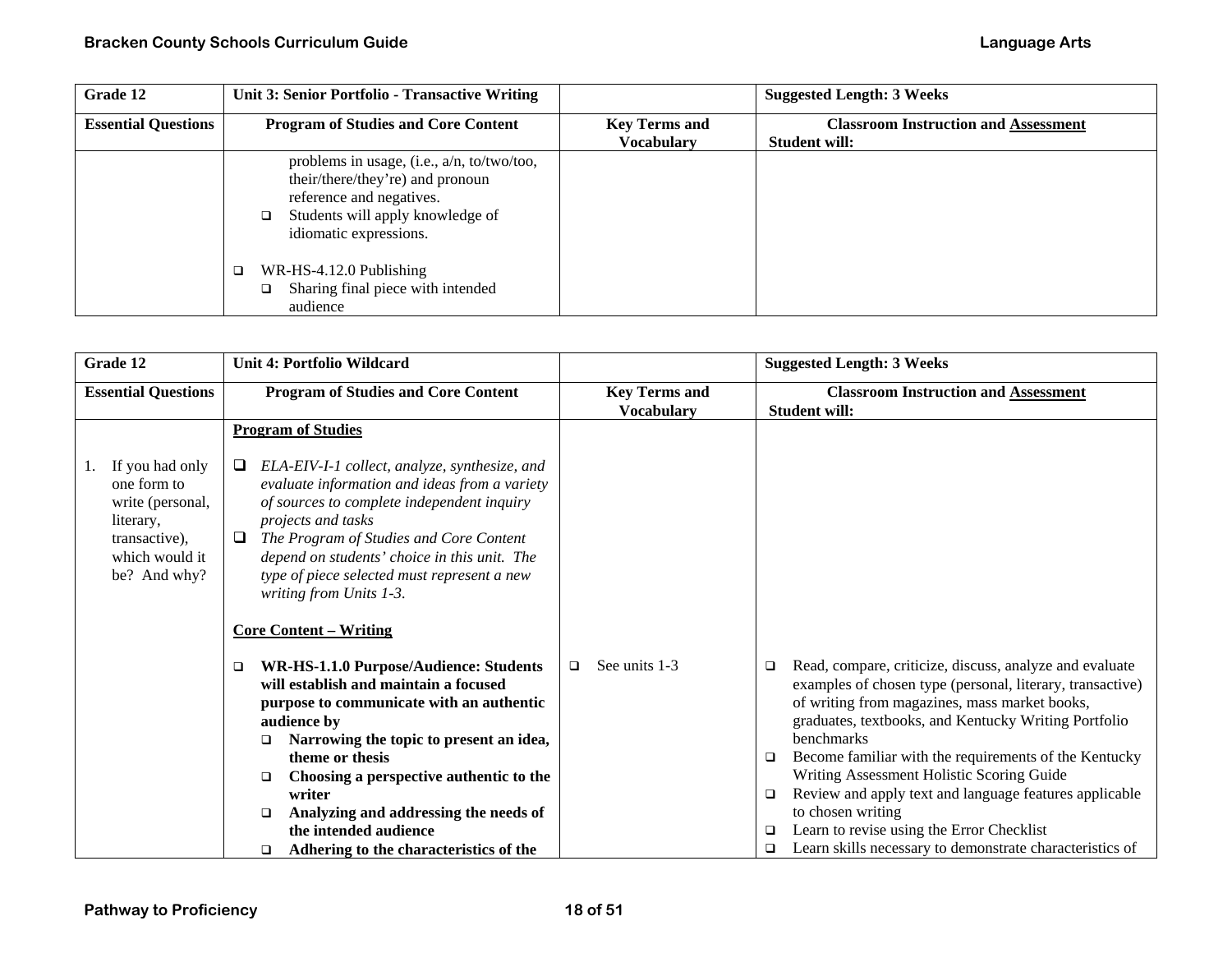| Grade 12                   | <b>Unit 4: Portfolio Wildcard</b>                                                                                                                                                                                                                                                                                                                                                                                                                                                                                                                                                                                                                                                                                                                                                                                                                                                                                                                                                                                                                                                                                                                                |                      | <b>Suggested Length: 3 Weeks</b>                                                                                                                                                                                                                                                                                                                                                                                                                                                                                                                                                                                                                          |
|----------------------------|------------------------------------------------------------------------------------------------------------------------------------------------------------------------------------------------------------------------------------------------------------------------------------------------------------------------------------------------------------------------------------------------------------------------------------------------------------------------------------------------------------------------------------------------------------------------------------------------------------------------------------------------------------------------------------------------------------------------------------------------------------------------------------------------------------------------------------------------------------------------------------------------------------------------------------------------------------------------------------------------------------------------------------------------------------------------------------------------------------------------------------------------------------------|----------------------|-----------------------------------------------------------------------------------------------------------------------------------------------------------------------------------------------------------------------------------------------------------------------------------------------------------------------------------------------------------------------------------------------------------------------------------------------------------------------------------------------------------------------------------------------------------------------------------------------------------------------------------------------------------|
| <b>Essential Questions</b> | <b>Program of Studies and Core Content</b>                                                                                                                                                                                                                                                                                                                                                                                                                                                                                                                                                                                                                                                                                                                                                                                                                                                                                                                                                                                                                                                                                                                       | <b>Key Terms and</b> | <b>Classroom Instruction and Assessment</b>                                                                                                                                                                                                                                                                                                                                                                                                                                                                                                                                                                                                               |
|                            | form<br>Applying a suitable tone<br>$\Box$<br>Allowing voice to emerge when<br>□<br>appropriate DOK 4<br>WR-HS-1.2.0 Idea Development/Support:<br>$\Box$<br>Students will support main ideas and<br>deepen the audience's understanding of<br>purpose by<br>Developing logical, justified, and<br>suitable explanations<br><b>Providing relevant elaboration</b><br>$\Box$<br><b>Explaining related connections or</b><br>$\Box$<br>reflections<br>Applying idea development strategies<br>$\Box$<br>appropriate to the form DOK 4<br>WR-HS-2.3.0 Organization: Students will<br>$\Box$<br>create unity and coherence to accomplish<br>the focused purpose by<br><b>Engaging the audience</b><br>$\Box$<br><b>Establishing a context for reading</b><br>$\Box$<br>when appropriate<br>Communicating ideas and support in a<br>$\Box$<br>meaningful order<br>Applying transitions and transitional<br>$\Box$<br>elements to guide the reader through<br>the piece<br>Developing effective closure DOK 3<br>$\Box$<br><b>WR-HS-2.4.0 Sentence Structure: Students</b><br>❏<br>will create effective sentences by<br>Applying a variety of structures and<br>$\Box$ | <b>Vocabulary</b>    | <b>Student will:</b><br>effective writing demonstrated in Kentucky's Holistic<br>Scoring Guide, including<br>Purpose/Audience-focus, intent, tone, voice, form, thesis<br>$\Box$<br>Idea Development-elaboration, reflection, development<br>$\Box$<br>strategies, logical development<br>Organization-unity, coherence, meaningful order,<br>$\Box$<br>transitions, closure<br>Sentences-variety, construction<br>$\Box$<br>Language-diction, conciseness, correct grammar,<br>$\Box$<br>Correctness-usage, mechanics, spelling<br>$\Box$<br>Portfolio Scoring<br>$\Box$<br>Peer Review<br>$\Box$<br><b>Instructor Review (Progress-Based)</b><br>$\Box$ |
|                            | lengths<br><b>Maintaining parallel structure</b><br>$\Box$<br>Developing complete and correct<br>$\Box$<br>sentences unless using unconventional<br>structures for effect when appropriate<br>DOK <sub>3</sub>                                                                                                                                                                                                                                                                                                                                                                                                                                                                                                                                                                                                                                                                                                                                                                                                                                                                                                                                                   |                      |                                                                                                                                                                                                                                                                                                                                                                                                                                                                                                                                                                                                                                                           |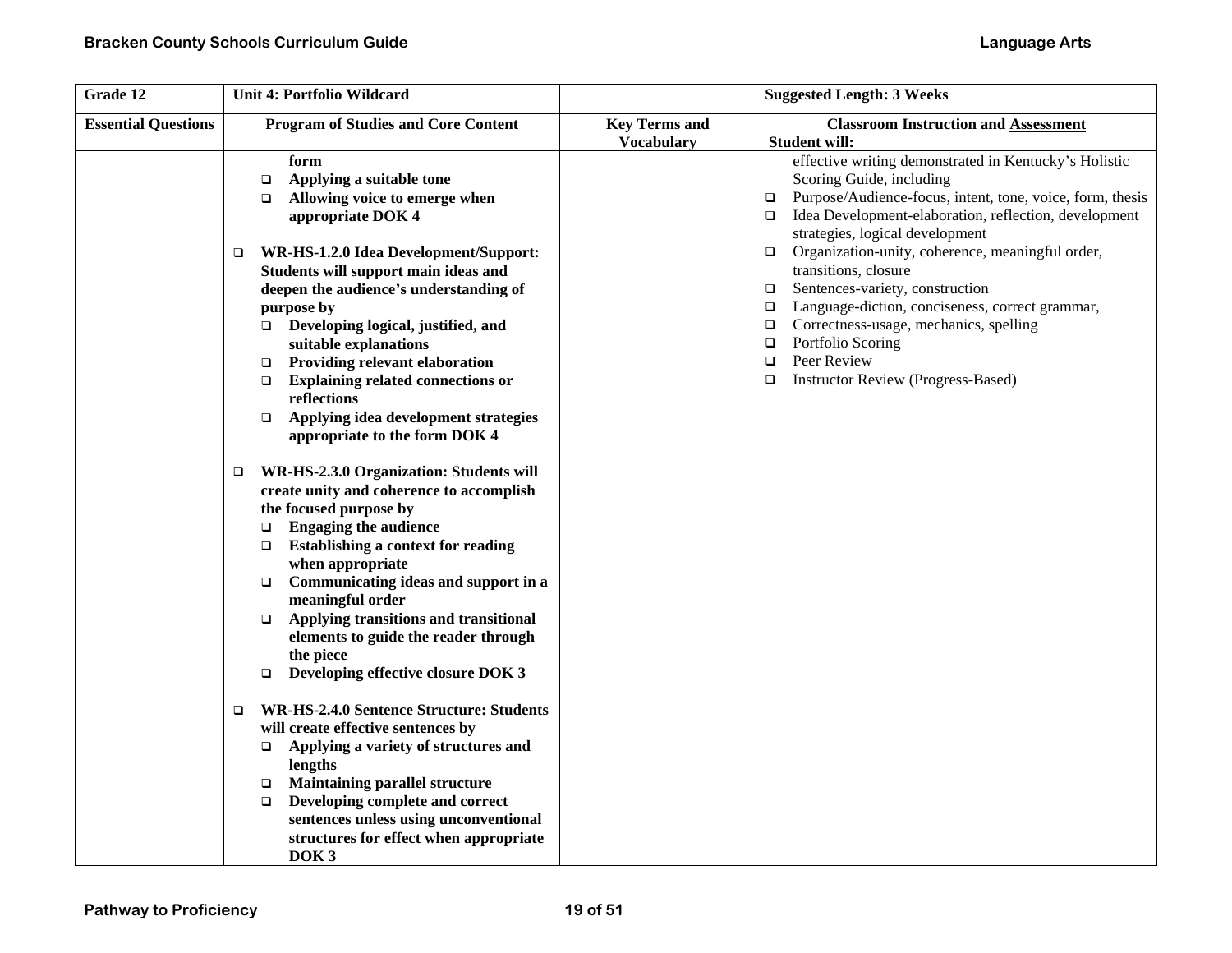| Grade 12                   | <b>Unit 4: Portfolio Wildcard</b>                                                                                                                                                                                                                                                                                                                                                                                                                                                                                                                                                                            |                                           | <b>Suggested Length: 3 Weeks</b>                             |
|----------------------------|--------------------------------------------------------------------------------------------------------------------------------------------------------------------------------------------------------------------------------------------------------------------------------------------------------------------------------------------------------------------------------------------------------------------------------------------------------------------------------------------------------------------------------------------------------------------------------------------------------------|-------------------------------------------|--------------------------------------------------------------|
| <b>Essential Questions</b> | <b>Program of Studies and Core Content</b>                                                                                                                                                                                                                                                                                                                                                                                                                                                                                                                                                                   | <b>Key Terms and</b><br><b>Vocabulary</b> | <b>Classroom Instruction and Assessment</b><br>Student will: |
|                            | WR-HS-3.5.0 Language: Students will<br>□<br>exemplify effective language choices by<br>Applying correct grammar and usage<br>$\Box$<br>Applying concise use of language<br>$\Box$<br>Incorporating strong verbs, precise<br>$\Box$<br>nouns, concrete details and sensory<br>details<br>Applying language appropriate to the<br>$\Box$<br>content, purpose, and audience DOK 2                                                                                                                                                                                                                               |                                           |                                                              |
|                            | WR-HS-3.6.0 Correctness: Students will<br>$\Box$<br>communicate clearly by<br><b>Applying correct spelling</b><br>$\Box$<br>Applying correct punctuation<br>$\Box$<br>Applying correct capitalization<br>$\Box$<br>Incorporating acceptable departure<br>$\Box$<br>from standard correctness to enhance<br>meaning when appropriate<br><b>Incorporating appropriate</b><br>$\Box$<br>documentation of ideas and<br>information from outside sources (e.g.,<br>citing authors or titles within the text,<br>listing sources, documenting sources in<br>text and/or on a Works Cited page)<br>DOK <sub>2</sub> |                                           |                                                              |
|                            | WR-HS-4.8.0 Prewriting:<br>$\Box$<br>Establishing a purpose and<br>$\Box$<br>central/controlling idea or focus<br>Identifying and analyzing the audience<br>$\Box$<br>Determining the most appropriate form to<br>$\Box$<br>meet the needs of purpose and audience<br>Generating ideas (e.g., mapping,<br>$\Box$<br>webbing, note taking, interviewing,<br>researching, and other writing-to-learn<br>activities)<br>Organizing ideas – examining other<br>$\Box$<br>models of good writing and appropriate                                                                                                  |                                           |                                                              |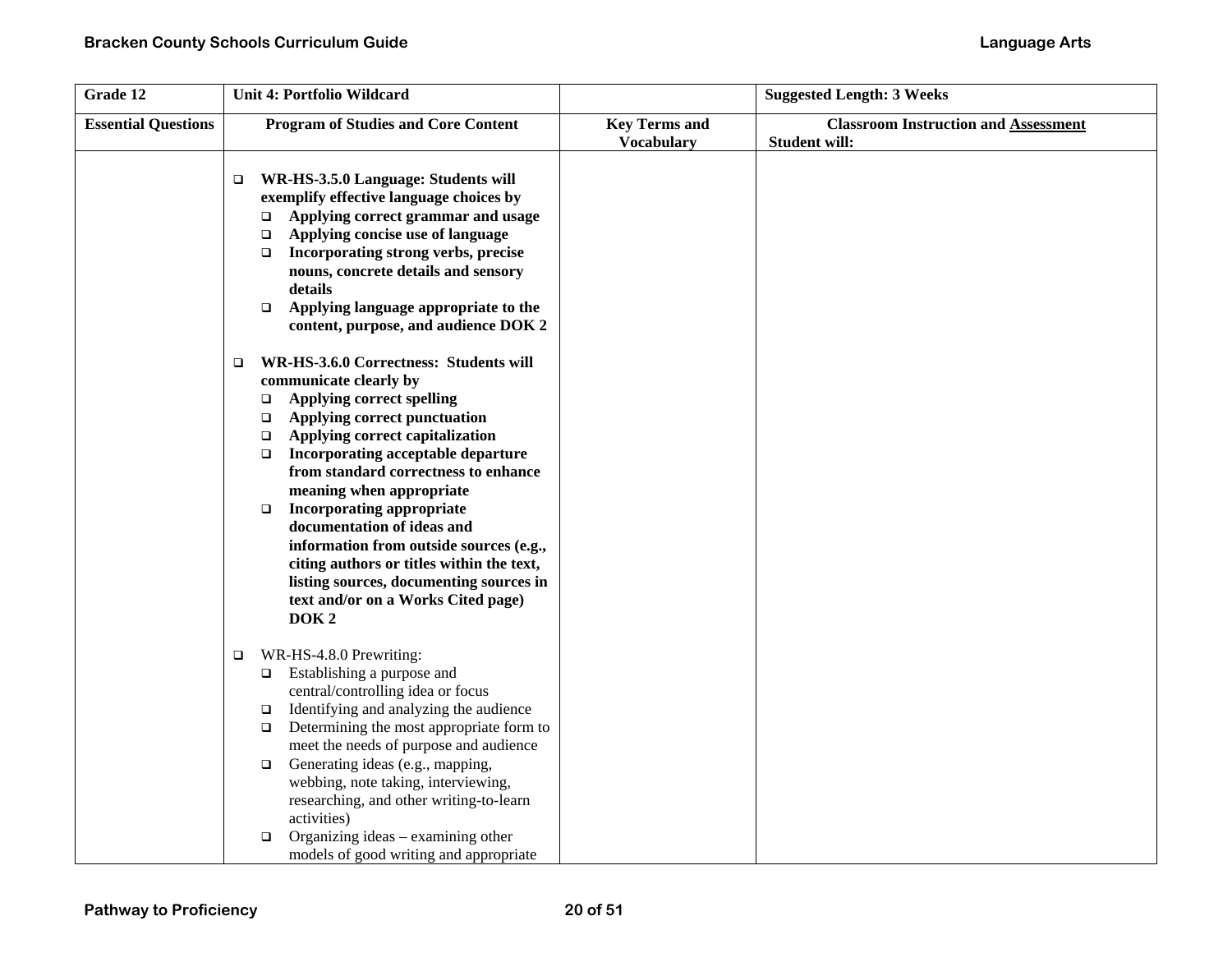| Grade 12                   | <b>Unit 4: Portfolio Wildcard</b>                                                                                                                                                                                                                                                                                                                                                                                                                                                                                                                                                                                                              |                                           | <b>Suggested Length: 3 Weeks</b>                                    |
|----------------------------|------------------------------------------------------------------------------------------------------------------------------------------------------------------------------------------------------------------------------------------------------------------------------------------------------------------------------------------------------------------------------------------------------------------------------------------------------------------------------------------------------------------------------------------------------------------------------------------------------------------------------------------------|-------------------------------------------|---------------------------------------------------------------------|
| <b>Essential Questions</b> | <b>Program of Studies and Core Content</b>                                                                                                                                                                                                                                                                                                                                                                                                                                                                                                                                                                                                     | <b>Key Terms and</b><br><b>Vocabulary</b> | <b>Classroom Instruction and Assessment</b><br><b>Student will:</b> |
|                            | text structures to match purpose and<br>organize information<br>WR-HS-4.9.0 Drafting<br>□<br>Writing draft(s) for an intended audience<br>$\Box$<br>Developing topic, elaborating ideas,<br>$\Box$<br>exploring sentence variety and language<br>use                                                                                                                                                                                                                                                                                                                                                                                           |                                           |                                                                     |
|                            | WR-HS-4.10.0 Revising (Content/Ideas)<br>$\Box$<br>Reflecting to determine where to add,<br>$\Box$<br>delete, rearrange, define/redefine, or<br>elaborate content<br>Conferencing with teacher or peer(s)to<br>$\Box$<br>help determine where to add, delete,<br>rearrange, define/redefine, or elaborate<br>content<br>Checking for accuracy of content<br>$\Box$<br>Considering voice, tone, style, intended<br>$\Box$<br>audience, coherence, transitions, pacing<br>Comparing with rubric criteria and<br>$\Box$<br>anchor papers/models<br>Considering effectiveness of language<br>$\Box$<br>usage and sentences to communicate<br>ideas |                                           |                                                                     |
|                            | <b>Revising Skills</b><br>Idea Development<br>$\Box$ Students will narrow topic for selected<br>writing.<br>Students will identify topic sentence of a<br>$\Box$<br>paragraph that is purposefully placed to<br>enhance reader awareness.<br>Students will select appropriate<br>$\Box$<br>supporting details relevant to a specific<br>writing category (e.g., dialogue,<br>predictions, findings from research,<br>needed definitions, causes and effects,<br>comparisons, contrasts, reference to                                                                                                                                           |                                           |                                                                     |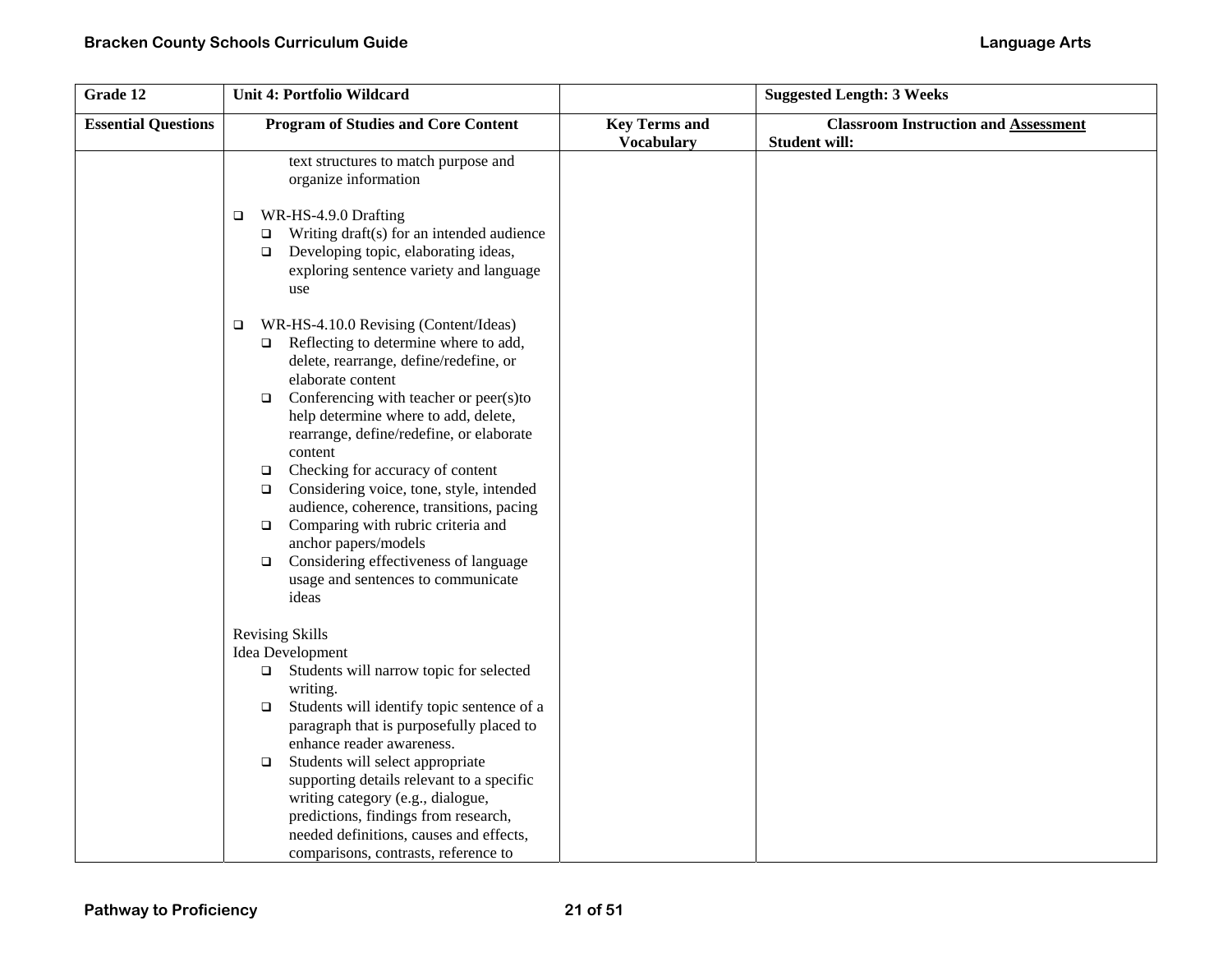| Grade 12                   | <b>Unit 4: Portfolio Wildcard</b>                                                                                                                                                                                                                                                                                                                                                                                                                                                                                             |                                           | <b>Suggested Length: 3 Weeks</b>                                    |
|----------------------------|-------------------------------------------------------------------------------------------------------------------------------------------------------------------------------------------------------------------------------------------------------------------------------------------------------------------------------------------------------------------------------------------------------------------------------------------------------------------------------------------------------------------------------|-------------------------------------------|---------------------------------------------------------------------|
| <b>Essential Questions</b> | <b>Program of Studies and Core Content</b>                                                                                                                                                                                                                                                                                                                                                                                                                                                                                    | <b>Key Terms and</b><br><b>Vocabulary</b> | <b>Classroom Instruction and Assessment</b><br><b>Student will:</b> |
|                            | concepts).<br>Students will delete extraneous/irrelevant<br>$\Box$<br>materials.                                                                                                                                                                                                                                                                                                                                                                                                                                              |                                           |                                                                     |
|                            | Organization<br>Students will correct sentences that are<br>$\Box$<br>out of chronological/sequential order or<br>insert new sentences in the correct<br>chronological/sequential position.<br>Students will compose effective and<br>$\Box$<br>subtle transitions.<br>Students will develop effective<br>$\Box$<br>introductions and closures for writing.<br>Students will apply appropriate usage of<br>$\Box$<br>parallelism (e.g. word forms, lists,<br>phrases, clauses, sentences, organization,<br>idea development). |                                           |                                                                     |
|                            | Word Choice<br>Students will eliminate redundant words<br>$\Box$<br>and phrases.<br>Students will apply the most specific<br>$\Box$<br>word for use in a sentence.                                                                                                                                                                                                                                                                                                                                                            |                                           |                                                                     |
|                            | WR-HS-4.11.0 Editing (Conventions and<br>o.<br>Mechanics)<br>Checking for correctness with self,<br>$\Box$<br>teacher, or peer(s)<br>Language usage<br>$\Box$<br>Sentence structure<br>$\Box$<br>Spelling<br>$\Box$<br>$\Box$<br>Capitalization<br>Punctuation<br>$\Box$<br>Documentation of sources<br>$\Box$<br>Using resources to support editing (e.g.,<br>$\Box$<br>spell check, dictionaries, thesauri,<br>handbooks)<br><b>Editing Skills</b>                                                                          |                                           |                                                                     |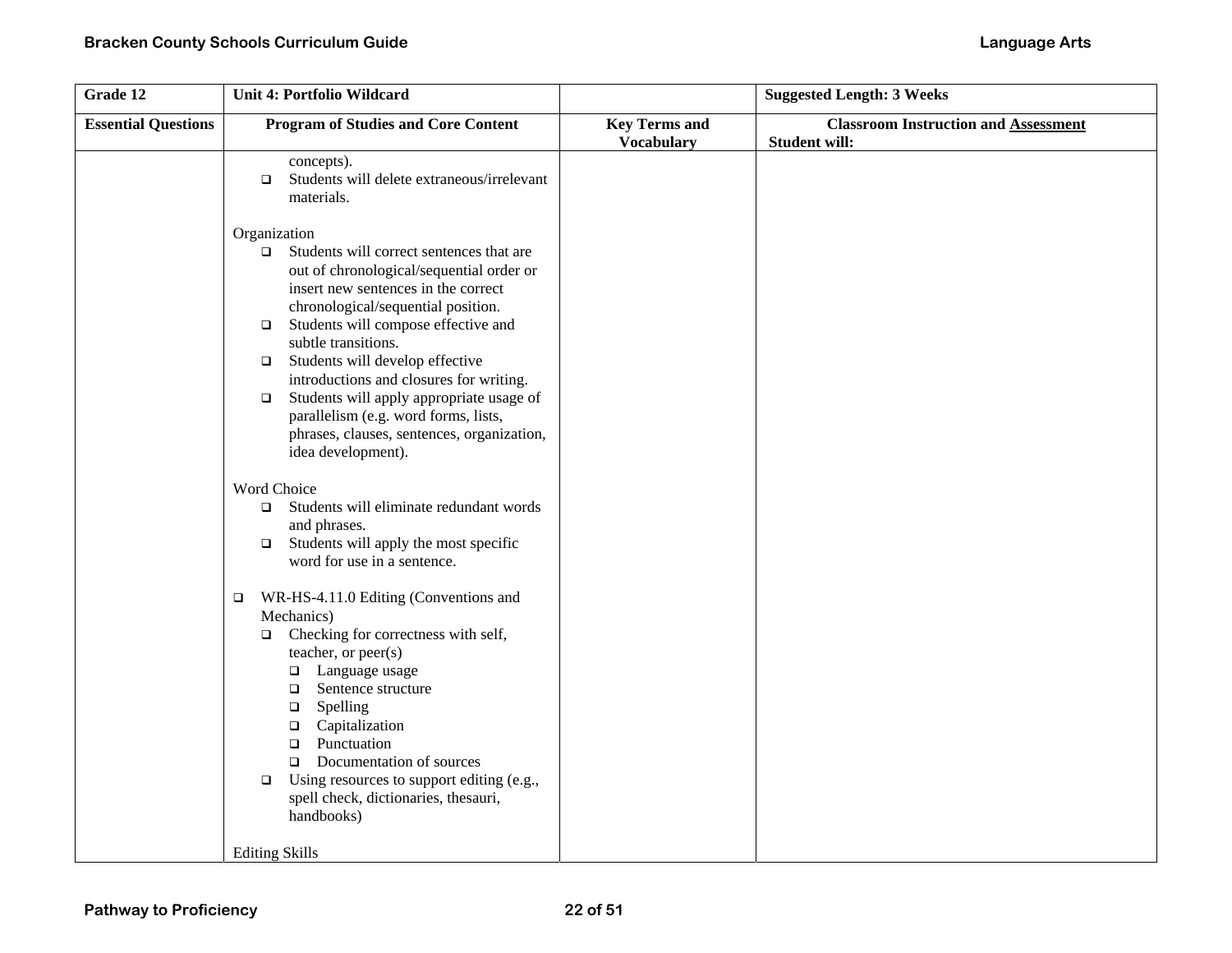| Grade 12                   | <b>Unit 4: Portfolio Wildcard</b>                                                                                                                                                                                                                                                                                                                                                                                                                                                          |                                           | <b>Suggested Length: 3 Weeks</b>                                    |
|----------------------------|--------------------------------------------------------------------------------------------------------------------------------------------------------------------------------------------------------------------------------------------------------------------------------------------------------------------------------------------------------------------------------------------------------------------------------------------------------------------------------------------|-------------------------------------------|---------------------------------------------------------------------|
| <b>Essential Questions</b> | <b>Program of Studies and Core Content</b>                                                                                                                                                                                                                                                                                                                                                                                                                                                 | <b>Key Terms and</b><br><b>Vocabulary</b> | <b>Classroom Instruction and Assessment</b><br><b>Student will:</b> |
|                            | Language Usage                                                                                                                                                                                                                                                                                                                                                                                                                                                                             |                                           |                                                                     |
|                            | Students will apply knowledge of<br>$\Box$<br>subject/verb agreement with both<br>singular and plural subjects.<br>Students will apply knowledge of<br>□<br>present, past and future tenses.<br>Students will apply knowledge of<br>$\Box$<br>comparative and superlative forms of<br>adjectives and adverbs.<br>Students will apply knowledge of special<br>$\Box$<br>problems in usage, (i.e., a/an, to/two/too,<br>their/there/they're) and pronoun<br>references and double negatives. |                                           |                                                                     |
|                            | Students will apply knowledge of<br>□<br>idiomatic expressions.<br>WR-HS-4.12.0 Publishing<br>□<br>Sharing final piece with intended                                                                                                                                                                                                                                                                                                                                                       |                                           |                                                                     |
|                            | ❏<br>audience                                                                                                                                                                                                                                                                                                                                                                                                                                                                              |                                           |                                                                     |

|                            | Grade 12        |   | Unit 5: Letter to the Reviewer                |                      | <b>Suggested Length: 3 Weeks</b>            |
|----------------------------|-----------------|---|-----------------------------------------------|----------------------|---------------------------------------------|
| <b>Essential Questions</b> |                 |   | <b>Program of Studies and Core Content</b>    | <b>Key Terms and</b> | <b>Classroom Instruction and Assessment</b> |
|                            |                 |   |                                               | <b>Vocabulary</b>    | <b>Student will:</b>                        |
|                            |                 |   | <b>Program of Studies</b>                     |                      |                                             |
|                            |                 |   |                                               |                      |                                             |
| □                          | Why care about  | ⊔ | EIV-W-1 apply writing-to-learn strategies     |                      |                                             |
|                            | what I have     |   | such as note taking, reflective response,     |                      |                                             |
|                            | written?        |   | response journals, and logs and writing-to-   |                      |                                             |
|                            |                 |   | demonstrate-learning strategies in situations |                      |                                             |
| ❏                          | Why is          |   | such as essays, open-response questions, and  |                      |                                             |
|                            | reflection      |   | essay tests in multiple contexts              |                      |                                             |
|                            | important to my | ⊔ | EIV-W-4 apply features of various genres      |                      |                                             |
|                            | everyday life?  |   | (e.g., poems, short stories, plays, articles, |                      |                                             |
|                            |                 |   | speeches, brochures, manuals) in writings.    |                      |                                             |
| ❏                          | What is my own  | ⊔ | EIV-W-5 use handbooks, style manuals, and     |                      |                                             |
|                            | definition of   |   | models to produce correct and effective       |                      |                                             |
|                            | good writing?   |   | communications and to document                |                      |                                             |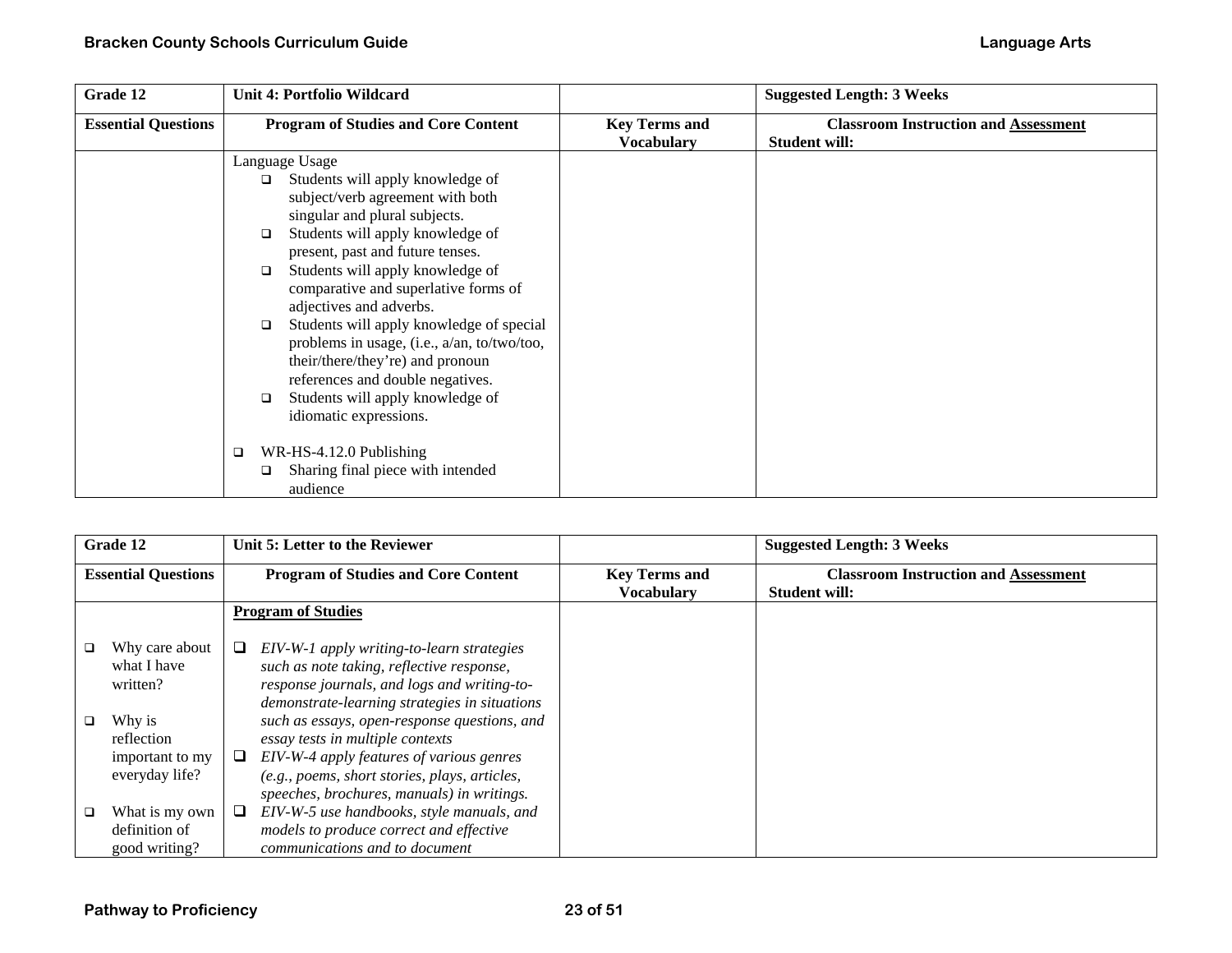| <b>Essential Questions</b><br><b>Program of Studies and Core Content</b><br><b>Key Terms and</b><br><b>Student will:</b><br><b>Vocabulary</b><br>appropriately.<br>EIV-W-6 apply writing process and criteria<br>⊔<br>for effective writing to compile a collection of<br>writings developed over time, as well as in<br>on-demand writing situations.<br>$\Box$ EIV-W-7 critique own and others' works<br>based on criteria for effective writing,<br>including awareness of audience and<br>purpose, organization, idea development, and<br>standards of correctness (e.g., mechanics,<br>grammar, spelling).<br>EIV-I-1 collect, analyze, synthesize, and<br>⊔<br>evaluate information and ideas from a variety<br>of sources to complete independent inquiry                                      | <b>Suggested Length: 3 Weeks</b>                                                                                                                                                                                                                                                                                                                             |
|-------------------------------------------------------------------------------------------------------------------------------------------------------------------------------------------------------------------------------------------------------------------------------------------------------------------------------------------------------------------------------------------------------------------------------------------------------------------------------------------------------------------------------------------------------------------------------------------------------------------------------------------------------------------------------------------------------------------------------------------------------------------------------------------------------|--------------------------------------------------------------------------------------------------------------------------------------------------------------------------------------------------------------------------------------------------------------------------------------------------------------------------------------------------------------|
|                                                                                                                                                                                                                                                                                                                                                                                                                                                                                                                                                                                                                                                                                                                                                                                                       | <b>Classroom Instruction and Assessment</b>                                                                                                                                                                                                                                                                                                                  |
|                                                                                                                                                                                                                                                                                                                                                                                                                                                                                                                                                                                                                                                                                                                                                                                                       |                                                                                                                                                                                                                                                                                                                                                              |
|                                                                                                                                                                                                                                                                                                                                                                                                                                                                                                                                                                                                                                                                                                                                                                                                       |                                                                                                                                                                                                                                                                                                                                                              |
| projects and tasks                                                                                                                                                                                                                                                                                                                                                                                                                                                                                                                                                                                                                                                                                                                                                                                    |                                                                                                                                                                                                                                                                                                                                                              |
| $\Box$ EIV-I-2 engage in decision-making, planning,<br>and organizational procedures to make<br>informed choices                                                                                                                                                                                                                                                                                                                                                                                                                                                                                                                                                                                                                                                                                      |                                                                                                                                                                                                                                                                                                                                                              |
| $\Box$ EIV-I-3 apply logical and critical thinking<br>strategies to accomplish projects and tasks<br>EIV-T-1 retrieve and transmit<br>⊔                                                                                                                                                                                                                                                                                                                                                                                                                                                                                                                                                                                                                                                               |                                                                                                                                                                                                                                                                                                                                                              |
| communications relevant to assigned tasks.<br>$\Box$ EIV-T-2 develop and evaluate the use of<br>appropriate technology for selected purposes.                                                                                                                                                                                                                                                                                                                                                                                                                                                                                                                                                                                                                                                         |                                                                                                                                                                                                                                                                                                                                                              |
| <b>Core Content - Writing</b>                                                                                                                                                                                                                                                                                                                                                                                                                                                                                                                                                                                                                                                                                                                                                                         |                                                                                                                                                                                                                                                                                                                                                              |
| Reflection<br>WR-HS-1.1.0 Purpose/Audience: Students<br>$\Box$<br>□<br>$\Box$<br>will establish and maintain a focused<br>Good Writing<br>letters to the reviewer taken from graduates and<br>$\Box$<br>Letter to the Reviewer<br>Kentucky Writing Portfolio benchmarks<br>purpose to communicate with an authentic<br>$\Box$<br>audience by<br>$\Box$<br>Writing Assessment Holistic Scoring Guide<br>Narrowing the topic to present an idea,<br>$\Box$<br>theme or thesis<br>$\Box$<br>to reflective writing<br>Choosing a perspective authentic to the<br>$\Box$<br>Learn to revise using the Error Checklist<br>writer<br>□<br>Analyzing and addressing the needs of<br>$\Box$<br>$\Box$<br>the intended audience<br>Scoring Guide, including<br>Adhering to the characteristics of the<br>$\Box$ | Read, compare, criticize, discuss, analyze and evaluate<br>Become familiar with the requirements of the Kentucky<br>Review and apply text and language features applicable<br>Learn skills necessary to demonstrate characteristics of<br>effective writing demonstrated in Kentucky's Holistic<br>Purpose/Audience-focus, intent, tone, voice, form, thesis |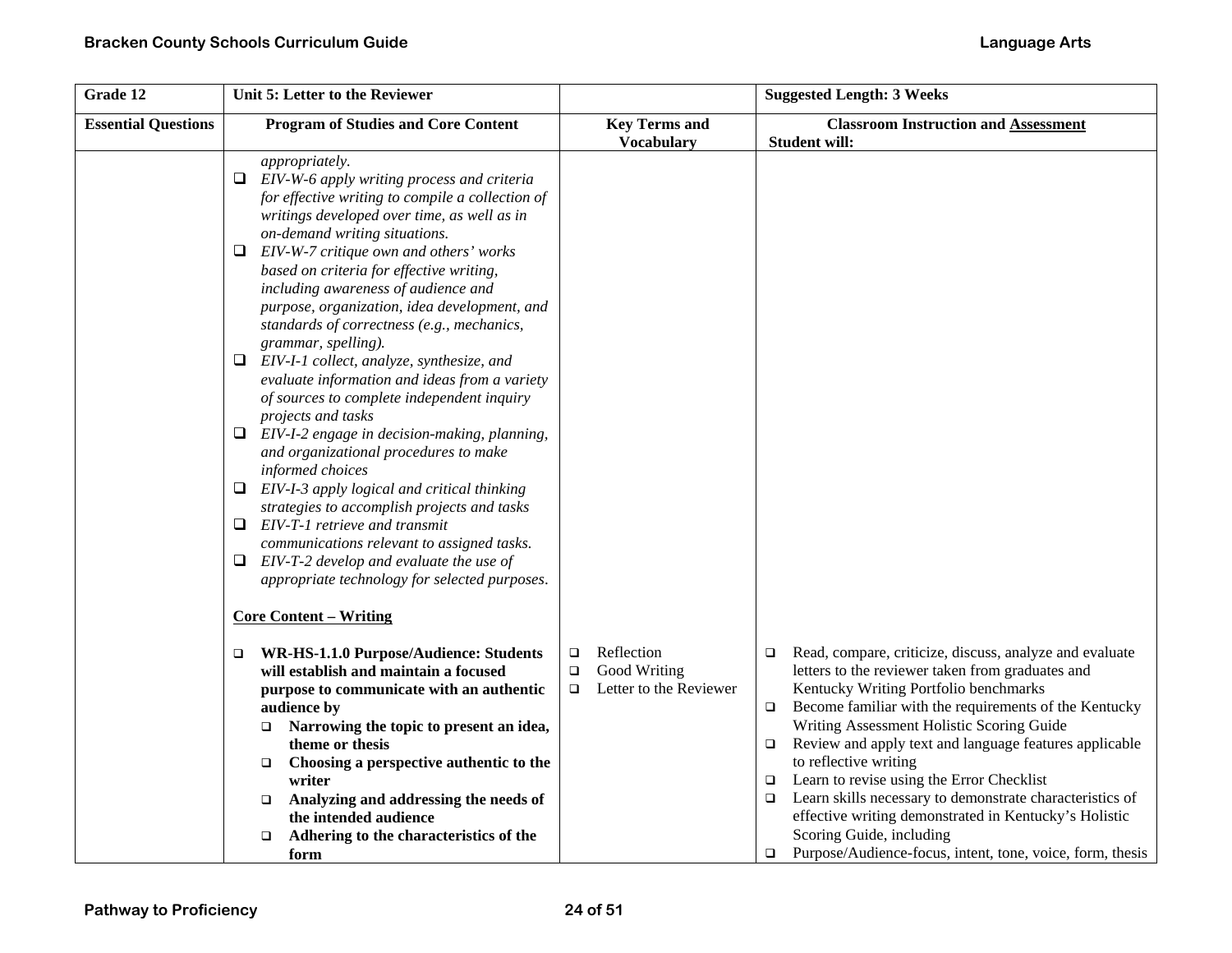| Grade 12                   | Unit 5: Letter to the Reviewer                                                |                      | <b>Suggested Length: 3 Weeks</b>                                                                   |
|----------------------------|-------------------------------------------------------------------------------|----------------------|----------------------------------------------------------------------------------------------------|
| <b>Essential Questions</b> | <b>Program of Studies and Core Content</b>                                    | <b>Key Terms and</b> | <b>Classroom Instruction and Assessment</b>                                                        |
|                            |                                                                               | <b>Vocabulary</b>    | <b>Student will:</b>                                                                               |
|                            | Applying a suitable tone<br>$\Box$<br>Allowing voice to emerge when<br>$\Box$ |                      | Idea Development-elaboration, reflection, development<br>$\Box$<br>strategies, logical development |
|                            | appropriate DOK 4                                                             |                      | Organization-unity, coherence, meaningful order,<br>$\Box$                                         |
|                            |                                                                               |                      | transitions, closure                                                                               |
|                            | WR-HS-1.1.1 In Reflective Writing,<br>$\Box$                                  |                      | Sentences-variety, construction<br>$\Box$                                                          |
|                            | Students will evaluate personal progress<br>$\Box$                            |                      | Language-diction, conciseness, correct grammar,<br>$\Box$                                          |
|                            | toward meeting goals in literacy skills                                       |                      | Correctness-usage, mechanics, spelling<br>□                                                        |
|                            | Students will analyze needs of the<br>$\Box$                                  |                      | Portfolio Scoring<br>$\Box$                                                                        |
|                            | intended audience                                                             |                      | Peer Review<br>$\Box$                                                                              |
|                            | Students will sustain suitable tone or<br>$\Box$                              |                      | <b>Instructor Review (Progress-Based)</b><br>$\Box$                                                |
|                            | appropriate voice                                                             |                      | Students will edit chosen wild card piece<br>$\Box$                                                |
|                            |                                                                               |                      | Students will publish pieces for senior portfolio<br>$\Box$                                        |
|                            | WR-HS-1.2.1 In Reflective Writing,<br>$\Box$                                  |                      | Students will write, edit, and revise a letter to the editor<br>$\Box$                             |
|                            | Students will develop the connection<br>$\Box$                                |                      | Publish a final draft of the letter to the editor<br>$\Box$                                        |
|                            | between literacy skills (reading and                                          |                      |                                                                                                    |
|                            | writing) and understanding of content                                         |                      |                                                                                                    |
|                            | knowledge.<br>Students will describe own literacy skills,<br>$\Box$           |                      |                                                                                                    |
|                            | strategies, or processes, or areas of                                         |                      |                                                                                                    |
|                            | growth.                                                                       |                      |                                                                                                    |
|                            | Students will analyze own decisions<br>$\Box$                                 |                      |                                                                                                    |
|                            | about literacy skills.                                                        |                      |                                                                                                    |
|                            | Students will evaluate own strengths and<br>$\Box$                            |                      |                                                                                                    |
|                            | areas for growth.                                                             |                      |                                                                                                    |
|                            | Students will support claims about self.<br>$\Box$                            |                      |                                                                                                    |
|                            | WR-HS-1.2.0 Idea Development/Support:<br>$\Box$                               |                      |                                                                                                    |
|                            | Students will support main ideas and                                          |                      |                                                                                                    |
|                            | deepen the audience's understanding of                                        |                      |                                                                                                    |
|                            | purpose by                                                                    |                      |                                                                                                    |
|                            | Developing logical, justified, and<br>$\Box$                                  |                      |                                                                                                    |
|                            | suitable explanations                                                         |                      |                                                                                                    |
|                            | Providing relevant elaboration<br>$\Box$                                      |                      |                                                                                                    |
|                            | <b>Explaining related connections or</b><br>$\Box$                            |                      |                                                                                                    |
|                            | $\mathbf{reflections}$                                                        |                      |                                                                                                    |
|                            | Applying idea development strategies<br>$\Box$                                |                      |                                                                                                    |
|                            | appropriate to the form DOK 4                                                 |                      |                                                                                                    |
|                            | WR-HS-2.3.0 Organization: Students will<br>$\Box$                             |                      |                                                                                                    |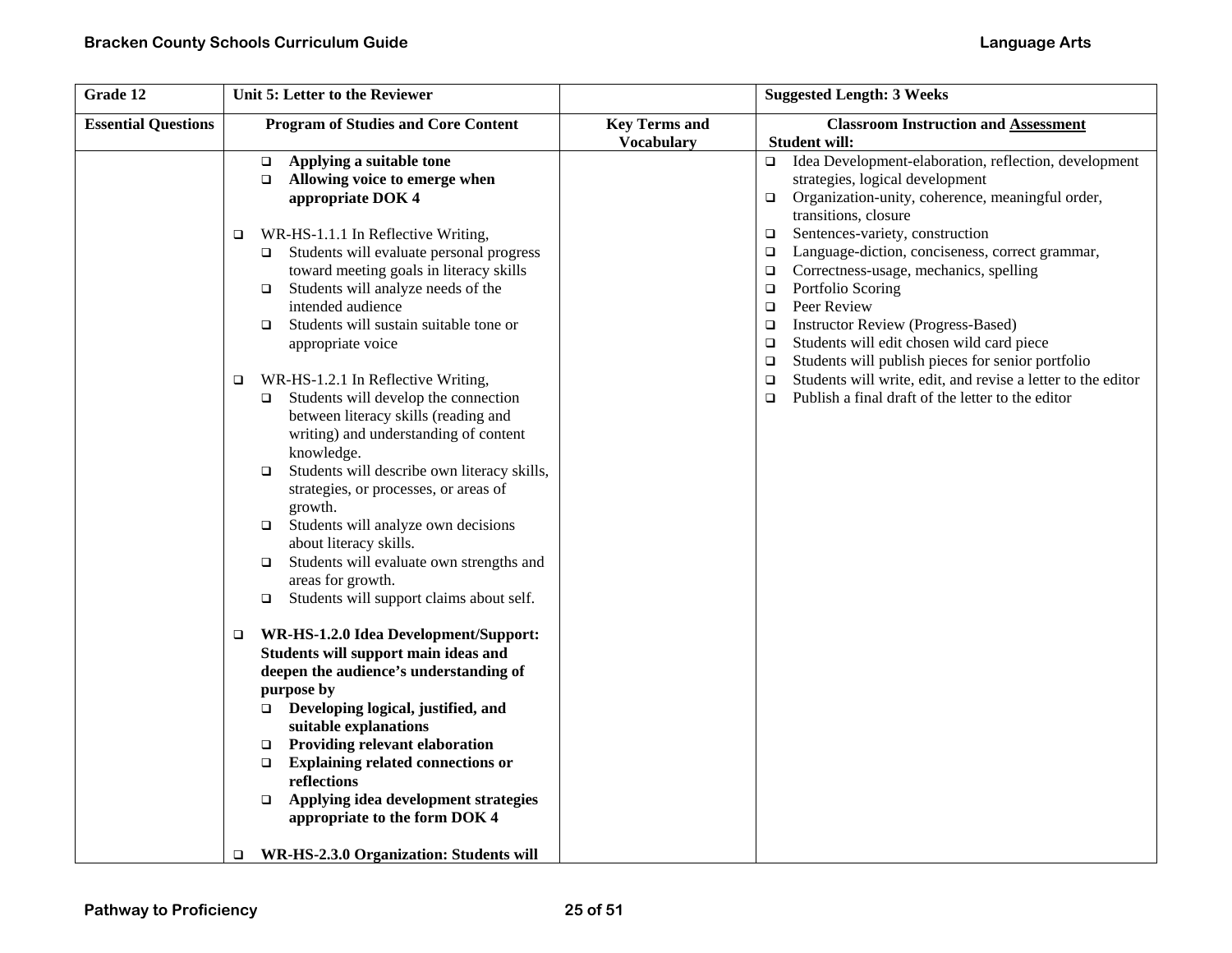| Grade 12                   | Unit 5: Letter to the Reviewer                                                                                                                                                                                                                                                                                                                                                                                                                                                                                                                                                                |                      | <b>Suggested Length: 3 Weeks</b>            |
|----------------------------|-----------------------------------------------------------------------------------------------------------------------------------------------------------------------------------------------------------------------------------------------------------------------------------------------------------------------------------------------------------------------------------------------------------------------------------------------------------------------------------------------------------------------------------------------------------------------------------------------|----------------------|---------------------------------------------|
| <b>Essential Questions</b> | <b>Program of Studies and Core Content</b>                                                                                                                                                                                                                                                                                                                                                                                                                                                                                                                                                    | <b>Key Terms and</b> | <b>Classroom Instruction and Assessment</b> |
|                            | create unity and coherence to accomplish<br>the focused purpose by<br><b>Engaging the audience</b><br>$\Box$<br><b>Establishing a context for reading</b><br>$\Box$<br>when appropriate<br>Communicating ideas and support in a<br>$\Box$<br>meaningful order<br>Applying transitions and transitional<br>$\Box$<br>elements to guide the reader through<br>the piece<br>Developing effective closure DOK 3<br>$\Box$<br>WR-HS-2.3.1 In Reflective Writing,<br>$\Box$<br>Students will engage the interest of the<br>$\Box$<br>reader.<br>Students will establish a context for the<br>$\Box$ | <b>Vocabulary</b>    | <b>Student will:</b>                        |
|                            | reader.<br>Students will communicate ideas and<br>$\Box$<br>details in a logical, meaningful order.<br>Students will apply the acceptable format<br>$\Box$<br>of the genre.<br>Students will apply a variety of<br>$\Box$<br>transitions or transitional elements<br>between ideas and details to guide the<br>reader.<br>Students will apply effective<br>$\Box$<br>paragraphing.<br>Students will create effective<br>$\Box$<br>conclusions.                                                                                                                                                |                      |                                             |
|                            | <b>WR-HS-2.4.0 Sentence Structure: Students</b><br>$\Box$<br>will create effective sentences by<br>Applying a variety of structures and<br>$\Box$<br>lengths<br><b>Maintaining parallel structure</b><br>$\Box$<br>Developing complete and correct<br>$\Box$<br>sentences unless using unconventional<br>structures for effect when appropriate<br>DOK <sub>3</sub>                                                                                                                                                                                                                           |                      |                                             |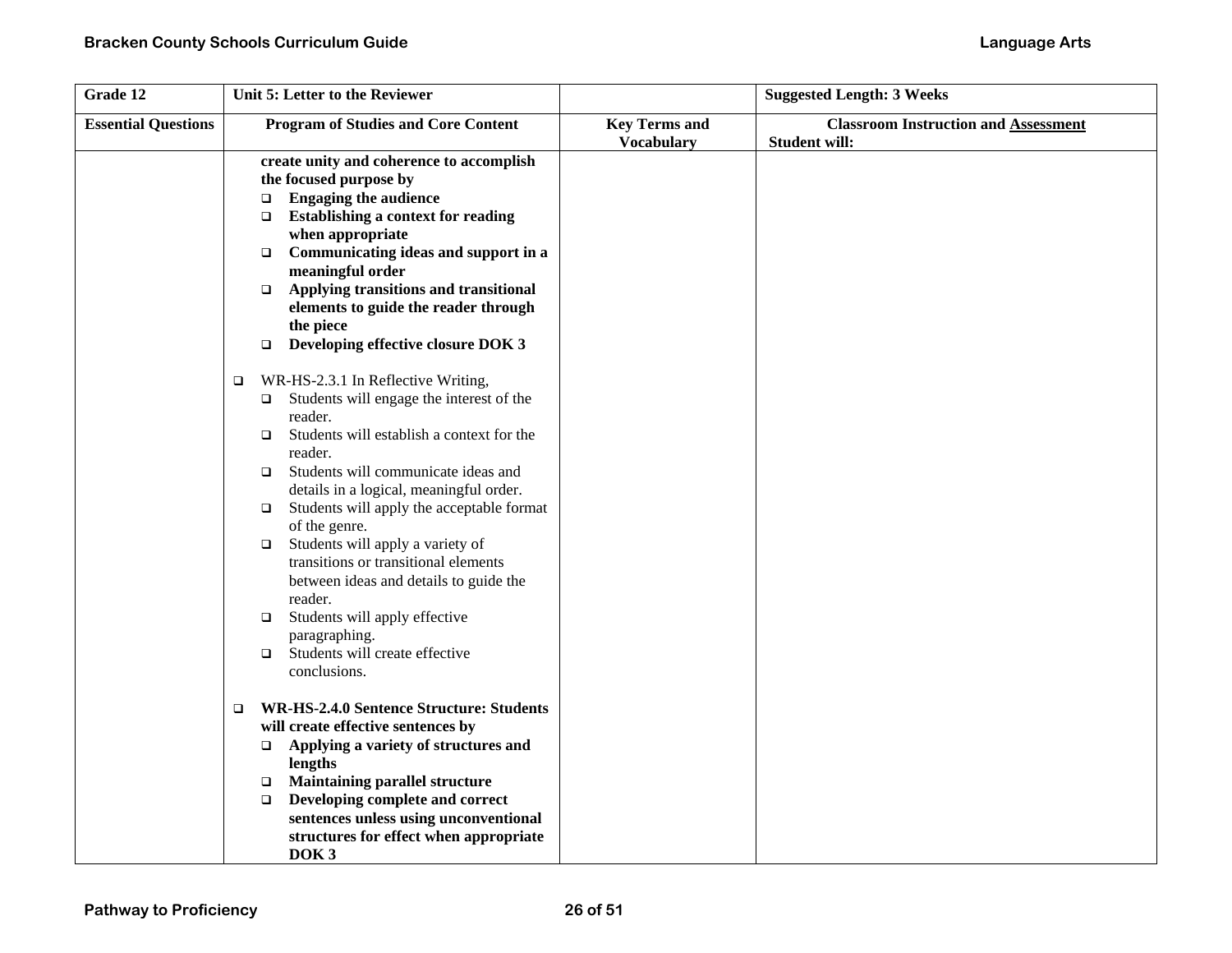| Grade 12                   | Unit 5: Letter to the Reviewer                                                                                                                                                                                                                                                                                                                                                                                                                                                                                                                                                                               |                                           | <b>Suggested Length: 3 Weeks</b>                                    |
|----------------------------|--------------------------------------------------------------------------------------------------------------------------------------------------------------------------------------------------------------------------------------------------------------------------------------------------------------------------------------------------------------------------------------------------------------------------------------------------------------------------------------------------------------------------------------------------------------------------------------------------------------|-------------------------------------------|---------------------------------------------------------------------|
| <b>Essential Questions</b> | <b>Program of Studies and Core Content</b>                                                                                                                                                                                                                                                                                                                                                                                                                                                                                                                                                                   | <b>Key Terms and</b><br><b>Vocabulary</b> | <b>Classroom Instruction and Assessment</b><br><b>Student will:</b> |
|                            | WR-HS-3.5.0 Language: Students will<br>□<br>exemplify effective language choices by<br>Applying correct grammar and usage<br>$\Box$<br>Applying concise use of language<br>$\Box$<br>Incorporating strong verbs, precise<br>$\Box$<br>nouns, concrete details and sensory<br>details<br>Applying language appropriate to the<br>$\Box$<br>content, purpose, and audience DOK 2                                                                                                                                                                                                                               |                                           |                                                                     |
|                            | WR-HS-3.6.0 Correctness: Students will<br>$\Box$<br>communicate clearly by<br><b>Applying correct spelling</b><br>$\Box$<br>Applying correct punctuation<br>$\Box$<br>Applying correct capitalization<br>$\Box$<br>Incorporating acceptable departure<br>$\Box$<br>from standard correctness to enhance<br>meaning when appropriate<br><b>Incorporating appropriate</b><br>$\Box$<br>documentation of ideas and<br>information from outside sources (e.g.,<br>citing authors or titles within the text,<br>listing sources, documenting sources in<br>text and/or on a Works Cited page)<br>DOK <sub>2</sub> |                                           |                                                                     |
|                            | WR-HS-4.10.0 Revising (Content/Ideas)<br>$\Box$<br>Reflecting to determine where to add,<br>$\Box$<br>delete, rearrange, define/redefine, or<br>elaborate content<br>Conferencing with teacher or peer(s)to<br>$\Box$<br>help determine where to add, delete,<br>rearrange, define/redefine, or elaborate<br>content                                                                                                                                                                                                                                                                                         |                                           |                                                                     |
|                            | Checking for accuracy of content<br>$\Box$<br>Considering voice, tone, style, intended<br>$\Box$<br>audience, coherence, transitions, pacing<br>Comparing with rubric criteria and<br>$\Box$                                                                                                                                                                                                                                                                                                                                                                                                                 |                                           |                                                                     |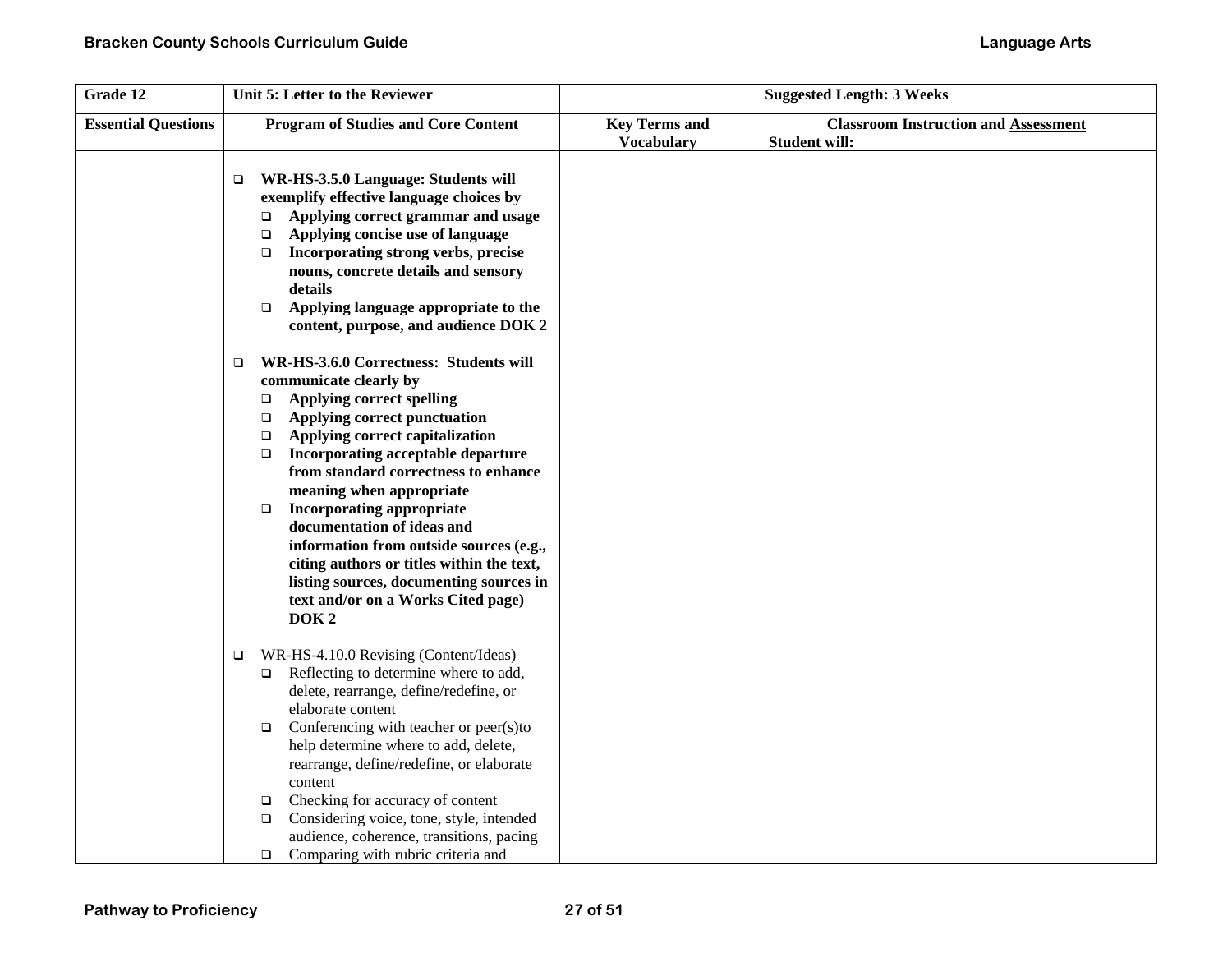| Grade 12                   | Unit 5: Letter to the Reviewer                                                                                                                                                                                                                                                                                                                                                                                                                                                                                                                                             |                                           | <b>Suggested Length: 3 Weeks</b>                                    |
|----------------------------|----------------------------------------------------------------------------------------------------------------------------------------------------------------------------------------------------------------------------------------------------------------------------------------------------------------------------------------------------------------------------------------------------------------------------------------------------------------------------------------------------------------------------------------------------------------------------|-------------------------------------------|---------------------------------------------------------------------|
| <b>Essential Questions</b> | <b>Program of Studies and Core Content</b>                                                                                                                                                                                                                                                                                                                                                                                                                                                                                                                                 | <b>Key Terms and</b><br><b>Vocabulary</b> | <b>Classroom Instruction and Assessment</b><br><b>Student will:</b> |
|                            | anchor papers/models<br>Considering effectiveness of language<br>$\Box$<br>usage and sentences to communicate<br>ideas                                                                                                                                                                                                                                                                                                                                                                                                                                                     |                                           |                                                                     |
|                            | <b>Revising Skills</b><br>Idea Development<br>$\Box$ Students will narrow topic for selected<br>writing.<br>Students will identify topic sentence of a<br>$\Box$<br>paragraph that is purposefully placed to<br>enhance reader awareness.<br>Students will select appropriate<br>$\Box$<br>supporting details relevant to a specific<br>writing category (e.g., dialogue,<br>predictions, findings from research,<br>needed definitions, causes and effects,<br>comparisons, contrasts, reference to<br>concepts).<br>Students will delete extraneous/irrelevant<br>$\Box$ |                                           |                                                                     |
|                            | materials.<br>Organization<br>Students will correct sentences that are<br>$\Box$<br>out of chronological/sequential order or<br>insert new sentences in the correct<br>chronological/sequential position.<br>Students will compose effective and<br>$\Box$<br>subtle transitions.<br>Students will develop effective<br>$\Box$<br>introductions and closures for writing.<br>Students will apply appropriate usage of<br>$\Box$<br>parallelism (e.g. word forms, lists,<br>phrases, clauses, sentences, organization,<br>idea development).                                |                                           |                                                                     |
|                            | Word Choice<br>Students will eliminate redundant words<br>$\Box$<br>and phrases.                                                                                                                                                                                                                                                                                                                                                                                                                                                                                           |                                           |                                                                     |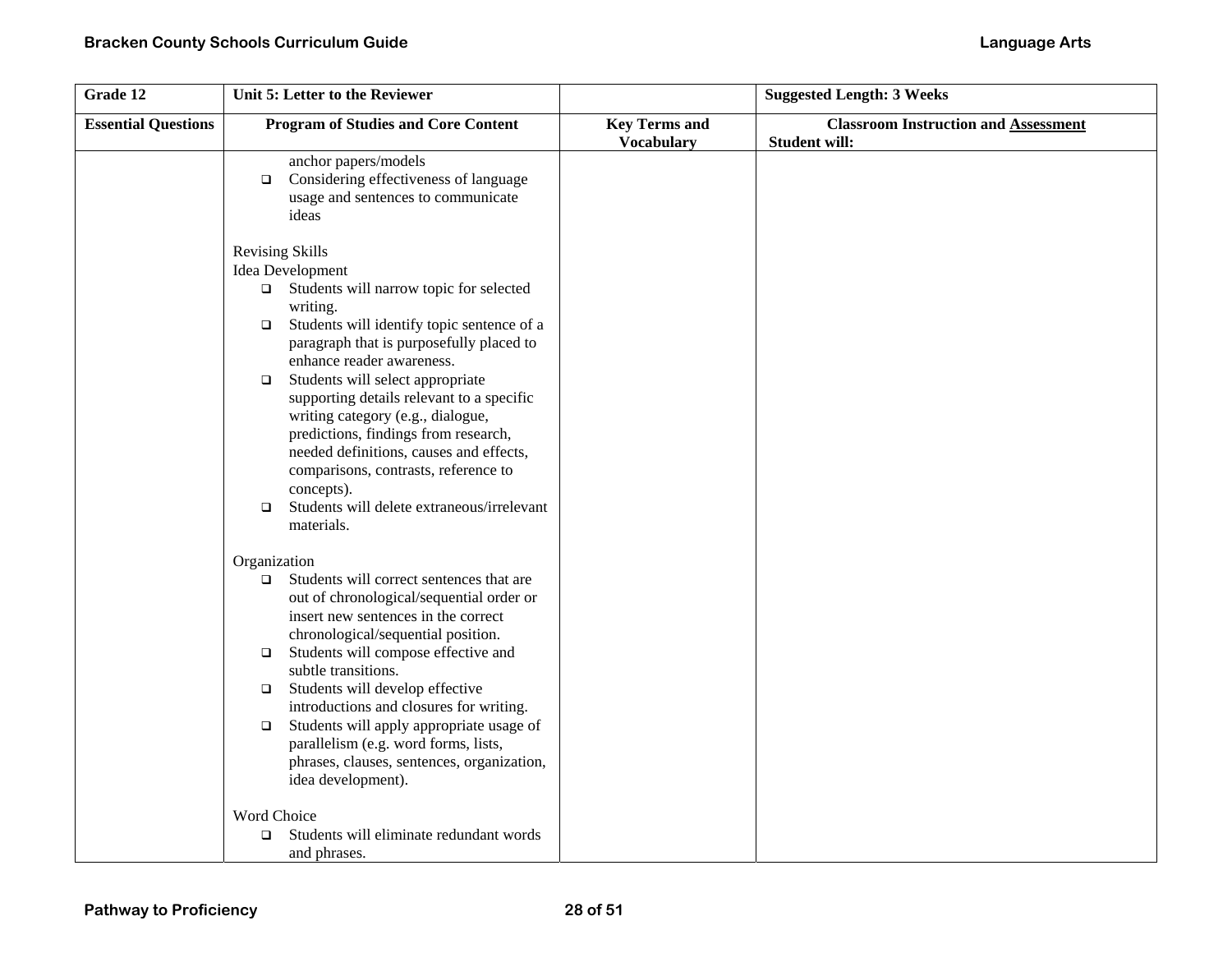| Grade 12                   | Unit 5: Letter to the Reviewer                                                 |                      | <b>Suggested Length: 3 Weeks</b>            |
|----------------------------|--------------------------------------------------------------------------------|----------------------|---------------------------------------------|
| <b>Essential Questions</b> | <b>Program of Studies and Core Content</b>                                     | <b>Key Terms and</b> | <b>Classroom Instruction and Assessment</b> |
|                            |                                                                                | <b>Vocabulary</b>    | <b>Student will:</b>                        |
|                            | Students will apply the most specific<br>$\Box$                                |                      |                                             |
|                            | word for use in a sentence.                                                    |                      |                                             |
|                            |                                                                                |                      |                                             |
|                            | WR-HS-4.11.0 Editing (Conventions and<br>□                                     |                      |                                             |
|                            | Mechanics)                                                                     |                      |                                             |
|                            | Checking for correctness with self,<br>$\Box$                                  |                      |                                             |
|                            | teacher, or peer(s)                                                            |                      |                                             |
|                            | □ Language usage<br>Sentence structure                                         |                      |                                             |
|                            | $\Box$<br>Spelling<br>$\Box$                                                   |                      |                                             |
|                            | Capitalization<br>$\Box$                                                       |                      |                                             |
|                            | Punctuation<br>$\Box$                                                          |                      |                                             |
|                            | Documentation of sources<br>$\Box$                                             |                      |                                             |
|                            | Using resources to support editing (e.g.,<br>$\Box$                            |                      |                                             |
|                            | spell check, dictionaries, thesauri,                                           |                      |                                             |
|                            | handbooks)                                                                     |                      |                                             |
|                            |                                                                                |                      |                                             |
|                            | <b>Editing Skills</b>                                                          |                      |                                             |
|                            | Language Usage                                                                 |                      |                                             |
|                            | Students will apply knowledge of<br>$\Box$                                     |                      |                                             |
|                            | subject/verb agreement with both                                               |                      |                                             |
|                            | singular and plural subjects.                                                  |                      |                                             |
|                            | Students will apply knowledge of<br>$\Box$                                     |                      |                                             |
|                            | present, past and future tenses.<br>Students will apply knowledge of<br>$\Box$ |                      |                                             |
|                            | comparative and superlative forms of                                           |                      |                                             |
|                            | adjectives and adverbs.                                                        |                      |                                             |
|                            | Students will apply knowledge of special<br>$\Box$                             |                      |                                             |
|                            | problems in usage, (i.e., a/an, to/two/too,                                    |                      |                                             |
|                            | their/there/they're) and pronoun                                               |                      |                                             |
|                            | references and double negatives.                                               |                      |                                             |
|                            | Students will apply knowledge of<br>$\Box$                                     |                      |                                             |
|                            | idiomatic expressions.                                                         |                      |                                             |
|                            |                                                                                |                      |                                             |
|                            | WR-HS-4.12.0 Publishing<br>$\Box$                                              |                      |                                             |
|                            | Sharing final piece with intended<br>$\Box$                                    |                      |                                             |
|                            | audience                                                                       |                      |                                             |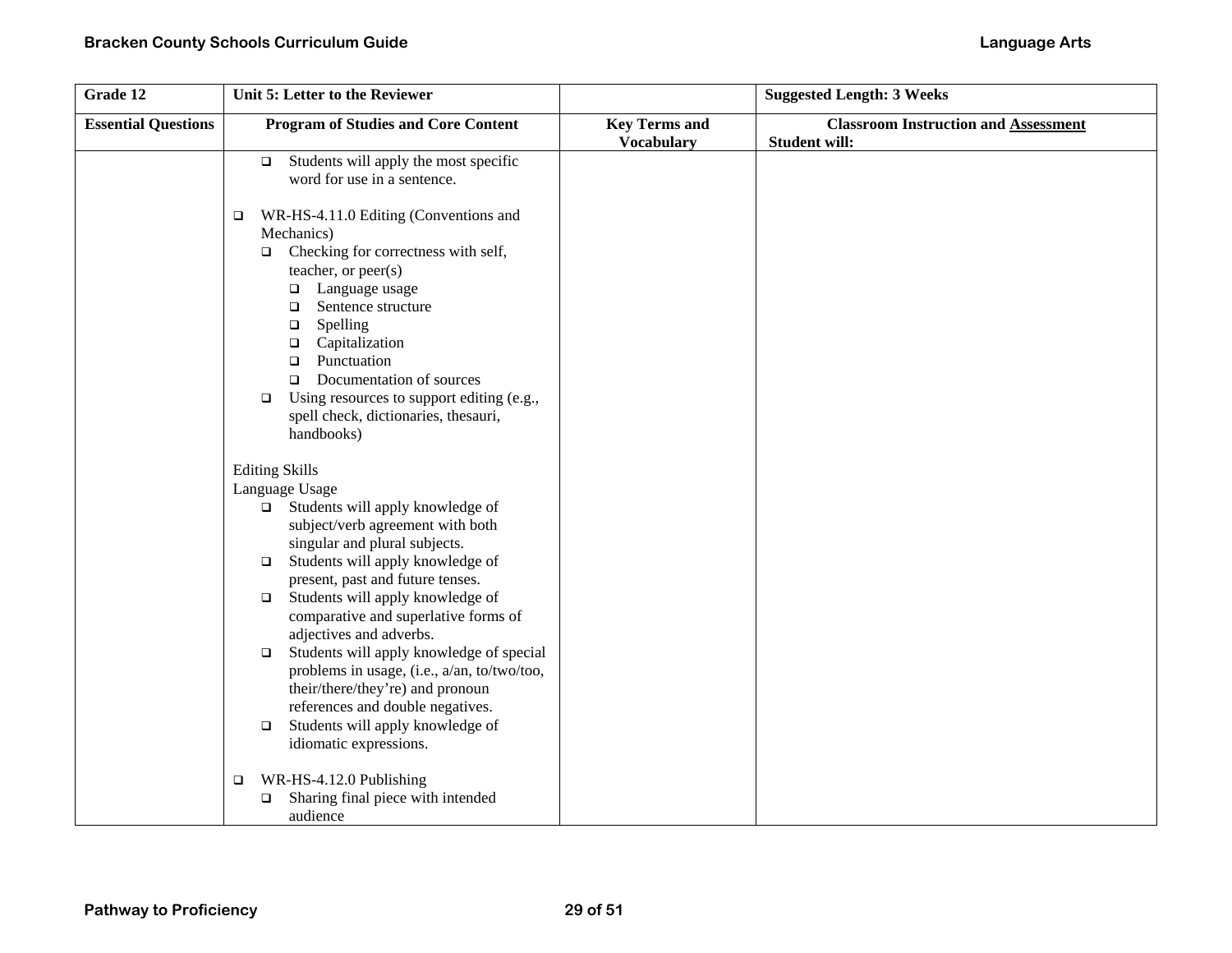| Grade 12                                                                                                                | Unit 6: MAC BETH                                                                                                                                                                                                                                                                                                                                               |                                           | <b>Suggested Length: 4 weeks</b>                                                                                                |
|-------------------------------------------------------------------------------------------------------------------------|----------------------------------------------------------------------------------------------------------------------------------------------------------------------------------------------------------------------------------------------------------------------------------------------------------------------------------------------------------------|-------------------------------------------|---------------------------------------------------------------------------------------------------------------------------------|
| <b>Essential Questions</b>                                                                                              | <b>Program of Studies and Core Content</b>                                                                                                                                                                                                                                                                                                                     | <b>Key Terms and</b><br><b>Vocabulary</b> | <b>Classroom Instruction and Assessment</b><br><b>Student will:</b>                                                             |
|                                                                                                                         | <b>Program of Studies</b>                                                                                                                                                                                                                                                                                                                                      |                                           |                                                                                                                                 |
| Who was the<br>1.<br>most influencial<br>monarch in                                                                     | EIV-R-1 analyze, synthesize, and evaluate the<br>$\Box$<br>four types of reading materials (literary,<br>informational, practical/workplace, and                                                                                                                                                                                                               |                                           |                                                                                                                                 |
| England during<br>the<br>Renaissance?                                                                                   | persuasive) in both print and nonprint (e.g.,<br>computer, electronic media) formats to<br>complete tasks and projects<br>EIV-R-2 respond critically to a variety of<br>$\Box$                                                                                                                                                                                 |                                           |                                                                                                                                 |
| 2.<br>What<br>significance did<br>her reign have<br>on the arts?                                                        | literary genres (e.g., novels, essays, short<br>stories, poetry, drama), making connections<br>among different periods, styles, cultures, and<br>ethnicities.<br>EIV-R-3 continue to analyze authors' uses of<br>$\Box$                                                                                                                                        |                                           |                                                                                                                                 |
| How did the<br>3.<br>rebirth of<br>"classical<br>antiquity<br>influence<br>Shakespeare's<br>writing?                    | literary terms and concepts (e.g., theme,<br>symbolism, tone) from a variety of classic and<br>contemporary readings.<br>EIV-W-1 apply writing-to-learn strategies<br>$\Box$<br>such as note taking, reflective response,<br>response journals, and logs and writing-to-<br>demonstrate-learning strategies in situations                                      |                                           |                                                                                                                                 |
| How do the<br>4.<br>images used in<br>the play add to<br>the darkness of<br>the play's<br>mood?                         | such as essays, open-response questions, and<br>essay tests in multiple contexts<br>EIV-SLO-2 apply and respond to verbal and<br>$\Box$<br>nonverbal elements of delivery (e.g., gestures,<br>facial expressions, tone, volume, rate).<br>EIV-SLO-3 apply strategies for critical<br>$\Box$<br>listening and observing skills to complete<br>tasks or projects |                                           |                                                                                                                                 |
| Salvation vs.<br>5.<br>Damnation/Fate<br>VS.<br>Choice/Adam<br>vs. Eve are<br>three themes<br>discussed in<br>Mac Beth. | EIV-I-2 engage in decision-making, planning,<br>$\Box$<br>and organizational procedures to make<br>informed choices<br>EIV-I-3 apply logical and critical thinking<br>$\Box$<br>strategies to accomplish projects and tasks<br><b>Core Content - Reading</b>                                                                                                   |                                           |                                                                                                                                 |
| How do these<br>6.                                                                                                      | $\Box$ RD-12-1.0.1 Students will interpret literal                                                                                                                                                                                                                                                                                                             | $\Box$<br>Plot<br>$\Box$<br>Setting       | Students will summarize the origins of the Renaissance<br>$\Box$<br>and the rebirth of classical antiquity as outlined in their |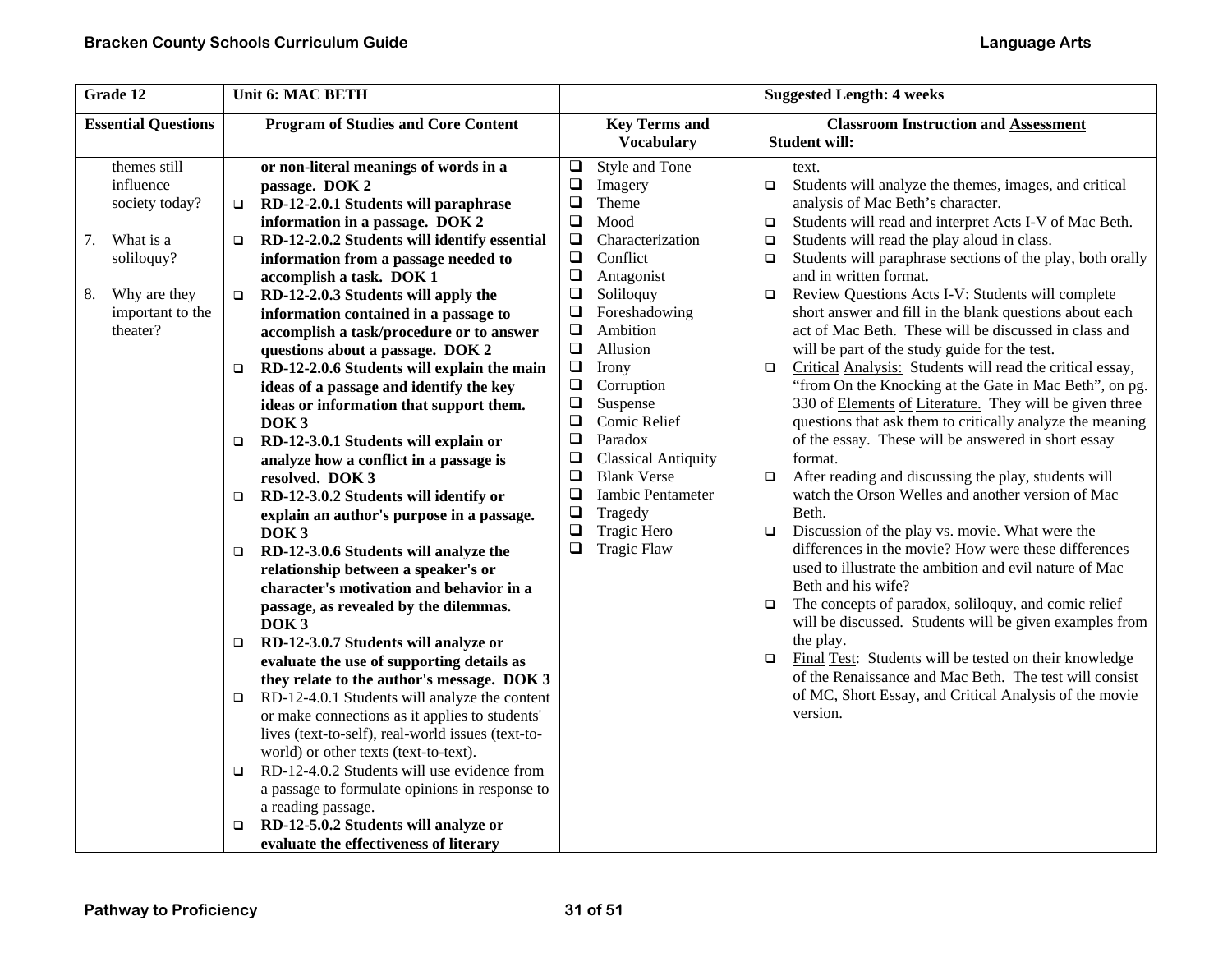| Grade 12                   | Unit 6: MAC BETH                                                                                                                                                                                                                                                                                                               |                                           | <b>Suggested Length: 4 weeks</b>                                    |
|----------------------------|--------------------------------------------------------------------------------------------------------------------------------------------------------------------------------------------------------------------------------------------------------------------------------------------------------------------------------|-------------------------------------------|---------------------------------------------------------------------|
| <b>Essential Questions</b> | <b>Program of Studies and Core Content</b>                                                                                                                                                                                                                                                                                     | <b>Key Terms and</b><br><b>Vocabulary</b> | <b>Classroom Instruction and Assessment</b><br><b>Student will:</b> |
|                            | elements (e.g., theme, characterization,<br>setting, point of view, conflict and<br>resolution, plot structure) within a passage.<br>DOK <sub>3</sub><br>RD-12-5.0.3 Students will analyze the<br>author's use of literary devices in a passage<br>(e.g., symbolism, irony, analogies, imagery,<br>figurative language). DOK 3 |                                           |                                                                     |

| Grade 12       |                                                                                                                               |                       | <b>Unit 7: Songs of Ancient Heroes (runs)</b>                                                                                                                                                                                                                                                                                                                  |                                           | <b>Suggested Length: 8 weeks</b>                                    |
|----------------|-------------------------------------------------------------------------------------------------------------------------------|-----------------------|----------------------------------------------------------------------------------------------------------------------------------------------------------------------------------------------------------------------------------------------------------------------------------------------------------------------------------------------------------------|-------------------------------------------|---------------------------------------------------------------------|
|                |                                                                                                                               |                       | simultaneously with Unit 1)                                                                                                                                                                                                                                                                                                                                    |                                           |                                                                     |
|                | <b>Essential Questions</b>                                                                                                    |                       | <b>Program of Studies and Core Content</b>                                                                                                                                                                                                                                                                                                                     | <b>Key Terms and</b><br><b>Vocabulary</b> | <b>Classroom Instruction and Assessment</b><br><b>Student will:</b> |
|                |                                                                                                                               |                       | <b>Program of Studies</b>                                                                                                                                                                                                                                                                                                                                      |                                           |                                                                     |
| $\mathbf{I}$ . | What are the<br>historical and<br>social forces<br>that shaped the<br>Anglo-Saxon<br>era and the<br>writings of that<br>time? | □<br>$\Box$           | EIV-R-1 analyze, synthesize, and evaluate the<br>four types of reading materials (literary,<br>informational, practical/workplace, and<br>persuasive) in both print and nonprint (e.g.,<br>computer, electronic media) formats to<br>complete tasks and projects<br>EIV-R-2 respond critically to a variety of<br>literary genres (e.g., novels, essays, short |                                           |                                                                     |
| 2.             | How are Anglo-<br>Saxon writings<br>relevant to<br>modern readers<br>and writers?                                             | $\Box$                | stories, poetry, drama), making connections<br>among different periods, styles, cultures, and<br>ethnicities.<br>EIV-R-3 continue to analyze authors' uses of<br>literary terms and concepts (e.g., theme,<br>symbolism, tone) from a variety of classic and<br>contemporary readings.                                                                         |                                           |                                                                     |
| 3.             | Where and how<br>did the English<br>language begin?                                                                           | $\Box$<br>$\Box$<br>□ | EIV-R-4 select and read materials for<br>enjoyment.<br>EIV-R-5 apply reading skills to complete<br>diverse tasks and projects, which use<br>materials relevant to individual<br>postsecondary interests.<br>EIV-W-1 apply writing-to-learn strategies                                                                                                          |                                           |                                                                     |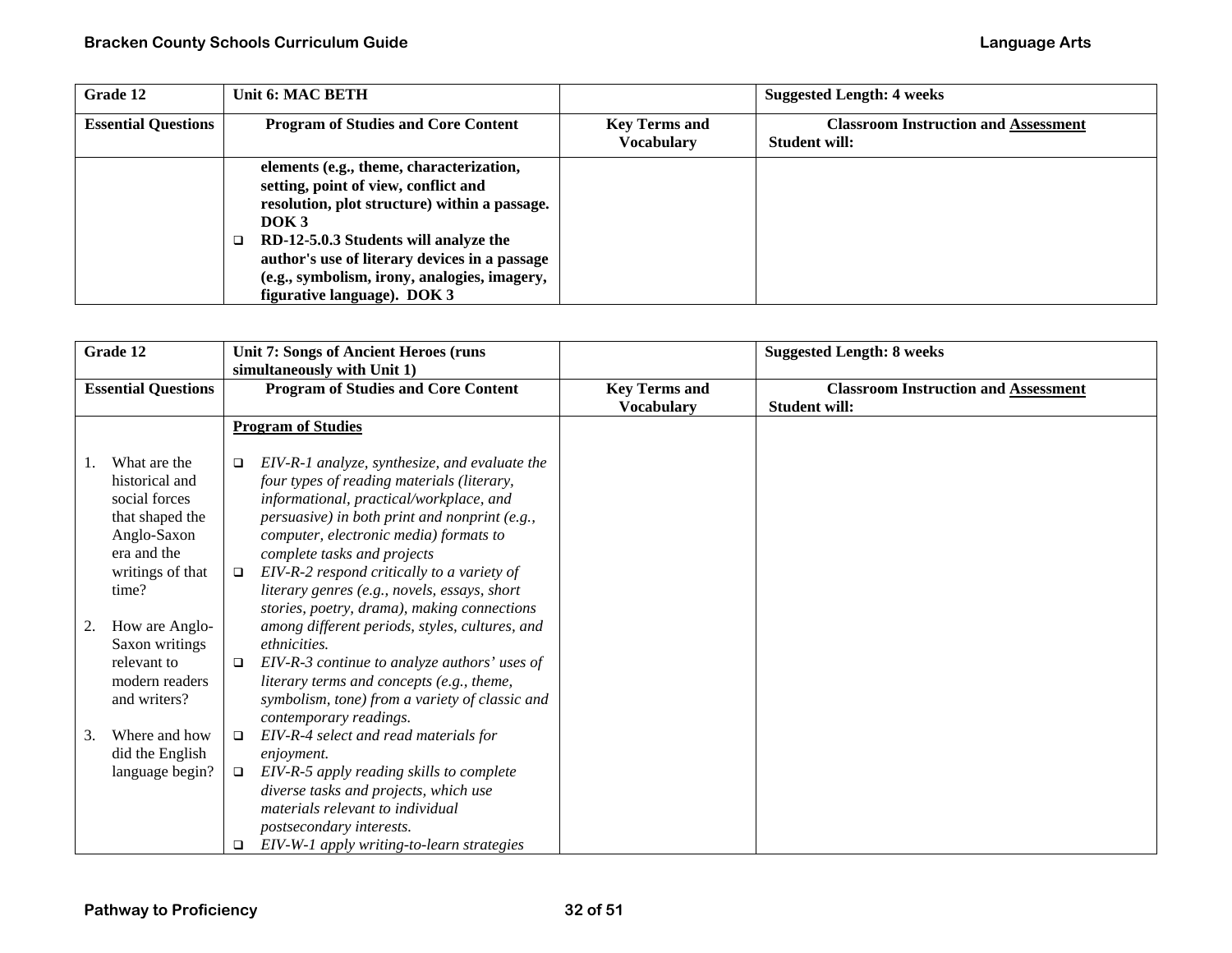| Grade 12                   | <b>Unit 7: Songs of Ancient Heroes (runs</b>                                                                                                                                                                                                                                                                                                                                                                                                                                                                                                                                                                                                                                                                                                                                                                                                                                                  |                                                                                                                                                                                                           | <b>Suggested Length: 8 weeks</b>                                                                                                                                                                                                                                                                                                                                                                                                                                                                                                                                                                                                                                                                                                                                                                                                                                                                                                                                                                         |
|----------------------------|-----------------------------------------------------------------------------------------------------------------------------------------------------------------------------------------------------------------------------------------------------------------------------------------------------------------------------------------------------------------------------------------------------------------------------------------------------------------------------------------------------------------------------------------------------------------------------------------------------------------------------------------------------------------------------------------------------------------------------------------------------------------------------------------------------------------------------------------------------------------------------------------------|-----------------------------------------------------------------------------------------------------------------------------------------------------------------------------------------------------------|----------------------------------------------------------------------------------------------------------------------------------------------------------------------------------------------------------------------------------------------------------------------------------------------------------------------------------------------------------------------------------------------------------------------------------------------------------------------------------------------------------------------------------------------------------------------------------------------------------------------------------------------------------------------------------------------------------------------------------------------------------------------------------------------------------------------------------------------------------------------------------------------------------------------------------------------------------------------------------------------------------|
| <b>Essential Questions</b> | simultaneously with Unit 1)<br><b>Program of Studies and Core Content</b>                                                                                                                                                                                                                                                                                                                                                                                                                                                                                                                                                                                                                                                                                                                                                                                                                     | <b>Key Terms and</b><br><b>Vocabulary</b>                                                                                                                                                                 | <b>Classroom Instruction and Assessment</b><br><b>Student will:</b>                                                                                                                                                                                                                                                                                                                                                                                                                                                                                                                                                                                                                                                                                                                                                                                                                                                                                                                                      |
|                            | such as note taking, reflective response,<br>response journals, and logs and writing-to-<br>demonstrate-learning strategies in situations<br>such as essays, open-response questions, and<br>essay tests in multiple contexts<br>EIV-W-4 apply features of various genres<br>o<br>(e.g., poems, short stories, plays, articles,<br>speeches, brochures, manuals) in writings.<br>EIV-SLO-2 apply and respond to verbal and<br>nonverbal elements of delivery (e.g., gestures,<br>facial expressions, tone, volume, rate).<br>EIV-SLO-3 apply strategies for critical<br>□<br>listening and observing skills to complete<br>tasks or projects                                                                                                                                                                                                                                                  |                                                                                                                                                                                                           |                                                                                                                                                                                                                                                                                                                                                                                                                                                                                                                                                                                                                                                                                                                                                                                                                                                                                                                                                                                                          |
|                            | <b>Core Content - Reading</b>                                                                                                                                                                                                                                                                                                                                                                                                                                                                                                                                                                                                                                                                                                                                                                                                                                                                 |                                                                                                                                                                                                           |                                                                                                                                                                                                                                                                                                                                                                                                                                                                                                                                                                                                                                                                                                                                                                                                                                                                                                                                                                                                          |
|                            | RD-12-1.0.1 Students will interpret literal<br>□<br>or non-literal meanings of words in a<br>passage. DOK 2<br>RD-12-2.0.1 Students will paraphrase<br>o.<br>information in a passage. DOK 2<br>RD-12-2.0.2 Students will identify essential<br>o.<br>information from a passage needed to<br>accomplish a task. DOK 1<br>RD-12-2.0.3 Students will apply the<br>❏<br>information contained in a passage to<br>accomplish a task/procedure or to answer<br>questions about a passage. DOK 2<br>RD-12-2.0.6 Students will explain the main<br>❏<br>ideas of a passage and identify the key<br>ideas or information that support them.<br>DOK <sub>3</sub><br>RD-12-2.0.7 Students will make inferences,<br>□<br>draw conclusions or make generalizations<br>based on evidence from a passage. DOK 3<br>RD-12-3.0.2 Students will identify or<br>□<br>analyze an author's purpose in a passage. | Kenning<br>□<br>In media res<br>$\Box$<br>Epic poem<br>$\Box$<br>Elegy<br>$\Box$<br>Metaphor<br>$\Box$<br>Caesura<br>$\Box$<br>Alliteration<br>$\Box$<br>Archetypal hero<br>$\Box$<br>Archetype<br>$\Box$ | Watch the video "The Anglo Saxons" as an introductory<br>$\Box$<br>lesson about Anglo Saxon life and complete a study<br>guide about the video.<br>Watch "A Living language, Part I" as background on<br>$\Box$<br>Old English, the language of the Anglo Saxons<br>Use the internet to view and listen to selections of Old<br>$\Box$<br>English<br>Take notes on the characteristics of an epic and<br>$\Box$<br>archetypal hero<br>Analyze, synthesize, criticize, and evaluate poems based<br>$\Box$<br>on key terms, vocabulary and leading questions,<br>including, but not limited to, some of the following:<br>The Anglo Saxons 449-1066: Beowulf (excerpts),<br>Gilgamesh (excerpts), The Seafarer trans. Burton<br>Raffel<br>Paraphrase sections of the poems listed above<br>$\Box$<br>Identify alliteration and kennings in the poem<br>$\Box$<br>"Beowulf"<br>Compare the heroes in the poems listed above using a<br>$\Box$<br>Venn diagram<br>Define and identify poetic terms<br>$\Box$ |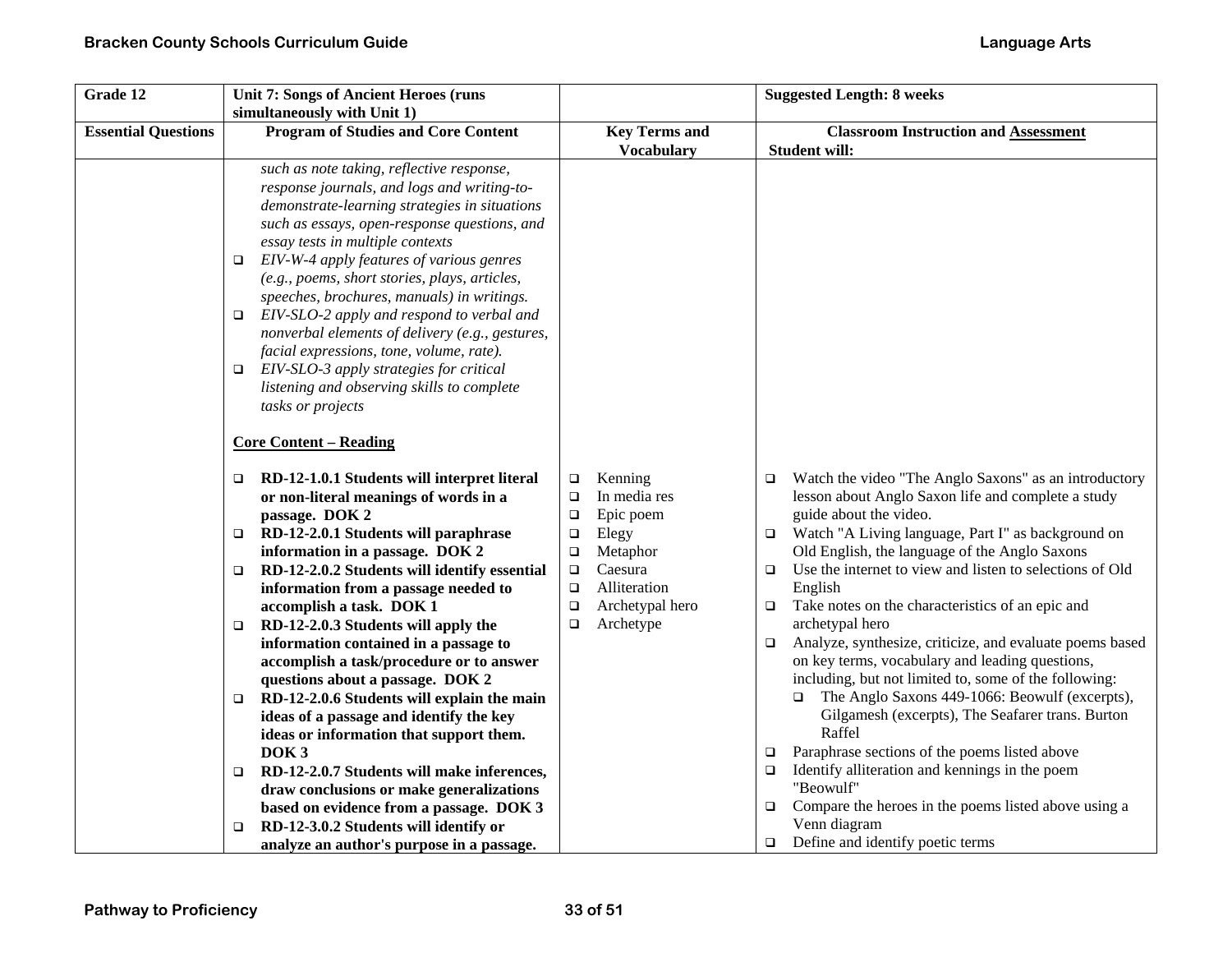| Grade 12                   | <b>Unit 7: Songs of Ancient Heroes (runs</b>                                                                                                                                                                                                                                                                                                                                                                                                                                                                                                                                                                                                                                                                                                                                                                                                                                                                                                                                                                                                                                                                                                                                                                                                                                                                                                                                         |                      | <b>Suggested Length: 8 weeks</b>                                                                                                                                                                                                                                                                                                                                                                                                                                                                                                                                                                                                                                                |
|----------------------------|--------------------------------------------------------------------------------------------------------------------------------------------------------------------------------------------------------------------------------------------------------------------------------------------------------------------------------------------------------------------------------------------------------------------------------------------------------------------------------------------------------------------------------------------------------------------------------------------------------------------------------------------------------------------------------------------------------------------------------------------------------------------------------------------------------------------------------------------------------------------------------------------------------------------------------------------------------------------------------------------------------------------------------------------------------------------------------------------------------------------------------------------------------------------------------------------------------------------------------------------------------------------------------------------------------------------------------------------------------------------------------------|----------------------|---------------------------------------------------------------------------------------------------------------------------------------------------------------------------------------------------------------------------------------------------------------------------------------------------------------------------------------------------------------------------------------------------------------------------------------------------------------------------------------------------------------------------------------------------------------------------------------------------------------------------------------------------------------------------------|
| <b>Essential Questions</b> | simultaneously with Unit 1)<br><b>Program of Studies and Core Content</b>                                                                                                                                                                                                                                                                                                                                                                                                                                                                                                                                                                                                                                                                                                                                                                                                                                                                                                                                                                                                                                                                                                                                                                                                                                                                                                            | <b>Key Terms and</b> | <b>Classroom Instruction and Assessment</b>                                                                                                                                                                                                                                                                                                                                                                                                                                                                                                                                                                                                                                     |
|                            | DOK <sub>2</sub><br>RD-12-3.0.7 Students will analyze or<br>evaluate the use of supporting details as<br>they relate to the author's message. DOK 3<br>RD-12-4.0.1 Students will analyze the content<br>□<br>or make connections as it applies to students'<br>lives (text-to-self), real-world issues (text-to-<br>world) or other texts (text-to-text).<br>RD-12-4.0.2 Students will use evidence from<br>$\Box$<br>a passage to formulate opinions in response to<br>a reading passage.<br>RD-12-5.0.2 Students will analyze or<br>□<br>evaluate the effectiveness of literary<br>elements (e.g., theme, characterization,<br>setting, point of view, conflict and<br>resolution, plot structure) within a passage.<br>DOK <sub>3</sub><br>RD-12-5.0.3 Students will analyze the<br>□<br>author's use of literary devices in a passage<br>(e.g., symbolism, irony, analogies, imagery,<br>figurative language). DOK 3<br><b>Core Content – Writing</b><br>WR-HS-1.1.0 Purpose/Audience: Students<br>$\Box$<br>will establish and maintain a focused<br>purpose to communicate with an authentic<br>audience by<br>Narrowing the topic to present an idea,<br>$\Box$<br>theme or thesis<br>Choosing a perspective authentic to the<br>$\Box$<br>writer<br>Analyzing and addressing the needs of<br>$\Box$<br>the intended audience<br>Adhering to the characteristics of the<br>O. | <b>Vocabulary</b>    | <b>Student will:</b><br>Read "Life in 999: A Grim Struggle" on page 47 of the<br>$\Box$<br>text. Use a Venn diagram to compare/contrast Anglo<br>Saxon life to modern life.<br>Read & interpret "Head of Humbaba" on page 53.<br>$\Box$<br>Students may choose to do one of the following<br>$\Box$<br>culminating activities for this unit: Write a feature<br>article about the epic poem, Beowulf; create a comic<br>book version either Beowulf or Gilgamesh; or rewrite a<br>section of Beowulf from either Grendel's or Grendel's<br>Mother's point of view.<br>Complete a unit test composed of multiple choice, short<br>$\Box$<br>answer, and open response questions. |
|                            | form<br>Applying a suitable tone                                                                                                                                                                                                                                                                                                                                                                                                                                                                                                                                                                                                                                                                                                                                                                                                                                                                                                                                                                                                                                                                                                                                                                                                                                                                                                                                                     |                      |                                                                                                                                                                                                                                                                                                                                                                                                                                                                                                                                                                                                                                                                                 |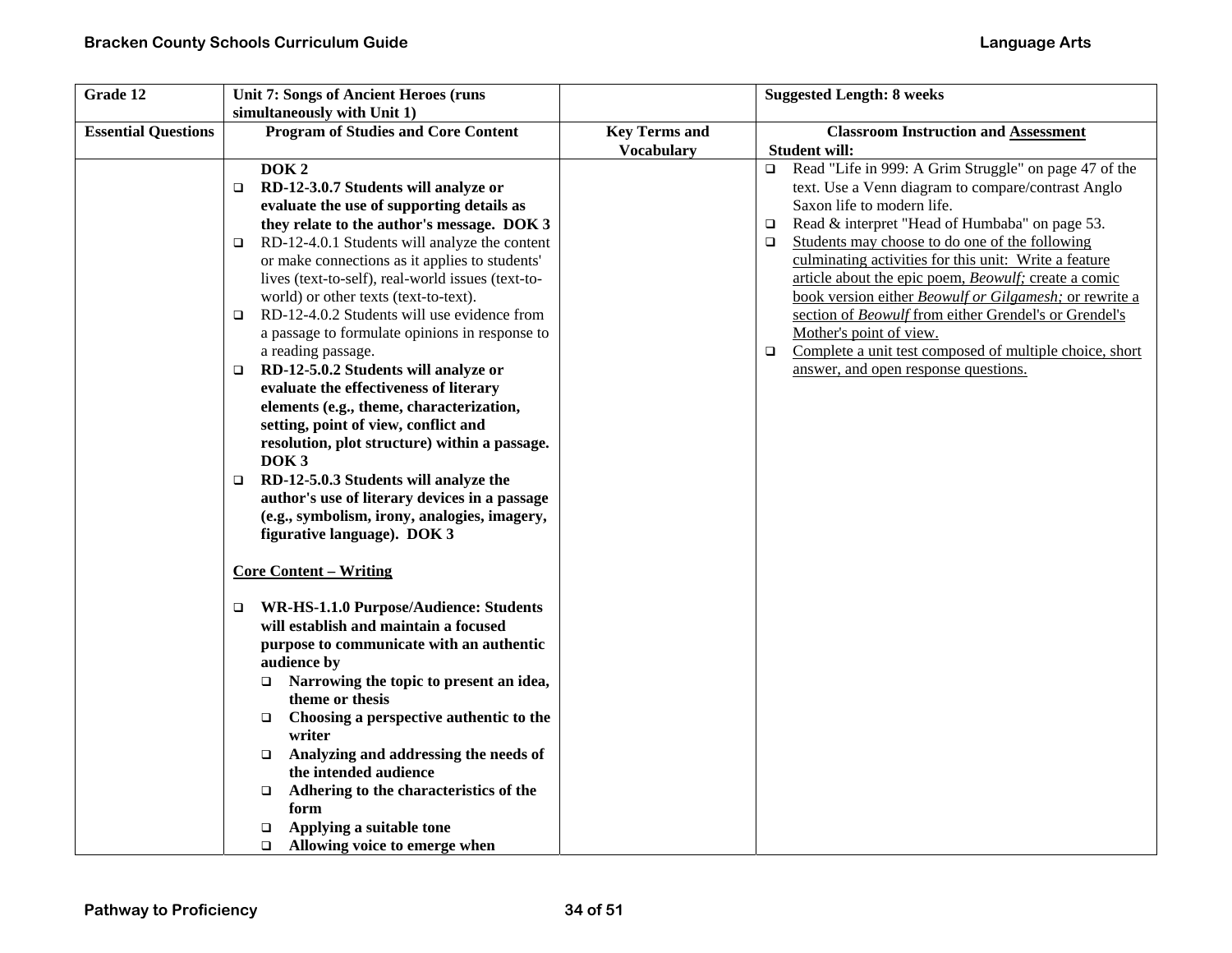| Grade 12                   | <b>Unit 7: Songs of Ancient Heroes (runs</b>          |                      | <b>Suggested Length: 8 weeks</b>            |
|----------------------------|-------------------------------------------------------|----------------------|---------------------------------------------|
|                            | simultaneously with Unit 1)                           |                      |                                             |
| <b>Essential Questions</b> | <b>Program of Studies and Core Content</b>            | <b>Key Terms and</b> | <b>Classroom Instruction and Assessment</b> |
|                            |                                                       | <b>Vocabulary</b>    | <b>Student will:</b>                        |
|                            | appropriate DOK 4                                     |                      |                                             |
|                            |                                                       |                      |                                             |
|                            | WR-HS-1.1.2 In Literary Writing,<br>□                 |                      |                                             |
|                            | Students will communicate to an<br>$\Box$             |                      |                                             |
|                            | audience about the human condition (e.g.,             |                      |                                             |
|                            | by painting a picture, recreating a feeling,          |                      |                                             |
|                            | telling a story, capturing a moment,                  |                      |                                             |
|                            | evoking an image, or showing an                       |                      |                                             |
|                            | extraordinary perception of the ordinary).            |                      |                                             |
|                            | Students will apply characteristics of the<br>$\Box$  |                      |                                             |
|                            | selected form (e.g., short story,                     |                      |                                             |
|                            | play/script, poem).                                   |                      |                                             |
|                            | Students will sustain point of view.<br>$\Box$        |                      |                                             |
|                            | Students will sustain a suitable tone or<br>$\Box$    |                      |                                             |
|                            | appropriate voice.                                    |                      |                                             |
|                            | Students will apply fictional perspective<br>$\Box$   |                      |                                             |
|                            | in literary writing when appropriate.                 |                      |                                             |
|                            | WR-HS-1.2.0 Idea Development/Support:<br>□            |                      |                                             |
|                            | Students will support main ideas and                  |                      |                                             |
|                            | deepen the audience's understanding of                |                      |                                             |
|                            | purpose by                                            |                      |                                             |
|                            | $\Box$ Developing logical, justified and              |                      |                                             |
|                            | suitable explanations                                 |                      |                                             |
|                            | <b>Providing relevant elaboration</b><br>$\Box$       |                      |                                             |
|                            | <b>Explaining related connections or</b><br>$\Box$    |                      |                                             |
|                            | reflections                                           |                      |                                             |
|                            | Applying idea development strategies<br>$\Box$        |                      |                                             |
|                            | appropriate to the form DOK4                          |                      |                                             |
|                            | WR-HS-1.2.2 In Personal Expressive/Literary<br>$\Box$ |                      |                                             |
|                            | Writing,                                              |                      |                                             |
|                            | Students will communicate theme/main<br>$\Box$        |                      |                                             |
|                            | idea through use of literary elements                 |                      |                                             |
|                            | appropriate to the genre:                             |                      |                                             |
|                            | $\Box$ Students will develop characters               |                      |                                             |
|                            | (fictional/non-fictional) through                     |                      |                                             |
|                            | emotions, actions, reactions, actions,                |                      |                                             |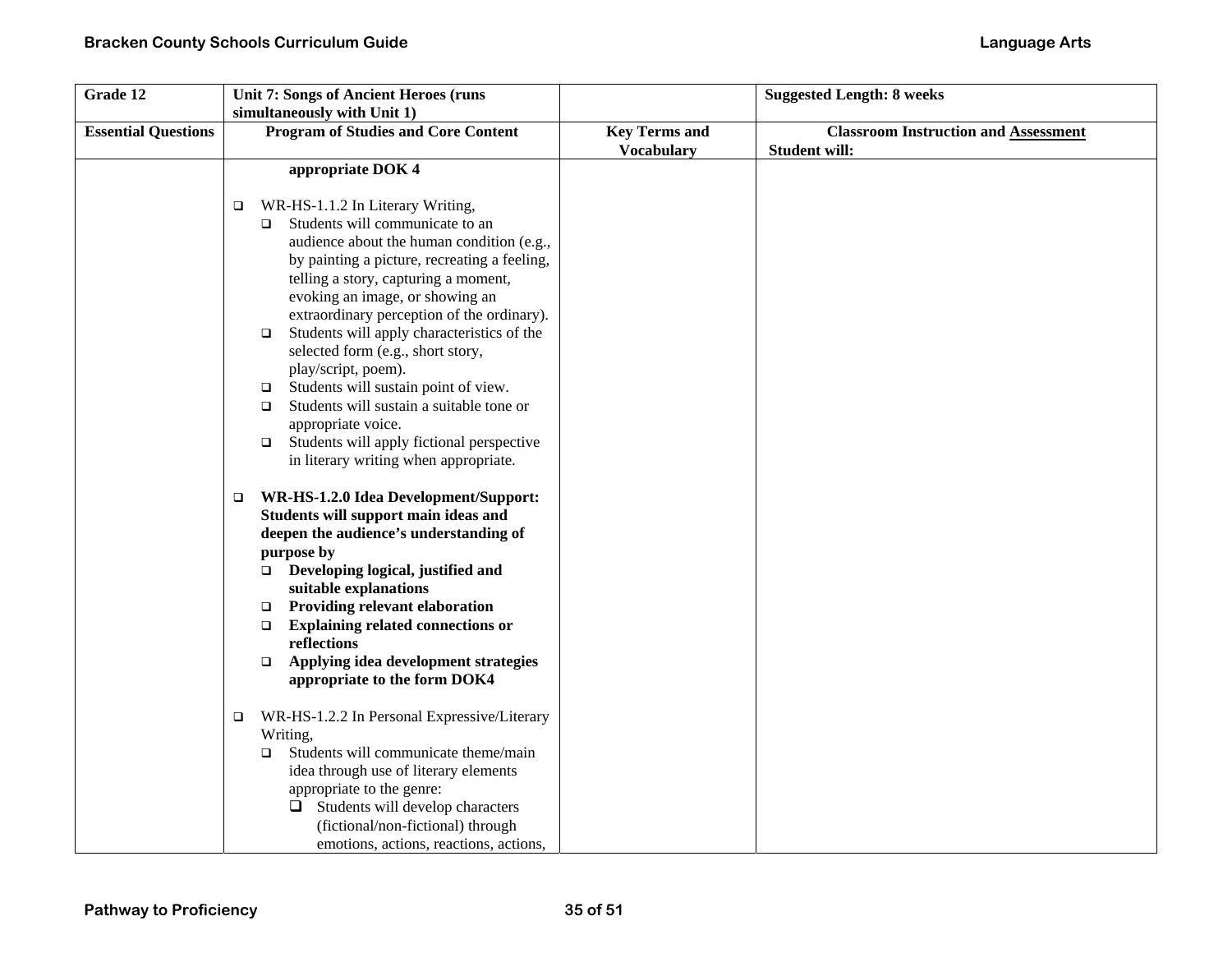| Grade 12                   | Unit 7: Songs of Ancient Heroes (runs                 |                      | <b>Suggested Length: 8 weeks</b>            |
|----------------------------|-------------------------------------------------------|----------------------|---------------------------------------------|
|                            | simultaneously with Unit 1)                           |                      |                                             |
| <b>Essential Questions</b> | <b>Program of Studies and Core Content</b>            | <b>Key Terms and</b> | <b>Classroom Instruction and Assessment</b> |
|                            |                                                       | <b>Vocabulary</b>    | <b>Student will:</b>                        |
|                            | reactions, descriptions, thoughts, or                 |                      |                                             |
|                            | dialogue when appropriate.                            |                      |                                             |
|                            | Students will develop plot/story line<br>□            |                      |                                             |
|                            | appropriate to form                                   |                      |                                             |
|                            | Students will develop an appropriate<br>$\Box$        |                      |                                             |
|                            | setting, mood, scene, image, or feeling.              |                      |                                             |
|                            | Students will incorporate literary or<br>$\Box$       |                      |                                             |
|                            | poetic devices (e.g., simile, metaphor,               |                      |                                             |
|                            | personification) for an intentional effect.           |                      |                                             |
|                            | Students will incorporate reflection and<br>$\Box$    |                      |                                             |
|                            | insight and analysis when appropriate.                |                      |                                             |
|                            |                                                       |                      |                                             |
|                            | WR-HS-2.3.0 Organization: Students will<br>$\Box$     |                      |                                             |
|                            | create unity and coherence to accomplish              |                      |                                             |
|                            | the focused purpose by                                |                      |                                             |
|                            | <b>Engaging the audience</b><br>$\Box$                |                      |                                             |
|                            | <b>Establishing a context for reading</b><br>$\Box$   |                      |                                             |
|                            | when appropriate                                      |                      |                                             |
|                            | Communicating ideas and support in a<br>$\Box$        |                      |                                             |
|                            | meaningful order                                      |                      |                                             |
|                            | Applying transitions and transitional<br>$\Box$       |                      |                                             |
|                            | elements to guide the reader through                  |                      |                                             |
|                            | the piece                                             |                      |                                             |
|                            | Developing effective closure DOK 3<br>$\Box$          |                      |                                             |
|                            | WR-HS-2.3.2 In Personal Expressive/Literary<br>$\Box$ |                      |                                             |
|                            | Writing,                                              |                      |                                             |
|                            | Students will engage the interest of the<br>□         |                      |                                             |
|                            | reader.                                               |                      |                                             |
|                            | Students will communicate ideas and<br>$\Box$         |                      |                                             |
|                            | details in meaningful order.                          |                      |                                             |
|                            | Students will apply organizational<br>$\Box$          |                      |                                             |
|                            | devices (e.g., foreshadowing, flashback)              |                      |                                             |
|                            | when appropriate.                                     |                      |                                             |
|                            | Students will apply a variety of<br>$\Box$            |                      |                                             |
|                            | transitions or transitional elements                  |                      |                                             |
|                            | between ideas and details to guide the                |                      |                                             |
|                            | reader.                                               |                      |                                             |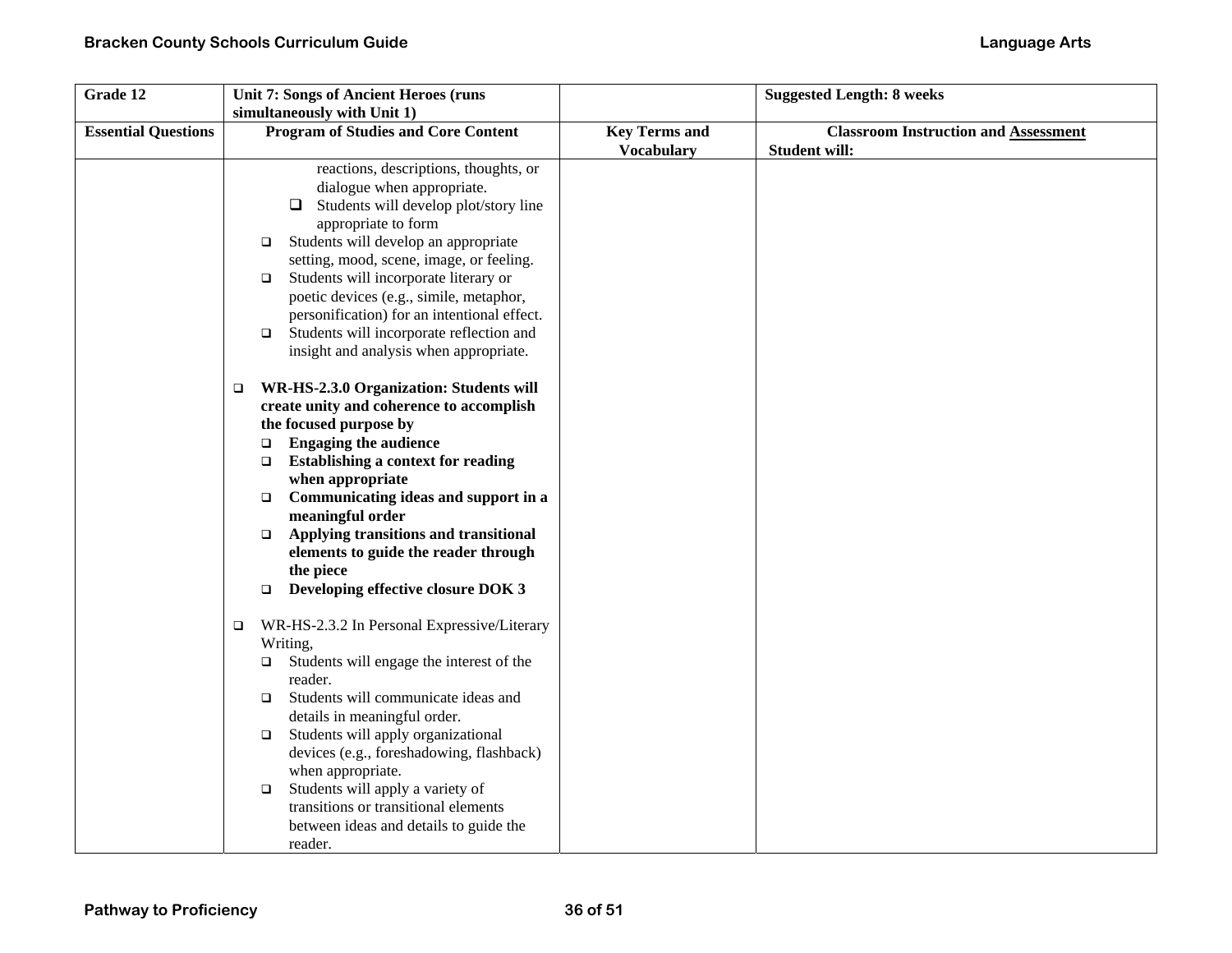| Grade 12                   | Unit 7: Songs of Ancient Heroes (runs                                                                                                                                                                                                                                                                                                                                                                                                                                                                                                                                                                                                                                                                                                                                                                                                               |                      | <b>Suggested Length: 8 weeks</b>            |
|----------------------------|-----------------------------------------------------------------------------------------------------------------------------------------------------------------------------------------------------------------------------------------------------------------------------------------------------------------------------------------------------------------------------------------------------------------------------------------------------------------------------------------------------------------------------------------------------------------------------------------------------------------------------------------------------------------------------------------------------------------------------------------------------------------------------------------------------------------------------------------------------|----------------------|---------------------------------------------|
| <b>Essential Questions</b> | simultaneously with Unit 1)<br><b>Program of Studies and Core Content</b>                                                                                                                                                                                                                                                                                                                                                                                                                                                                                                                                                                                                                                                                                                                                                                           | <b>Key Terms and</b> | <b>Classroom Instruction and Assessment</b> |
|                            | Students will apply effective<br>$\Box$<br>paragraphing.<br>Students will arrange poetic stanzas in a<br>$\Box$<br>way that enhances the meaning through<br>the use of white space, line breaks, and<br>shape.<br>Students will create effective<br>$\Box$<br>conclusions.<br><b>WR-HS-2.4.0 Sentence Structure: Students</b><br>$\Box$<br>will create effective sentences by<br>Applying a variety of structures and<br>$\Box$<br>lengths<br><b>Maintaining parallel structure</b><br>$\Box$<br>Developing complete and correct<br>$\Box$<br>sentences unless using unconventional                                                                                                                                                                                                                                                                 | <b>Vocabulary</b>    | <b>Student will:</b>                        |
|                            | structures for effect when appropriate<br>DOK <sub>3</sub><br>WR-HS-2.4.2 In Personal Expressive/Literary<br>$\Box$<br>Writing,<br>Students will develop sentences of<br>□<br>various structures and lengths for effect.<br>Students will maintain parallel structure.<br>$\Box$<br>Students will develop complete sentences<br>$\Box$<br>or apply unconventional structures for an<br>intentional effect when appropriate.<br>Students will arrange poetic language in<br>$\Box$<br>meaningful order.<br>Students will apply poetic line breaks<br>$\Box$<br>effectively.<br>WR-HS-3.5.0 Language: Students will<br>$\Box$<br>exemplify effective language choices by<br>Applying correct grammar and usage<br>□<br>Applying concise use of language<br>❏<br>Incorporating strong verbs, precise<br>$\Box$<br>nouns, concrete details, and sensory |                      |                                             |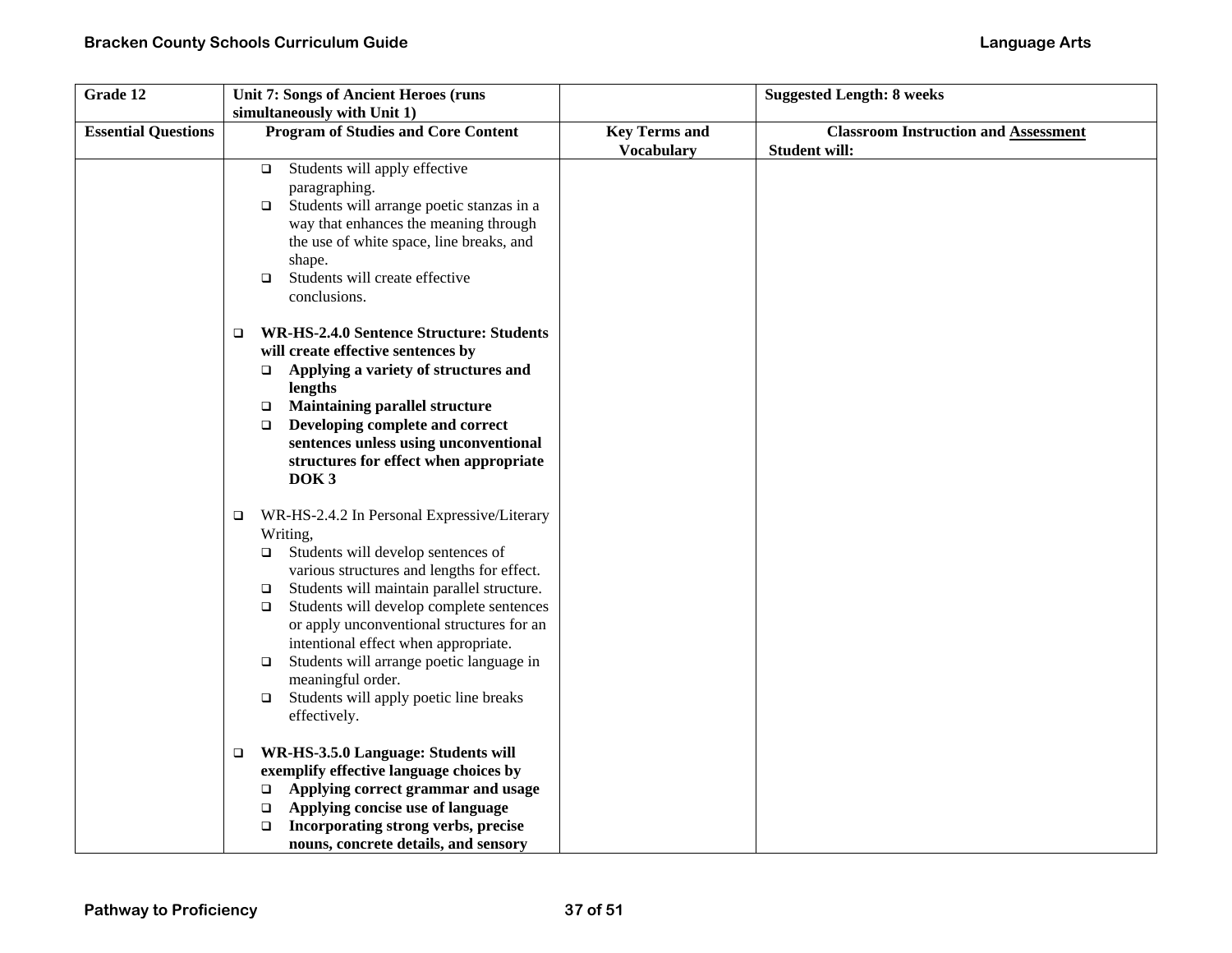| Grade 12                   | <b>Unit 7: Songs of Ancient Heroes (runs</b>                                                                                                                                                                                                                                                                                                                                                                                                                                                                                                                                                                 |                      | <b>Suggested Length: 8 weeks</b>            |
|----------------------------|--------------------------------------------------------------------------------------------------------------------------------------------------------------------------------------------------------------------------------------------------------------------------------------------------------------------------------------------------------------------------------------------------------------------------------------------------------------------------------------------------------------------------------------------------------------------------------------------------------------|----------------------|---------------------------------------------|
| <b>Essential Questions</b> | simultaneously with Unit 1)<br><b>Program of Studies and Core Content</b>                                                                                                                                                                                                                                                                                                                                                                                                                                                                                                                                    | <b>Key Terms and</b> | <b>Classroom Instruction and Assessment</b> |
|                            |                                                                                                                                                                                                                                                                                                                                                                                                                                                                                                                                                                                                              | <b>Vocabulary</b>    | <b>Student will:</b>                        |
|                            | details<br>Applying language appropriate to the<br>$\Box$<br>content, purpose, and audience DOK 2                                                                                                                                                                                                                                                                                                                                                                                                                                                                                                            |                      |                                             |
|                            | WR-HS-3.5.2 In Personal Expressive/Literary<br>▫<br>Writing,<br>Students will adhere to standard<br>$\Box$<br>guidelines for usage and grammar or<br>apply nonstandard for an intentional<br>effect.<br>Students will incorporate language based<br>$\Box$<br>on economy, precision, richness, or<br>impact on the reader.<br>Students will develop ideas through<br>$\Box$<br>descriptive or figurative language.                                                                                                                                                                                           |                      |                                             |
|                            | WR-HS-3.6.0 Correctness: Students will<br>$\Box$<br>communicate clearly by<br><b>Applying correct spelling</b><br>$\Box$<br>Applying correct punctuation<br>$\Box$<br>Applying correct capitalization<br>$\Box$<br>Incorporating acceptable departure<br>$\Box$<br>from standard correctness to enhance<br>meaning when appropriate<br><b>Incorporating appropriate</b><br>$\Box$<br>documentation of ideas and<br>information from outside sources (e.g.,<br>citing authors or titles within the text,<br>listing sources, documenting sources in<br>text and/or on a Works Cited page)<br>DOK <sub>2</sub> |                      |                                             |
|                            | WR-HS-4.8.0 Prewriting<br>$\Box$<br>Establishing a purpose and<br>$\Box$<br>central/controlling idea or focus<br>Identifying and analyzing the audience<br>$\Box$<br>Determining the most appropriate form to<br>$\Box$<br>meet the needs of purpose and audience                                                                                                                                                                                                                                                                                                                                            |                      |                                             |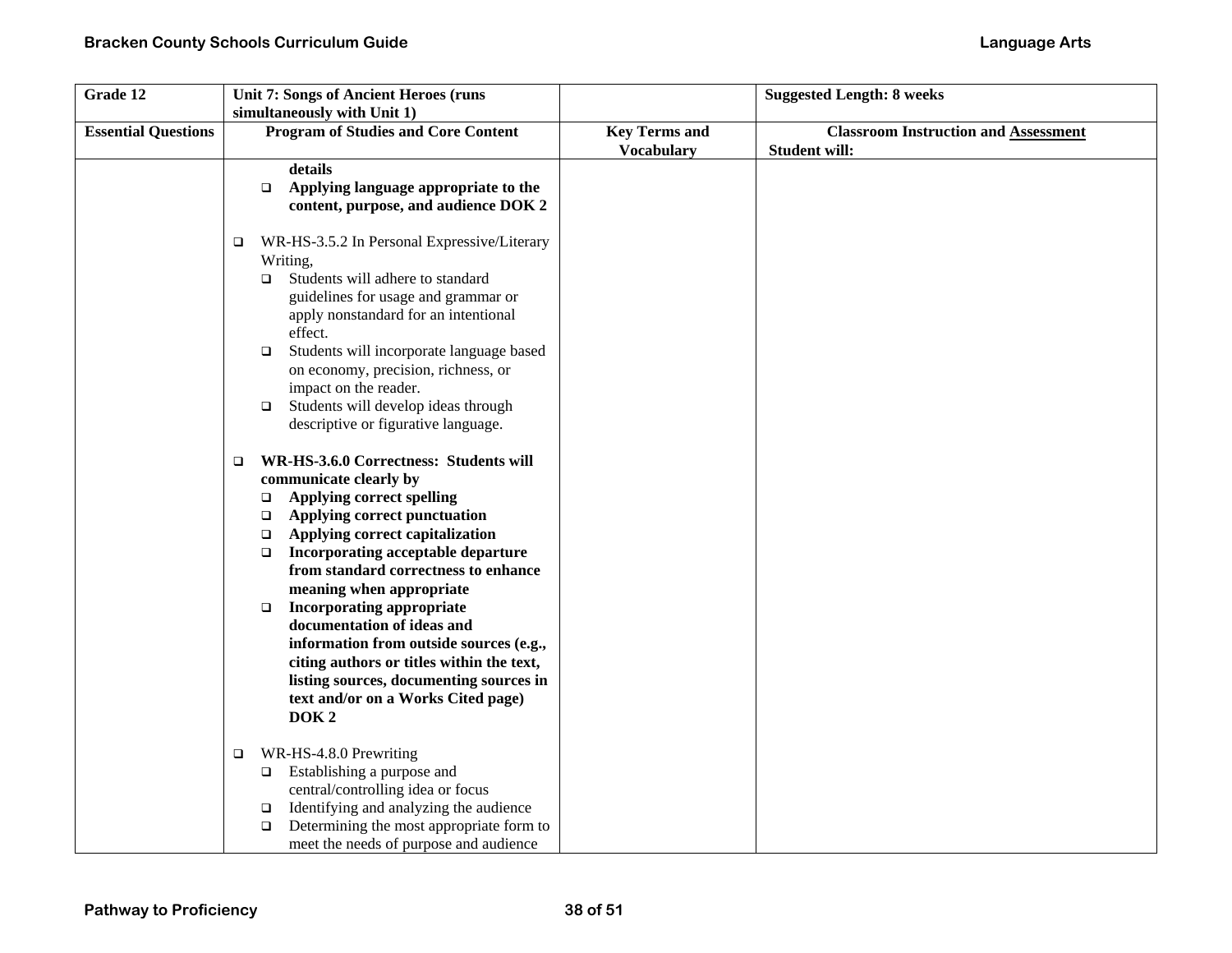| Grade 12                   | <b>Unit 7: Songs of Ancient Heroes (runs</b>                                           |                      | <b>Suggested Length: 8 weeks</b>            |
|----------------------------|----------------------------------------------------------------------------------------|----------------------|---------------------------------------------|
|                            | simultaneously with Unit 1)                                                            |                      |                                             |
| <b>Essential Questions</b> | <b>Program of Studies and Core Content</b>                                             | <b>Key Terms and</b> | <b>Classroom Instruction and Assessment</b> |
|                            |                                                                                        | <b>Vocabulary</b>    | <b>Student will:</b>                        |
|                            | Generating ideas (e.g., mapping,<br>$\Box$                                             |                      |                                             |
|                            | webbing, note taking, interviewing,                                                    |                      |                                             |
|                            | researching, and other writing-to-learn                                                |                      |                                             |
|                            | activities)                                                                            |                      |                                             |
|                            | Organizing ideas - examining other<br>$\Box$                                           |                      |                                             |
|                            | models of good writing, appropriate text                                               |                      |                                             |
|                            | structures to match purpose, various ways                                              |                      |                                             |
|                            | to organize information                                                                |                      |                                             |
|                            | WR-HS-4.9.0 Drafting<br>$\Box$                                                         |                      |                                             |
|                            | Writing draft(s) for an intended audience<br>$\Box$                                    |                      |                                             |
|                            | Developing topic, elaborating ideas,<br>$\Box$                                         |                      |                                             |
|                            | exploring sentence variety and language                                                |                      |                                             |
|                            | use                                                                                    |                      |                                             |
|                            | WR-HS-4.10.0 Revising (Content/Ideas)<br>$\Box$                                        |                      |                                             |
|                            | Reflecting to determine where to add,<br>$\Box$                                        |                      |                                             |
|                            | delete, rearrange, define/redefine, or                                                 |                      |                                             |
|                            | elaborate content                                                                      |                      |                                             |
|                            | Conferencing with teacher, peer(s) to<br>$\Box$                                        |                      |                                             |
|                            | help determine where to add, delete,                                                   |                      |                                             |
|                            | rearrange, define/redefine, or elaborate                                               |                      |                                             |
|                            | content                                                                                |                      |                                             |
|                            | Checking for accuracy of content<br>$\Box$<br>Considering voice, tone, style, intended |                      |                                             |
|                            | $\Box$<br>audience, coherence, transitions, pacing                                     |                      |                                             |
|                            | Comparing with rubric criteria and<br>$\Box$                                           |                      |                                             |
|                            | anchor papers/models                                                                   |                      |                                             |
|                            | Considering effectiveness of language<br>$\Box$                                        |                      |                                             |
|                            | usage and sentences to communicate                                                     |                      |                                             |
|                            | ideas                                                                                  |                      |                                             |
|                            | Revising Skills                                                                        |                      |                                             |
|                            | Idea Development                                                                       |                      |                                             |
|                            | $\Box$ Students will narrow topic for selected                                         |                      |                                             |
|                            | writing.                                                                               |                      |                                             |
|                            | Students will identify topic sentence of a<br>$\Box$                                   |                      |                                             |
|                            | paragraph that is purposefully placed to                                               |                      |                                             |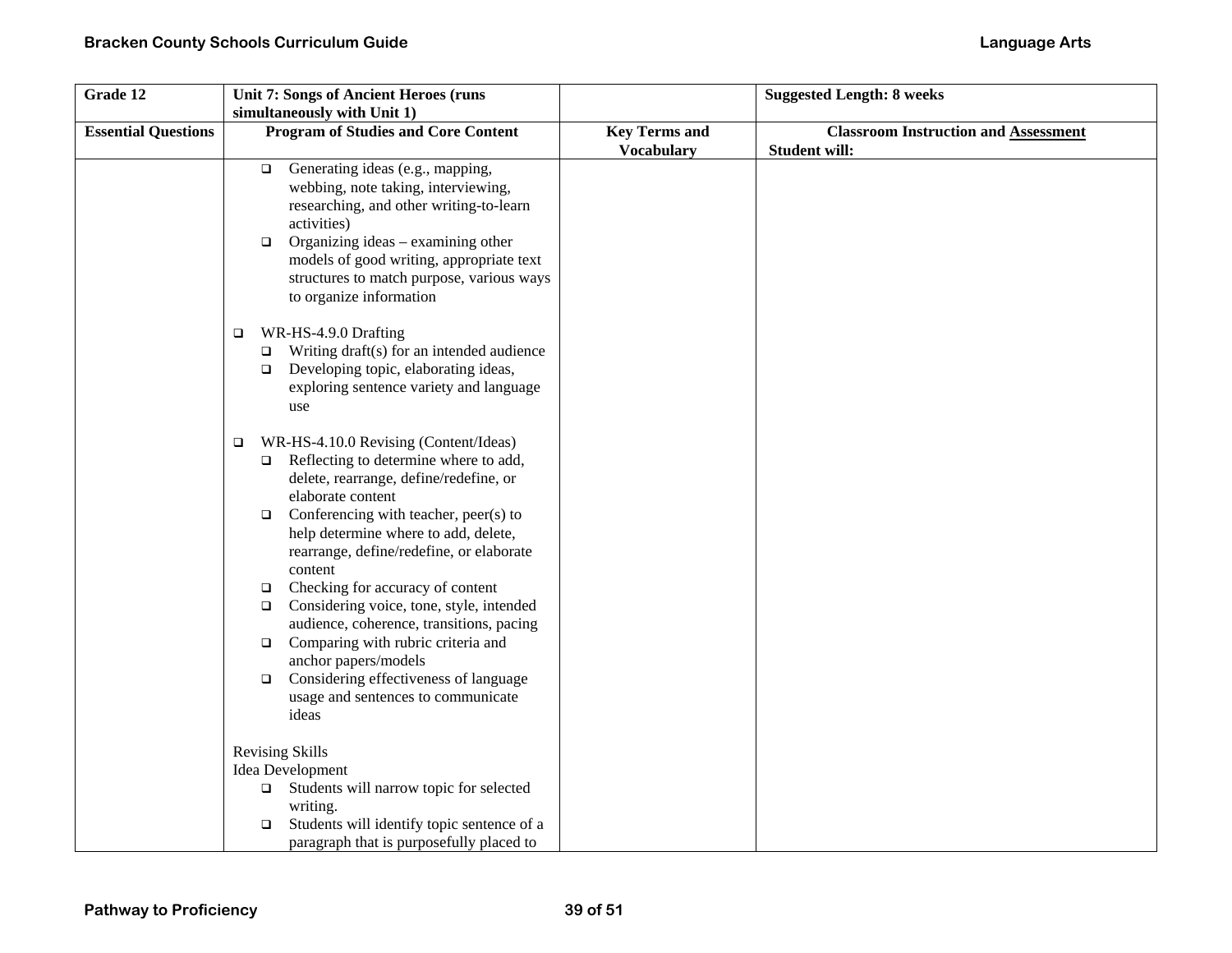| Grade 12                   | <b>Unit 7: Songs of Ancient Heroes (runs</b>         |                      | <b>Suggested Length: 8 weeks</b>            |
|----------------------------|------------------------------------------------------|----------------------|---------------------------------------------|
|                            | simultaneously with Unit 1)                          |                      |                                             |
| <b>Essential Questions</b> | <b>Program of Studies and Core Content</b>           | <b>Key Terms and</b> | <b>Classroom Instruction and Assessment</b> |
|                            |                                                      | <b>Vocabulary</b>    | <b>Student will:</b>                        |
|                            | enhance reader awareness.                            |                      |                                             |
|                            | Students will select appropriate<br>$\Box$           |                      |                                             |
|                            | supporting details relevant to a specific            |                      |                                             |
|                            | writing category (e.g., dialogue,                    |                      |                                             |
|                            | predictions, findings from research,                 |                      |                                             |
|                            | needed definitions, causes and effects,              |                      |                                             |
|                            | comparisons, contrasts, reference to                 |                      |                                             |
|                            | concepts).                                           |                      |                                             |
|                            | Students will delete extraneous/irrelevant<br>$\Box$ |                      |                                             |
|                            | materials.                                           |                      |                                             |
|                            | Organization                                         |                      |                                             |
|                            | Students will correct sentences that are<br>$\Box$   |                      |                                             |
|                            | out of chronological/sequential order or             |                      |                                             |
|                            | insert new sentences in the correct                  |                      |                                             |
|                            | chronological/sequential position.                   |                      |                                             |
|                            | Students will compose effective and<br>$\Box$        |                      |                                             |
|                            | subtle transitions.                                  |                      |                                             |
|                            | Students will develop effective<br>$\Box$            |                      |                                             |
|                            | introductions and closures for writing.              |                      |                                             |
|                            | Students will apply appropriate usage of<br>$\Box$   |                      |                                             |
|                            | parallelism (e.g. word forms, lists,                 |                      |                                             |
|                            | phrases, clauses, sentences, organization,           |                      |                                             |
|                            | idea development).                                   |                      |                                             |
|                            | Word Choice                                          |                      |                                             |
|                            | Students will eliminate redundant words<br>$\Box$    |                      |                                             |
|                            | and phrases.                                         |                      |                                             |
|                            | Students will apply the most specific<br>$\Box$      |                      |                                             |
|                            | word for use in a sentence.                          |                      |                                             |
|                            | WR-HS-4.11.0 Editing (Conventions and<br>$\Box$      |                      |                                             |
|                            | Mechanics)                                           |                      |                                             |
|                            | Checking for correctness with self,<br>$\Box$        |                      |                                             |
|                            | teacher, or peer(s)                                  |                      |                                             |
|                            | Language usage<br>❏                                  |                      |                                             |
|                            | Sentence structure<br>□                              |                      |                                             |
|                            | Spelling<br>$\Box$                                   |                      |                                             |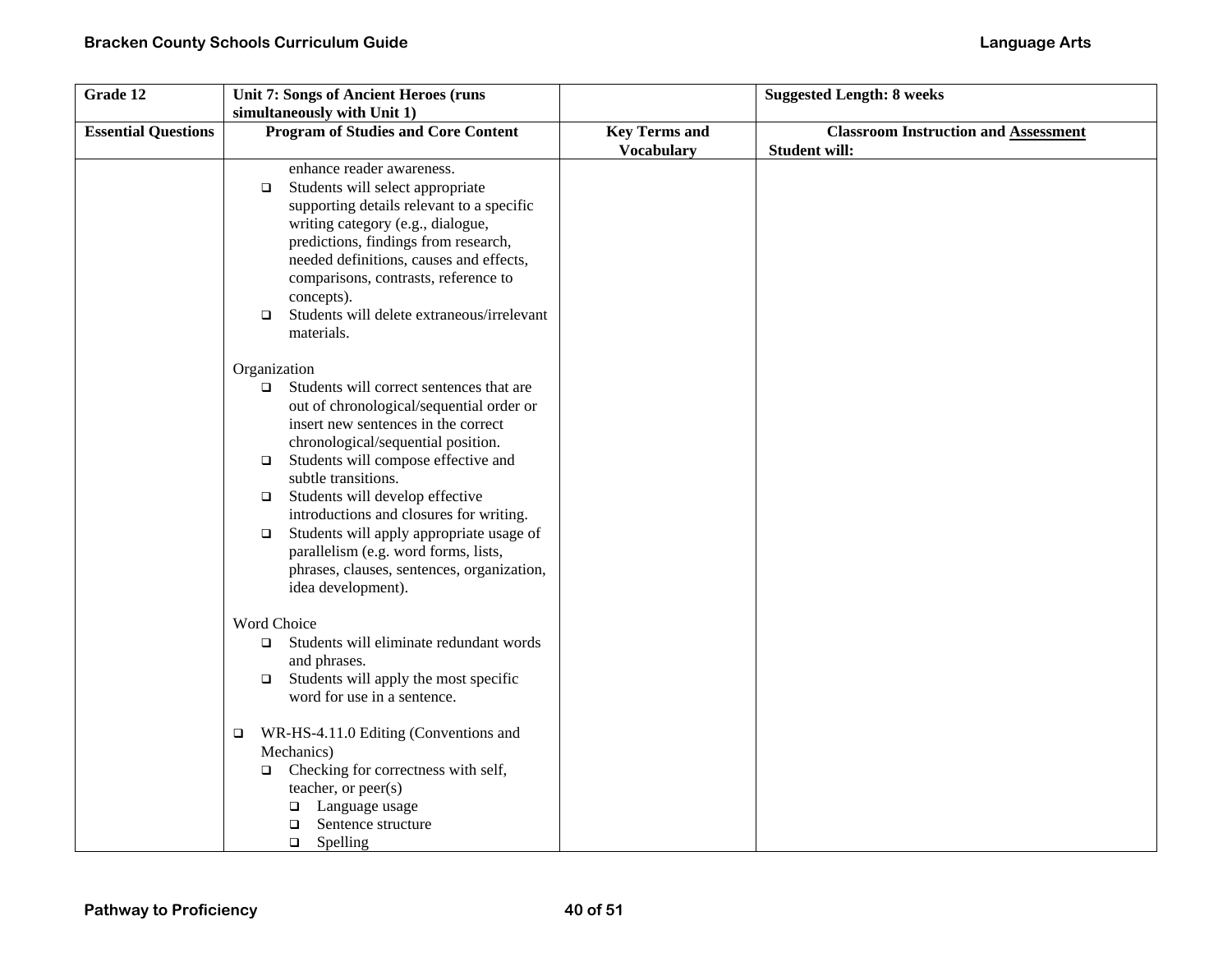| Grade 12                   | <b>Unit 7: Songs of Ancient Heroes (runs)</b><br>simultaneously with Unit 1)                                                                                                                                                                                                                                                                                                                                                                                                                                                     |                                           | <b>Suggested Length: 8 weeks</b>                                    |
|----------------------------|----------------------------------------------------------------------------------------------------------------------------------------------------------------------------------------------------------------------------------------------------------------------------------------------------------------------------------------------------------------------------------------------------------------------------------------------------------------------------------------------------------------------------------|-------------------------------------------|---------------------------------------------------------------------|
| <b>Essential Questions</b> | <b>Program of Studies and Core Content</b>                                                                                                                                                                                                                                                                                                                                                                                                                                                                                       | <b>Key Terms and</b><br><b>Vocabulary</b> | <b>Classroom Instruction and Assessment</b><br><b>Student will:</b> |
|                            | Capitalization<br>o.<br>Punctuation<br>◻<br>Documentation of sources<br>◻<br>Using resources to support editing (e.g.,<br>$\Box$<br>spell check, dictionaries, thesauri,<br>handbooks)                                                                                                                                                                                                                                                                                                                                           |                                           |                                                                     |
|                            | <b>Editing Skills</b><br>Language Usage<br>Students will apply knowledge of<br>□<br>subject/verb agreement with both<br>singular and plural subjects.<br>Students will apply knowledge of<br>□<br>present, past and future tenses.<br>Students will apply knowledge of<br>$\Box$<br>comparative and superlative forms of<br>adjectives and adverbs.<br>Students will apply knowledge of special<br>$\Box$<br>problems in usage, (i.e., a/an, to/two/too,<br>their/there/they're) and pronoun<br>references and double negatives. |                                           |                                                                     |
|                            | Students will apply knowledge of<br>$\Box$<br>idiomatic expressions.<br>WR-HS-4.12.0 Publishing<br>❏<br>Sharing final piece with intended<br>□<br>audience                                                                                                                                                                                                                                                                                                                                                                       |                                           |                                                                     |

| <b>Grade 12</b>                                           | Unit: 8: Tell Me A Story                                                                                                                                                                        |                                           | <b>Suggested Length: 3-4 Weeks</b>                                  |
|-----------------------------------------------------------|-------------------------------------------------------------------------------------------------------------------------------------------------------------------------------------------------|-------------------------------------------|---------------------------------------------------------------------|
| <b>Essential Questions</b>                                | <b>Program of Studies and Core Content</b>                                                                                                                                                      | <b>Key Terms and</b><br><b>Vocabulary</b> | <b>Classroom Instruction and Assessment</b><br><b>Student will:</b> |
|                                                           | <b>Program of Studies</b>                                                                                                                                                                       |                                           |                                                                     |
| What historical<br>and social<br>forces<br>influenced the | EIV-R-1 analyze, synthesize, and evaluate the<br>⊔<br>four types of reading materials (literary,<br>informational, practical/workplace, and<br>$persuasive$ ) in both print and nonprint (e.g., |                                           |                                                                     |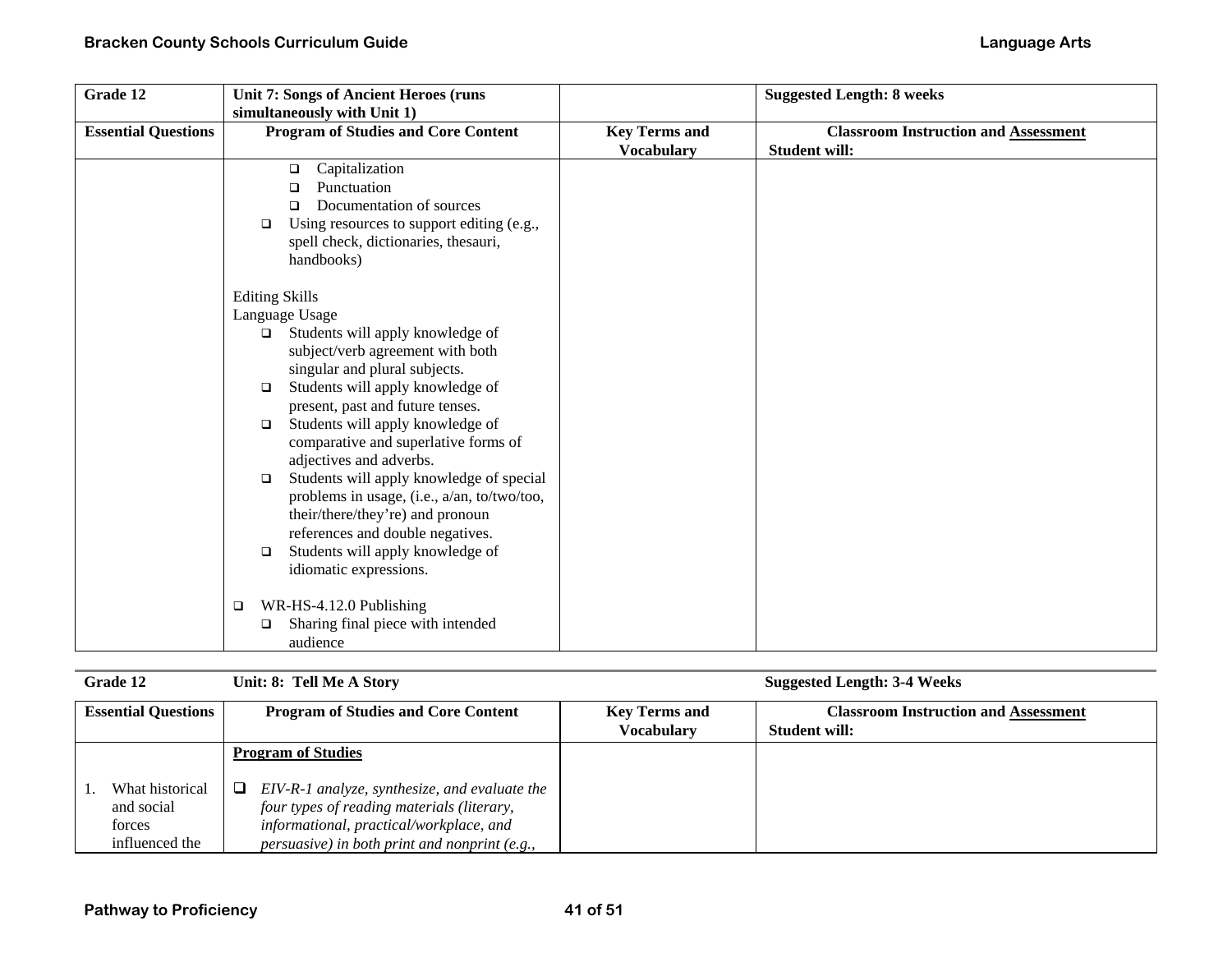| Grade 12                                                                                                             | Unit: 8: Tell Me A Story                                                                                                                                                                                                                                                                                                                                                                                                                                | <b>Suggested Length: 3-4 Weeks</b>                                              |                                                                                                                                                                                                                                 |  |  |
|----------------------------------------------------------------------------------------------------------------------|---------------------------------------------------------------------------------------------------------------------------------------------------------------------------------------------------------------------------------------------------------------------------------------------------------------------------------------------------------------------------------------------------------------------------------------------------------|---------------------------------------------------------------------------------|---------------------------------------------------------------------------------------------------------------------------------------------------------------------------------------------------------------------------------|--|--|
| <b>Essential Questions</b>                                                                                           | <b>Program of Studies and Core Content</b>                                                                                                                                                                                                                                                                                                                                                                                                              | <b>Key Terms and</b><br><b>Vocabulary</b>                                       | <b>Classroom Instruction and Assessment</b><br><b>Student will:</b>                                                                                                                                                             |  |  |
| literary works<br>of the Middle<br>Ages?                                                                             | computer, electronic media) formats to<br>complete tasks and projects<br>EIV-R-2 respond critically to a variety of<br>0<br>literary genres (e.g., novels, essays, short                                                                                                                                                                                                                                                                                |                                                                                 |                                                                                                                                                                                                                                 |  |  |
| What literary<br>2.<br>elements are<br>found in the<br>literature of the                                             | stories, poetry, drama), making connections<br>among different periods, styles, cultures, and<br>ethnicities.<br>EIV-R-3 continue to analyze authors' uses of<br>❏                                                                                                                                                                                                                                                                                      |                                                                                 |                                                                                                                                                                                                                                 |  |  |
| Middle Ages?<br>How did the<br>3.<br>English                                                                         | literary terms and concepts (e.g., theme,<br>symbolism, tone) from a variety of classic and<br>contemporary readings.<br>EIV-R-4 select and read materials for<br>⊔                                                                                                                                                                                                                                                                                     |                                                                                 |                                                                                                                                                                                                                                 |  |  |
| language from<br>the time of the<br>Anglo-Saxons<br>to the Middle<br>Ages?                                           | enjoyment.<br>$\Box$ EIV-R-5 apply reading skills to complete<br>diverse tasks and projects, which use<br>materials relevant to individual<br>postsecondary interests.                                                                                                                                                                                                                                                                                  |                                                                                 |                                                                                                                                                                                                                                 |  |  |
| How does life<br>4.<br>in the Middle<br>Ages compare<br>to modern life?                                              | EIV-W-1 apply writing-to-learn strategies<br>Q.<br>such as note taking, reflective response,<br>response journals, and logs and writing-to-<br>demonstrate-learning strategies in situations<br>such as essays, open-response questions, and                                                                                                                                                                                                            |                                                                                 |                                                                                                                                                                                                                                 |  |  |
| How have the<br>5.<br>roles of women<br>in society<br>changed since<br>the Middle<br>Ages? How are<br>they the same? | essay tests in multiple contexts<br>EIV-W-4 apply features of various genres<br>⊔<br>(e.g., poems, short stories, plays, articles,<br>speeches, brochures, manuals) in writings.<br>EIV-SLO-2 apply and respond to verbal and<br>Q.<br>nonverbal elements of delivery (e.g., gestures,<br>facial expressions, tone, volume, rate).<br>$\Box$ EIV-SLO-3 apply strategies for critical<br>listening and observing skills to complete<br>tasks or projects |                                                                                 |                                                                                                                                                                                                                                 |  |  |
|                                                                                                                      | <b>Core Content - Reading</b>                                                                                                                                                                                                                                                                                                                                                                                                                           |                                                                                 |                                                                                                                                                                                                                                 |  |  |
|                                                                                                                      | RD-12-1.0.1 Students will interpret<br>$\Box$<br>literal or non-literal meanings of words<br>in a passage. DOK 2                                                                                                                                                                                                                                                                                                                                        | Frame story<br>Ч<br>Ballade<br>$\Box$<br>Refrain<br>$\Box$<br>$\Box$<br>Imagery | View a PowerPoint presentation with guided notes on<br>$\Box$<br>the Middle Ages and the life of Chaucer.<br>Read the following ballads: Lord Randall; Edward,<br>$\Box$<br>Edward; Get Up and Bar the Door; Frankie and Johnny |  |  |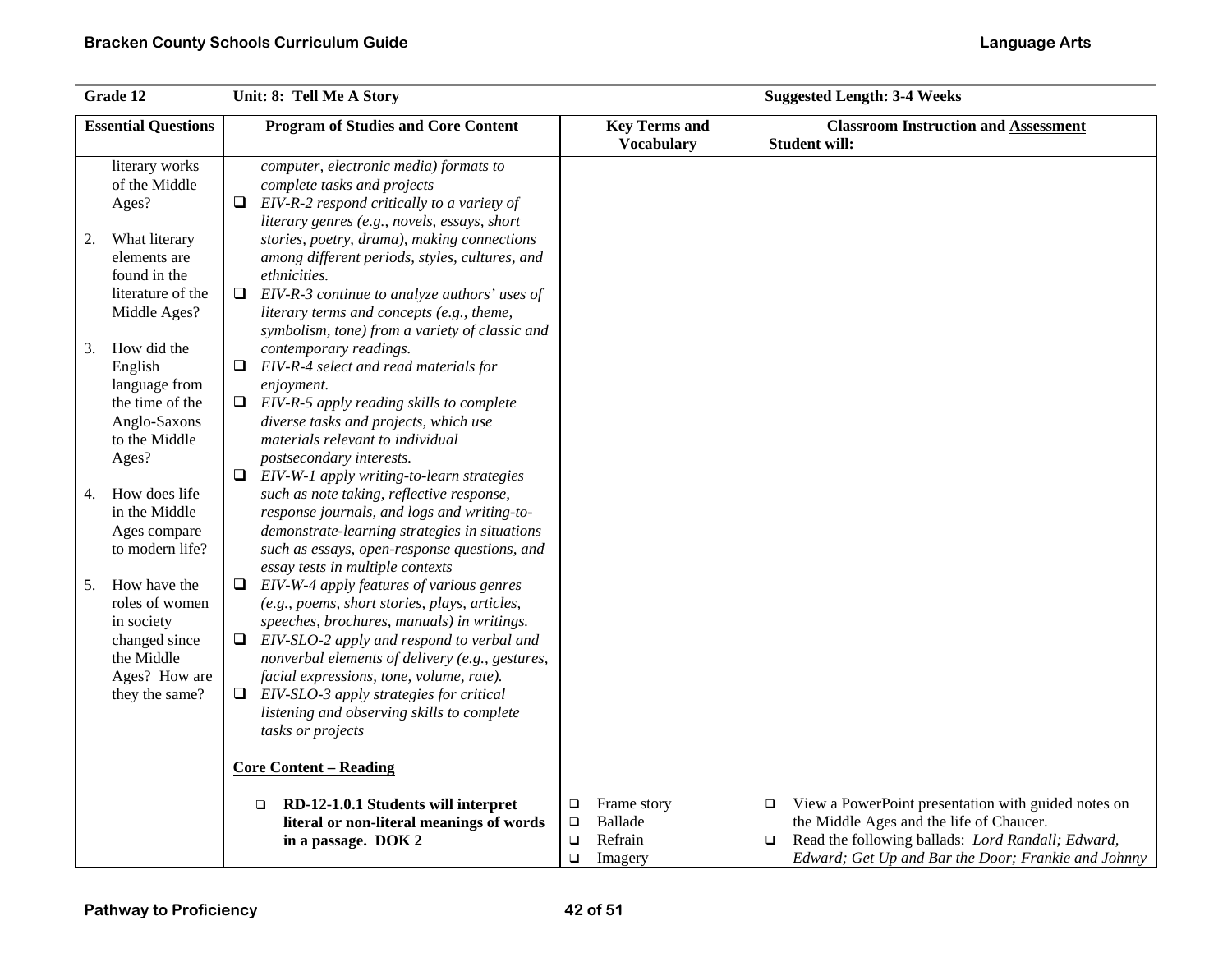| Grade 12                   | Unit: 8: Tell Me A Story                   |                                                                                   |        | <b>Suggested Length: 3-4 Weeks</b> |        |                                                                   |
|----------------------------|--------------------------------------------|-----------------------------------------------------------------------------------|--------|------------------------------------|--------|-------------------------------------------------------------------|
| <b>Essential Questions</b> | <b>Program of Studies and Core Content</b> |                                                                                   |        | <b>Key Terms and</b>               |        | <b>Classroom Instruction and Assessment</b>                       |
|                            |                                            |                                                                                   |        | <b>Vocabulary</b>                  |        | <b>Student will:</b>                                              |
|                            | $\Box$                                     | RD-12-2.0.1 Students will paraphrase                                              | $\Box$ | Couplet                            | $\Box$ | Identify the characteristics of a ballad as found on page         |
|                            |                                            | information in a passage. DOK 2                                                   | $\Box$ | Iambic pentameter                  |        | 96 of the text and analyze the above poems for these              |
|                            | $\Box$                                     | RD-12-2.0.2 Students will identify                                                | $\Box$ | Character                          |        | characteristics                                                   |
|                            |                                            | essential information from a passage                                              | $\Box$ | Satire                             | $\Box$ | Write a ballad incorporating the characteristics noted on         |
|                            |                                            | needed to accomplish a task. DOK 1                                                | $\Box$ | Personification                    |        | page 96 of the text. Students may also choose to write a          |
|                            | $\Box$                                     | RD-12-2.0.3 Students will apply the                                               | $\Box$ | Symbol                             |        | newspaper article telling the story of one the ballads            |
|                            |                                            | information contained in a passage to                                             | $\Box$ | Irony                              |        | read in class or write and essay comparing/contrasting            |
|                            |                                            | accomplish a task/procedure or to                                                 | $\Box$ | Incremental repetition             |        | several versions of the same ballad (Lord Randall, for            |
|                            |                                            | answer questions about a passage.                                                 |        |                                    | $\Box$ | example).<br>Listen to a recording the Prologue to the Canterbury |
|                            |                                            | DOK <sub>2</sub>                                                                  |        |                                    |        | Tales read in Middle English.                                     |
|                            | $\Box$                                     | RD-12-2.0.6 Students will explain the<br>main ideas of a passage and identify the |        |                                    | $\Box$ | Read and interpret passages from Canterbury Tales.                |
|                            |                                            | key ideas or information that support                                             |        |                                    | $\Box$ | Identify and analyze the following literary elements in           |
|                            |                                            | them. DOK 3                                                                       |        |                                    |        | Canterbury Tales: frame story, characterization,                  |
|                            | $\Box$                                     | RD-12-3.0.1 Students will explain or                                              |        |                                    |        | imagery, and iambic pentameter.                                   |
|                            |                                            | analyze how a conflict in a passage is                                            |        |                                    | $\Box$ | Paraphrase selected passages from Canterbury Tales.               |
|                            |                                            | resolved. DOK 3                                                                   |        |                                    | $\Box$ | After researching medieval occupations, create a new              |
|                            | $\Box$                                     | RD-12-3.0.2 Students will analyze an                                              |        |                                    |        | pilgrim to incorporate in Chaucer's poem and write a              |
|                            |                                            | author's purpose in a passage. DOK 3                                              |        |                                    |        | tale for him/her, following Chaucer's style and using the         |
|                            | $\Box$                                     | RD-12-3.0.7 Students will analyze or                                              |        |                                    |        | established poetic elements of the poem.                          |
|                            |                                            | evaluate the use of supporting details as                                         |        |                                    | $\Box$ | Complete a unit test consisting of multiple choice, short         |
|                            |                                            | they relate to the author's message.                                              |        |                                    |        | answers and matching sections, with open response                 |
|                            |                                            | DOK <sub>3</sub>                                                                  |        |                                    |        | questions.                                                        |
|                            | $\Box$                                     | RD-12-4.0.1 Students will analyze the                                             |        |                                    |        |                                                                   |
|                            |                                            | content or make connections as it applies                                         |        |                                    |        |                                                                   |
|                            |                                            | to students' lives (text-to-self,) real-world                                     |        |                                    |        |                                                                   |
|                            |                                            | issues (text-to-world) or other texts (text-                                      |        |                                    |        |                                                                   |
|                            |                                            | to-text).                                                                         |        |                                    |        |                                                                   |
|                            | $\Box$                                     | RD-12-5.0.2 Students will analyze or<br>evaluate the effectiveness of literary    |        |                                    |        |                                                                   |
|                            |                                            | elements (e.g., theme, characterization,                                          |        |                                    |        |                                                                   |
|                            |                                            | setting, point of view, conflict and                                              |        |                                    |        |                                                                   |
|                            |                                            | resolution, plot structure) within a                                              |        |                                    |        |                                                                   |
|                            |                                            | passage. DOK 3                                                                    |        |                                    |        |                                                                   |
|                            | $\Box$                                     | RD-12-5.0.3 Students will analyze the                                             |        |                                    |        |                                                                   |
|                            |                                            | author's use of literary devices in a                                             |        |                                    |        |                                                                   |
|                            |                                            | passage (e.g., symbolism, irony,                                                  |        |                                    |        |                                                                   |
|                            |                                            | analogies, imagery, figurative                                                    |        |                                    |        |                                                                   |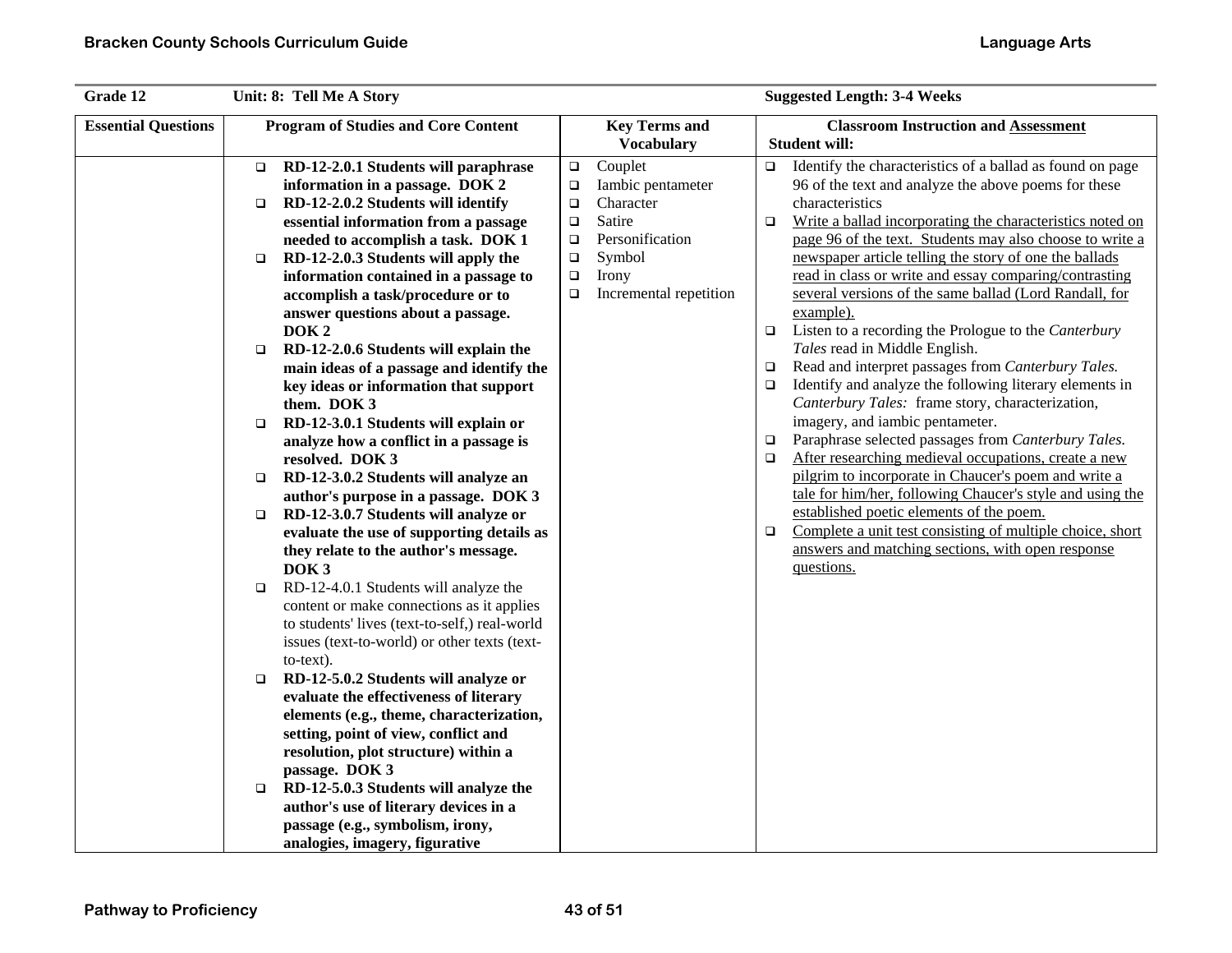| Grade 12                   | Unit: 8: Tell Me A Story                                                                                                                                                                                                                                                                                                                                                                                                                                                                                                                                                                                                                                        | <b>Suggested Length: 3-4 Weeks</b>        |                                                                     |  |
|----------------------------|-----------------------------------------------------------------------------------------------------------------------------------------------------------------------------------------------------------------------------------------------------------------------------------------------------------------------------------------------------------------------------------------------------------------------------------------------------------------------------------------------------------------------------------------------------------------------------------------------------------------------------------------------------------------|-------------------------------------------|---------------------------------------------------------------------|--|
| <b>Essential Questions</b> | <b>Program of Studies and Core Content</b>                                                                                                                                                                                                                                                                                                                                                                                                                                                                                                                                                                                                                      | <b>Key Terms and</b><br><b>Vocabulary</b> | <b>Classroom Instruction and Assessment</b><br><b>Student will:</b> |  |
|                            | language). DOK 3                                                                                                                                                                                                                                                                                                                                                                                                                                                                                                                                                                                                                                                |                                           |                                                                     |  |
|                            | <b>Core Content – Writing</b>                                                                                                                                                                                                                                                                                                                                                                                                                                                                                                                                                                                                                                   |                                           |                                                                     |  |
|                            | WR-HS-1.1.0 Purpose/Audience: Students<br>$\Box$<br>will establish and maintain a focused<br>purpose to communicate with an authentic<br>audience by<br>Narrowing the topic to present an idea,<br>$\Box$<br>theme or thesis<br>Choosing a perspective authentic to the<br>$\Box$<br>writer<br>Analyzing and addressing the needs of<br>$\Box$<br>the intended audience<br>Adhering to the characteristics of the<br>$\Box$<br>form<br>Applying a suitable tone<br>$\Box$                                                                                                                                                                                       |                                           |                                                                     |  |
|                            | Allowing voice to emerge when<br>$\Box$<br>appropriate DOK 4                                                                                                                                                                                                                                                                                                                                                                                                                                                                                                                                                                                                    |                                           |                                                                     |  |
|                            | WR-HS-1.1.2 In Literary Writing,<br>$\Box$<br>Students will communicate to an<br>$\Box$<br>audience about the human condition (e.g.,<br>by painting a picture, recreating a feeling,<br>telling a story, capturing a moment,<br>evoking an image, or showing an<br>extraordinary perception of the ordinary).<br>Students will apply characteristics of the<br>$\Box$<br>selected form (e.g., short story,<br>play/script, poem).<br>Students will sustain point of view.<br>$\Box$<br>Students will sustain a suitable tone or<br>$\Box$<br>appropriate voice.<br>Students will apply fictional perspective<br>$\Box$<br>in literary writing when appropriate. |                                           |                                                                     |  |
|                            | WR-HS-1.2.0 Idea Development/Support:<br>$\Box$<br>Students will support main ideas and                                                                                                                                                                                                                                                                                                                                                                                                                                                                                                                                                                         |                                           |                                                                     |  |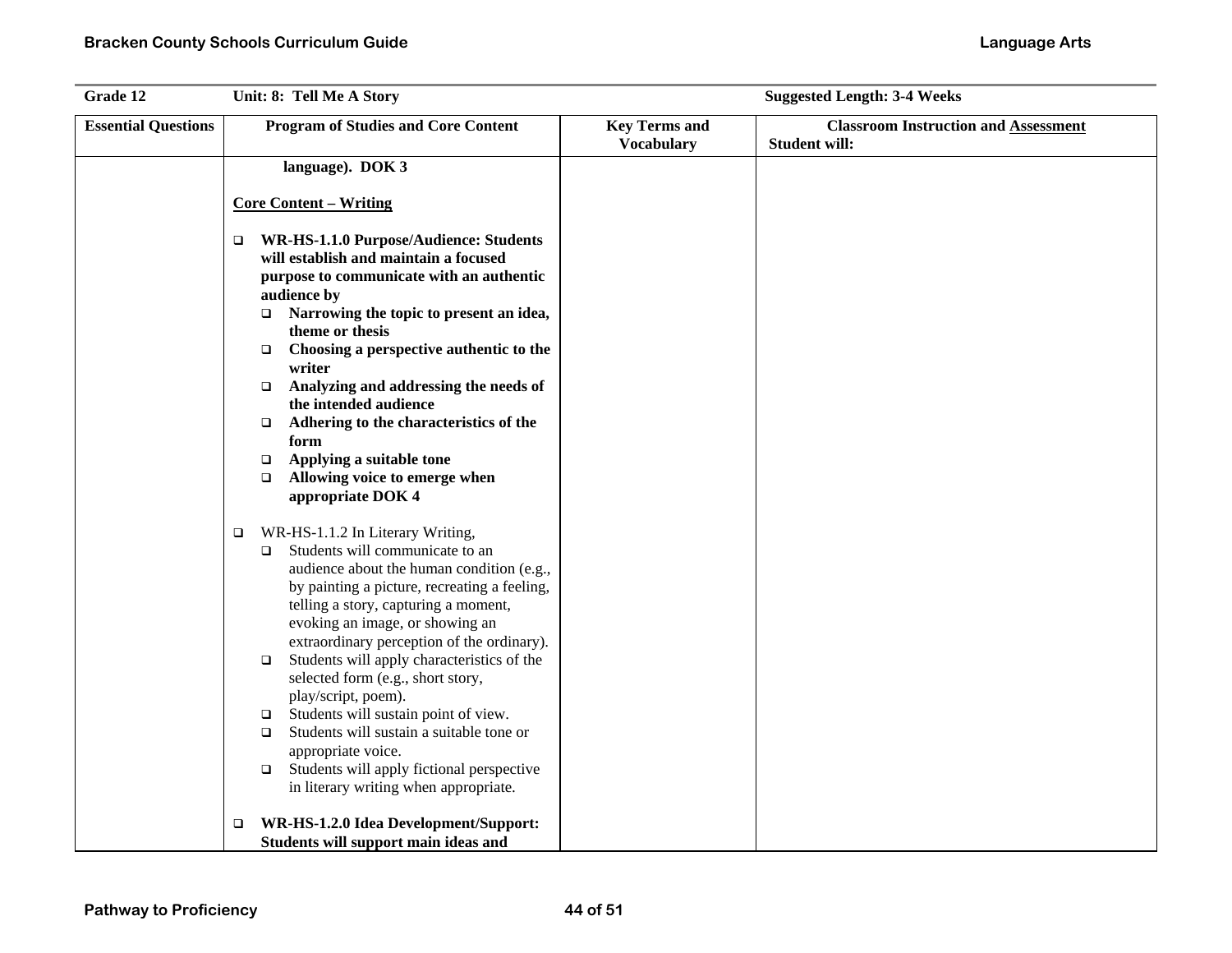| Grade 12                   |        | Unit: 8: Tell Me A Story                                                         |                                           | <b>Suggested Length: 3-4 Weeks</b>                                  |
|----------------------------|--------|----------------------------------------------------------------------------------|-------------------------------------------|---------------------------------------------------------------------|
| <b>Essential Questions</b> |        | <b>Program of Studies and Core Content</b>                                       | <b>Key Terms and</b><br><b>Vocabulary</b> | <b>Classroom Instruction and Assessment</b><br><b>Student will:</b> |
|                            |        | deepen the audience's understanding of<br>purpose by                             |                                           |                                                                     |
|                            |        | □ Developing logical, justified and                                              |                                           |                                                                     |
|                            |        | suitable explanations                                                            |                                           |                                                                     |
|                            | $\Box$ | <b>Providing relevant elaboration</b>                                            |                                           |                                                                     |
|                            | $\Box$ | <b>Explaining related connections or</b>                                         |                                           |                                                                     |
|                            | $\Box$ | reflections<br>Applying idea development strategies                              |                                           |                                                                     |
|                            |        | appropriate to the form DOK 4                                                    |                                           |                                                                     |
|                            | $\Box$ | WR-HS-1.2. 2 In Personal Expressive/                                             |                                           |                                                                     |
|                            |        | Literary Writing,                                                                |                                           |                                                                     |
|                            | $\Box$ | Students will communicate theme/main<br>idea through use of literary elements    |                                           |                                                                     |
|                            |        | appropriate to the genre:                                                        |                                           |                                                                     |
|                            |        | Students will develop characters<br>□                                            |                                           |                                                                     |
|                            |        | (fictional/non-fictional) through                                                |                                           |                                                                     |
|                            |        | emotions, actions, reactions, actions,                                           |                                           |                                                                     |
|                            |        | reactions, descriptions, thoughts, or                                            |                                           |                                                                     |
|                            |        | dialogue when appropriate.                                                       |                                           |                                                                     |
|                            |        | Students will develop plot/story line<br>□                                       |                                           |                                                                     |
|                            |        | appropriate to form.                                                             |                                           |                                                                     |
|                            | $\Box$ | Students will develop an appropriate<br>setting, mood, scene, image, or feeling. |                                           |                                                                     |
|                            | $\Box$ | Students will incorporate literary or                                            |                                           |                                                                     |
|                            |        | poetic devices (e.g., simile, metaphor,                                          |                                           |                                                                     |
|                            |        | personification) for an intentional effect.                                      |                                           |                                                                     |
|                            | $\Box$ | Students will incorporate reflection and                                         |                                           |                                                                     |
|                            |        | insight and analysis when appropriate.                                           |                                           |                                                                     |
|                            | $\Box$ | WR-HS-2.3.0 Organization: Students will                                          |                                           |                                                                     |
|                            |        | create unity and coherence to accomplish                                         |                                           |                                                                     |
|                            | $\Box$ | the focused purpose by<br><b>Engaging the audience</b>                           |                                           |                                                                     |
|                            | $\Box$ | <b>Establishing a context for reading</b>                                        |                                           |                                                                     |
|                            |        | when appropriate                                                                 |                                           |                                                                     |
|                            | □      | Communicating ideas and support in a                                             |                                           |                                                                     |
|                            |        | meaningful order                                                                 |                                           |                                                                     |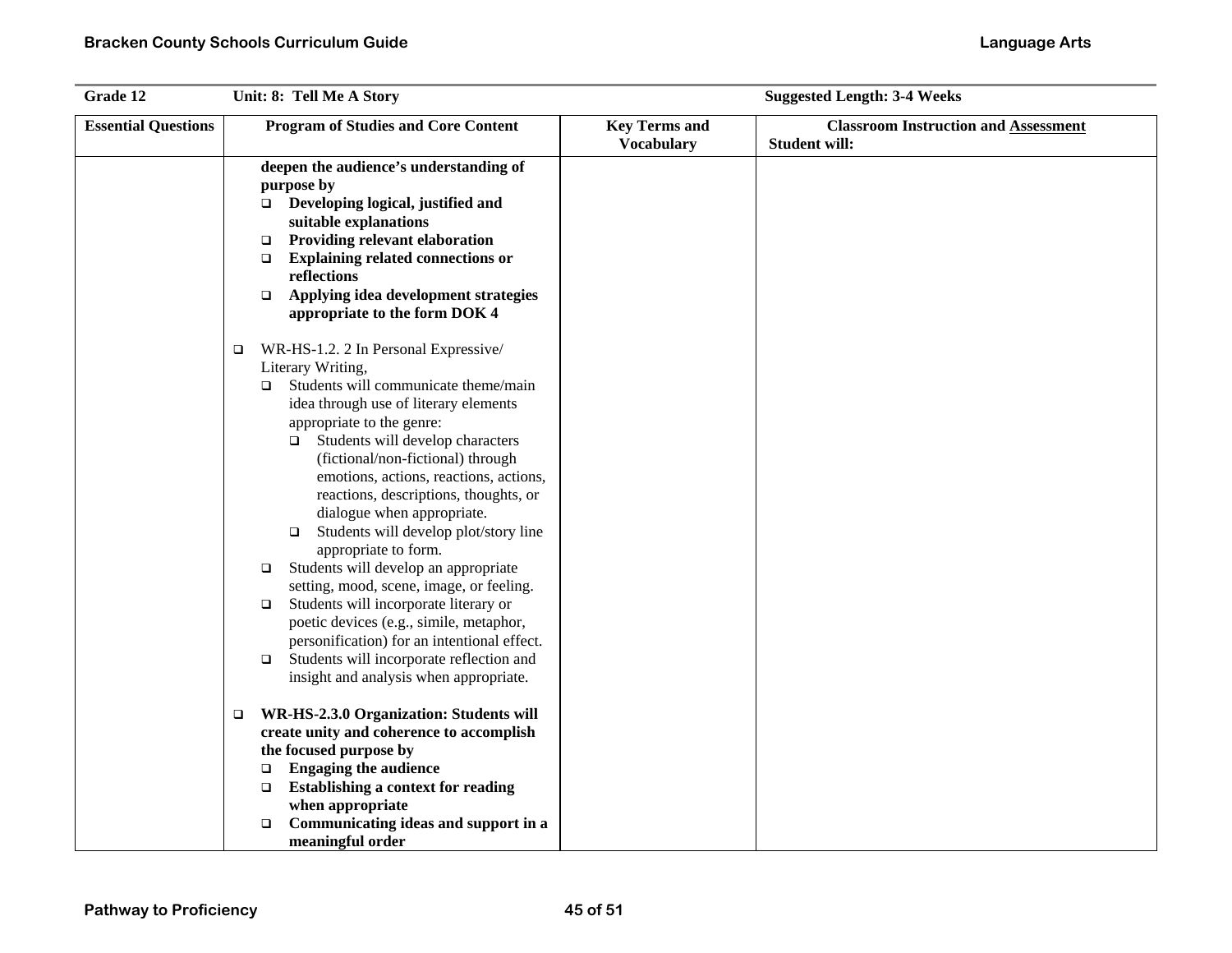| Grade 12                   | Unit: 8: Tell Me A Story                                                                                                                                                                                                                                                                                                                                                                                                                                                                                                                                                                                                     | <b>Suggested Length: 3-4 Weeks</b>        |                                                                     |  |
|----------------------------|------------------------------------------------------------------------------------------------------------------------------------------------------------------------------------------------------------------------------------------------------------------------------------------------------------------------------------------------------------------------------------------------------------------------------------------------------------------------------------------------------------------------------------------------------------------------------------------------------------------------------|-------------------------------------------|---------------------------------------------------------------------|--|
| <b>Essential Questions</b> | <b>Program of Studies and Core Content</b>                                                                                                                                                                                                                                                                                                                                                                                                                                                                                                                                                                                   | <b>Key Terms and</b><br><b>Vocabulary</b> | <b>Classroom Instruction and Assessment</b><br><b>Student will:</b> |  |
|                            | Applying transitions and transitional<br>$\Box$<br>elements to guide the reader through<br>the piece<br>Developing effective closure DOK 3<br>$\Box$<br>WR-HS-2.3.2 In Personal Expressive/<br>$\Box$<br>Literary Writing,<br>Students will engage the interest of the<br>$\Box$<br>reader.<br>Students will communicate ideas and<br>$\Box$<br>details in meaningful order.<br>Students will apply organizational<br>$\Box$<br>devices (e.g. foreshadowing, flashback)<br>when appropriate.<br>Students will apply a variety of<br>$\Box$<br>transitions or transitional elements<br>between ideas and details to guide the |                                           |                                                                     |  |
|                            | reader.<br>Students will apply effective<br>$\Box$<br>paragraphing.<br>Students will arrange poetic stanzas in a<br>$\Box$<br>way that enhances the meaning through<br>the use of white space, line breaks, and<br>shape.<br>Students will create effective<br>$\Box$<br>conclusions.                                                                                                                                                                                                                                                                                                                                        |                                           |                                                                     |  |
|                            | <b>WR-HS-2.4.0 Sentence Structure: Students</b><br>$\Box$<br>will create effective sentences by<br>Applying a variety of structures and<br>$\Box$<br>lengths<br><b>Maintaining parallel structure</b><br>$\Box$<br>Developing complete and correct<br>$\Box$<br>sentences unless using unconventional<br>structures for effect when appropriate<br>DOK <sub>3</sub><br>WR-HS-2.4.2 In Personal Expressive/Literary<br>$\Box$                                                                                                                                                                                                 |                                           |                                                                     |  |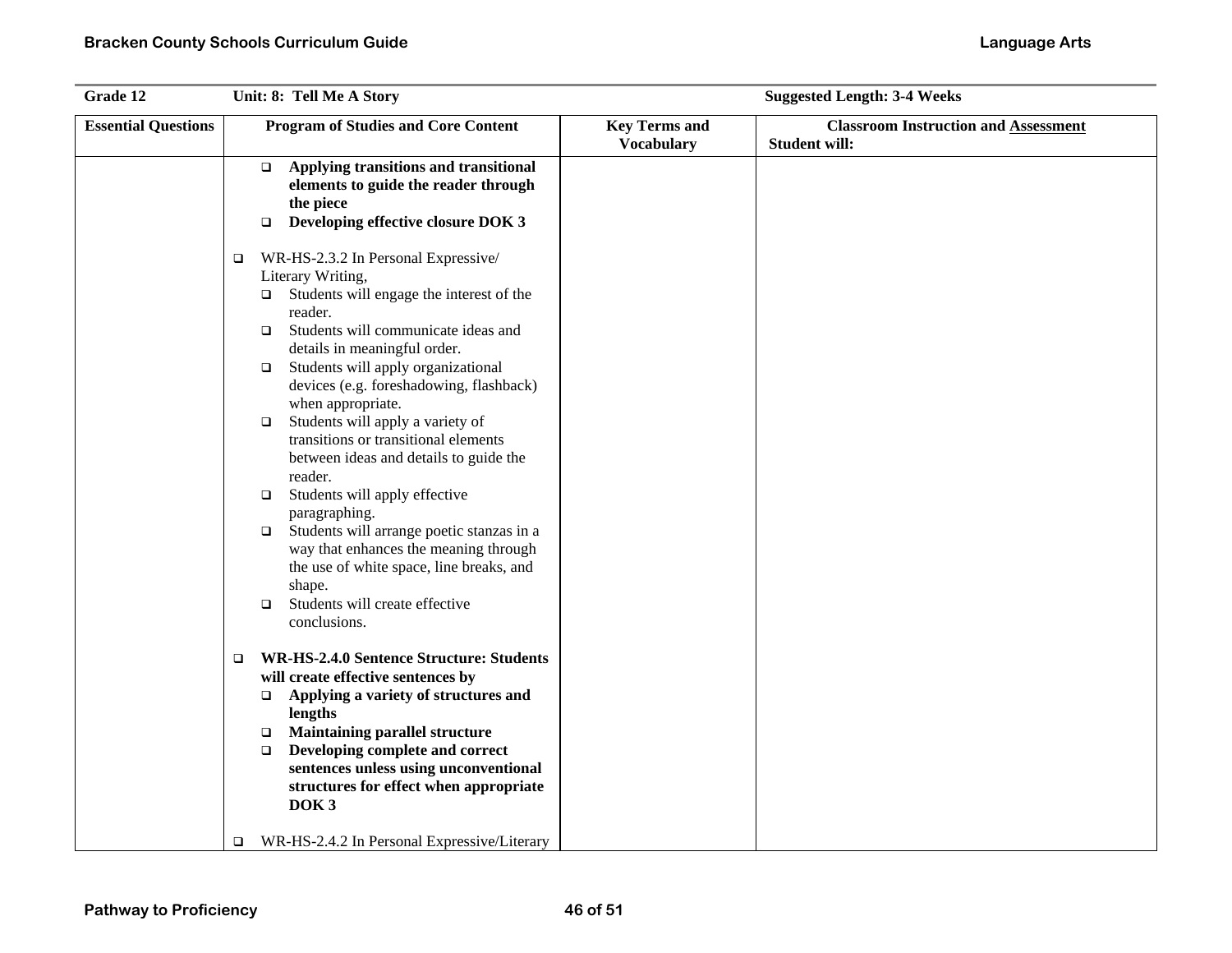| Grade 12                   | Unit: 8: Tell Me A Story                                                                                                                                                                                                                                                                                                                                                                                                                                 | <b>Suggested Length: 3-4 Weeks</b>        |                                                                     |  |
|----------------------------|----------------------------------------------------------------------------------------------------------------------------------------------------------------------------------------------------------------------------------------------------------------------------------------------------------------------------------------------------------------------------------------------------------------------------------------------------------|-------------------------------------------|---------------------------------------------------------------------|--|
| <b>Essential Questions</b> | <b>Program of Studies and Core Content</b>                                                                                                                                                                                                                                                                                                                                                                                                               | <b>Key Terms and</b><br><b>Vocabulary</b> | <b>Classroom Instruction and Assessment</b><br><b>Student will:</b> |  |
|                            | Writing,<br>Students will develop sentences of<br>$\Box$<br>various structures and lengths for effect.<br>Students will maintain parallel structure.<br>$\Box$<br>Students will develop complete sentences<br>$\Box$<br>or apply unconventional structures for an<br>intentional effect when appropriate.<br>Students will arrange poetic language in<br>$\Box$<br>meaningful order.<br>Students will apply poetic line breaks<br>$\Box$<br>effectively. |                                           |                                                                     |  |
|                            | WR-HS-3.5.0 Language: Students will<br>$\Box$<br>exemplify effective language choices by<br>Applying correct grammar and usage<br>$\Box$<br>Applying concise use of language<br>□<br>Incorporating strong verbs, precise<br>$\Box$<br>nouns, concrete details, and sensory<br>details<br>Applying language appropriate to the<br>$\Box$<br>content, purpose, and audience DOK 2                                                                          |                                           |                                                                     |  |
|                            | WR-HS-3.5.2 In Personal Expressive/Literary<br>$\Box$<br>Writing,<br>Students will adhere to standard<br>□<br>guidelines for usage and grammar or<br>apply nonstandard for an intentional<br>effect.<br>Students will incorporate language based<br>$\Box$<br>on economy, precision, richness, or<br>impact on the reader.<br>Students will develop ideas through<br>$\Box$<br>descriptive or figurative language.                                       |                                           |                                                                     |  |
|                            | WR-HS-3.6.0 Correctness: Students will<br>$\Box$<br>communicate clearly by<br><b>Applying correct spelling</b><br>$\Box$<br>$\Box$ Applying correct punctuation                                                                                                                                                                                                                                                                                          |                                           |                                                                     |  |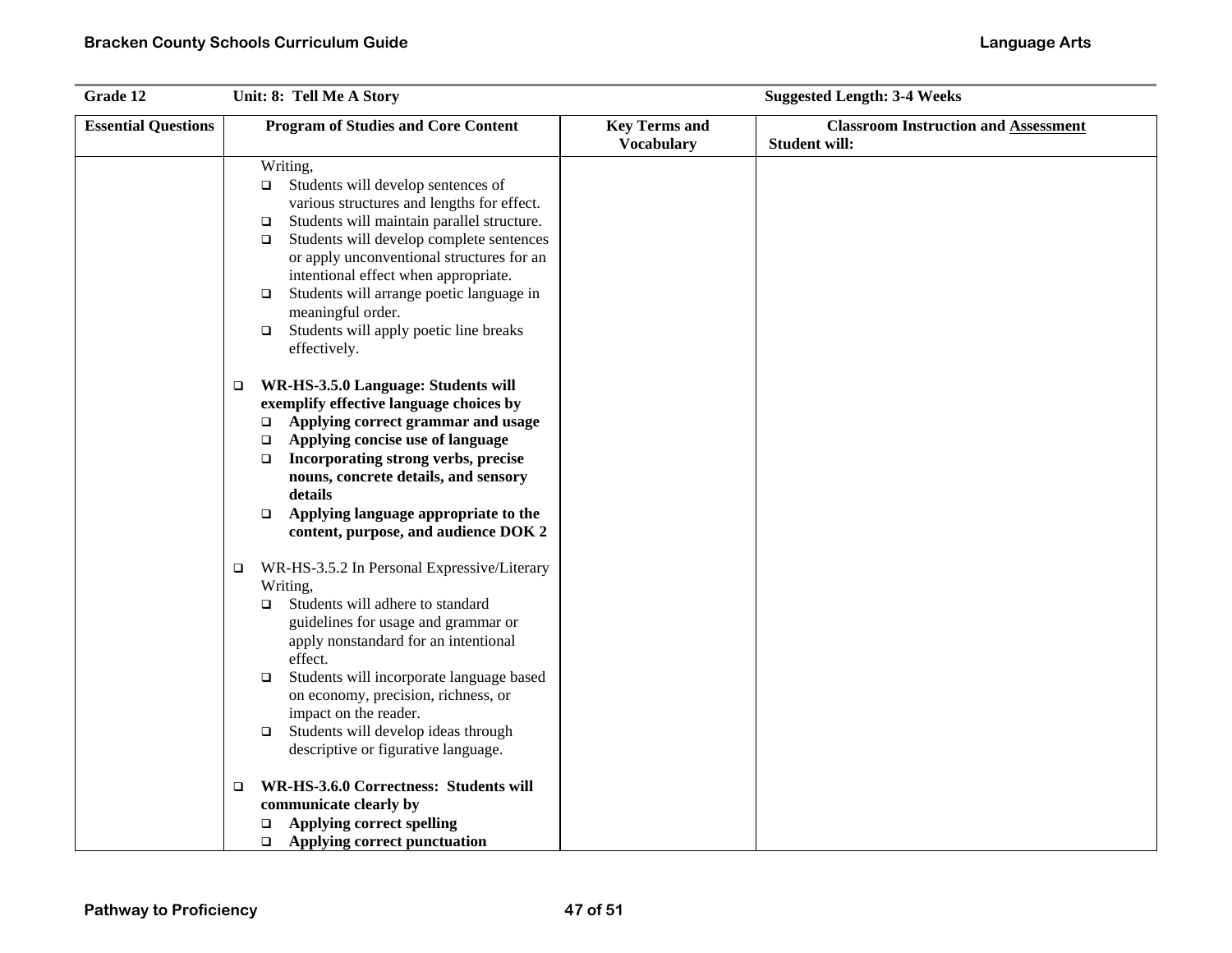| Grade 12                   | Unit: 8: Tell Me A Story                                                                                                                                                                                                                                                                                                                                                                                                                                                                                                                                                     |                                           | <b>Suggested Length: 3-4 Weeks</b>                                  |
|----------------------------|------------------------------------------------------------------------------------------------------------------------------------------------------------------------------------------------------------------------------------------------------------------------------------------------------------------------------------------------------------------------------------------------------------------------------------------------------------------------------------------------------------------------------------------------------------------------------|-------------------------------------------|---------------------------------------------------------------------|
| <b>Essential Questions</b> | <b>Program of Studies and Core Content</b>                                                                                                                                                                                                                                                                                                                                                                                                                                                                                                                                   | <b>Key Terms and</b><br><b>Vocabulary</b> | <b>Classroom Instruction and Assessment</b><br><b>Student will:</b> |
|                            | Applying correct capitalization<br>$\Box$<br>Incorporating acceptable departure<br>$\Box$<br>from standard correctness to enhance<br>meaning when appropriate<br><b>Incorporating appropriate</b><br>$\Box$<br>documentation of ideas and<br>information from outside sources (e.g.,<br>citing authors or titles within the text,<br>listing sources, documenting sources in<br>text and/or on a Works Cited page)<br>DOK <sub>2</sub>                                                                                                                                       |                                           |                                                                     |
|                            | WR-HS-4.8.0 Prewriting<br>$\Box$<br>□ Establishing a purpose and<br>central/controlling idea or focus<br>Identifying and analyzing the audience<br>$\Box$<br>Determining the most appropriate form to<br>$\Box$<br>meet the needs of purpose and audience<br>Generating ideas (e.g., mapping,<br>$\Box$<br>webbing, note taking, interviewing,<br>researching, and other writing-to-learn<br>activities)<br>Organizing ideas – examining other<br>$\Box$<br>models of good writing, appropriate text<br>structures to match purpose, various ways<br>to organize information |                                           |                                                                     |
|                            | WR-HS-4.9.0 Drafting<br>$\Box$<br>Writing draft(s) for an intended audience<br>$\Box$<br>Developing topic, elaborating ideas,<br>$\Box$<br>exploring sentence variety and language<br>use                                                                                                                                                                                                                                                                                                                                                                                    |                                           |                                                                     |
|                            | WR-HS-4.10.0 Revising (Content/Ideas)<br>$\Box$<br>Reflecting to determine where to add,<br>$\Box$<br>delete, rearrange, define/redefine, or<br>elaborate content<br>Conferencing with teacher or peer(s) to<br>$\Box$                                                                                                                                                                                                                                                                                                                                                       |                                           |                                                                     |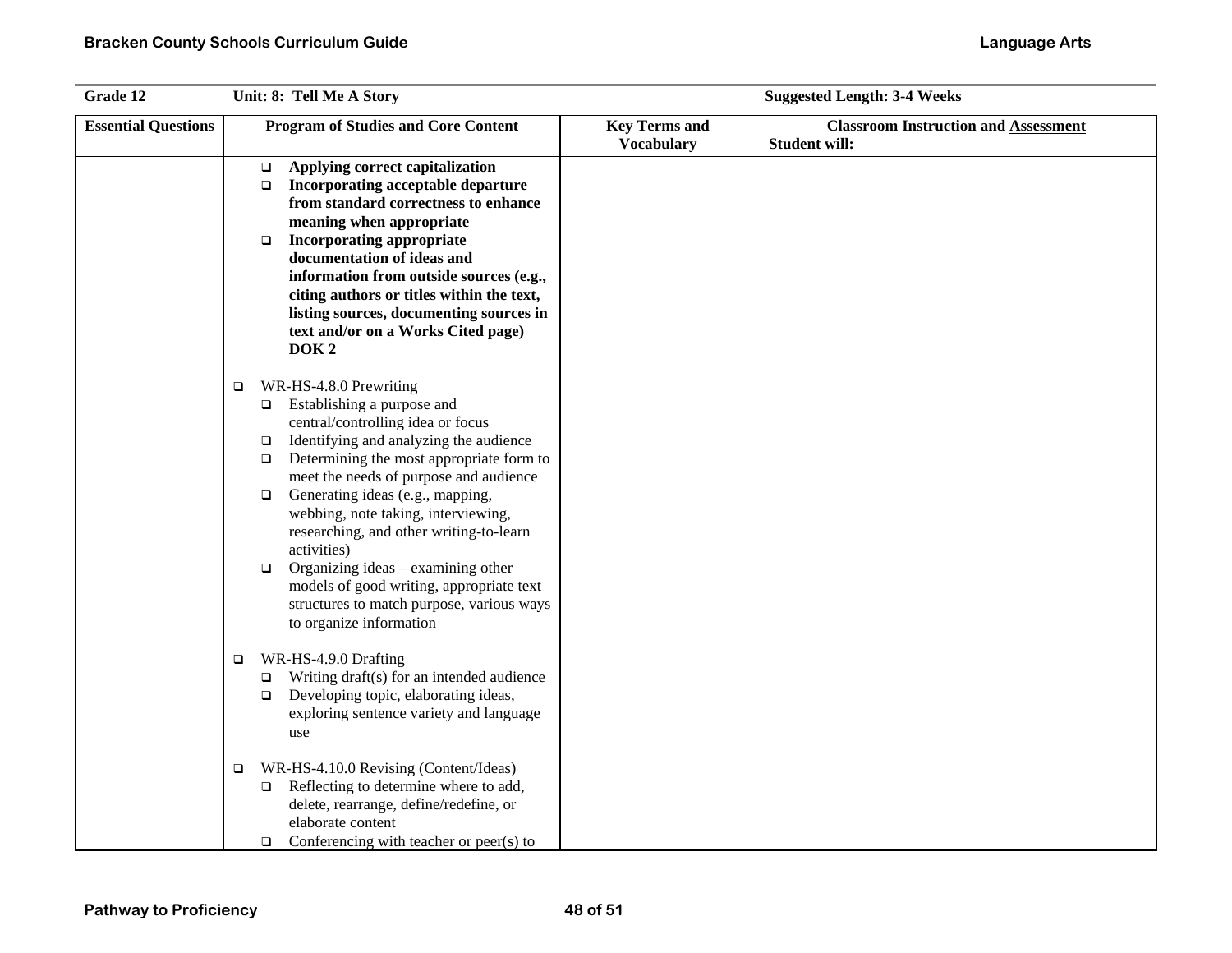| Grade 12                   | Unit: 8: Tell Me A Story                                                                                                                                                                                                                                                                                                                                                                                           | <b>Suggested Length: 3-4 Weeks</b>        |                                                                     |  |
|----------------------------|--------------------------------------------------------------------------------------------------------------------------------------------------------------------------------------------------------------------------------------------------------------------------------------------------------------------------------------------------------------------------------------------------------------------|-------------------------------------------|---------------------------------------------------------------------|--|
| <b>Essential Questions</b> | <b>Program of Studies and Core Content</b>                                                                                                                                                                                                                                                                                                                                                                         | <b>Key Terms and</b><br><b>Vocabulary</b> | <b>Classroom Instruction and Assessment</b><br><b>Student will:</b> |  |
|                            | help determine where to add, delete,<br>rearrange, define/redefine, or elaborate<br>content<br>Checking for accuracy of content<br>$\Box$<br>Considering voice, tone, style, intended<br>$\Box$<br>audience, coherence, transitions, pacing<br>$\Box$ Comparing with rubric criteria and<br>anchor papers/models<br>Considering effectiveness of language<br>$\Box$<br>usage and sentences to communicate<br>ideas |                                           |                                                                     |  |
|                            | <b>Revising Skills</b><br>Idea Development<br>$\Box$ Students will narrow topic for selected<br>writing.<br>Students will identify topic sentence of a<br>$\Box$<br>paragraph that is purposefully placed to<br>enhance reader awareness.                                                                                                                                                                          |                                           |                                                                     |  |
|                            | Students will select appropriate<br>$\Box$<br>supporting details relevant to a specific<br>writing category (e.g., dialogue,<br>predictions, findings from research,<br>needed definitions, causes and effects,<br>comparisons, contrasts, reference to<br>concepts).                                                                                                                                              |                                           |                                                                     |  |
|                            | Students will delete extraneous/irrelevant<br>$\Box$<br>materials.                                                                                                                                                                                                                                                                                                                                                 |                                           |                                                                     |  |
|                            | Organization<br>Students will correct sentences that are<br>□<br>out of chronological/sequential order or<br>insert new sentences in the correct<br>chronological/sequential position.<br>Students will compose effective and<br>$\Box$<br>subtle transitions.                                                                                                                                                     |                                           |                                                                     |  |
|                            | Students will develop effective<br>$\Box$<br>introductions and closures for writing.<br>Students will apply appropriate usage of<br>$\Box$                                                                                                                                                                                                                                                                         |                                           |                                                                     |  |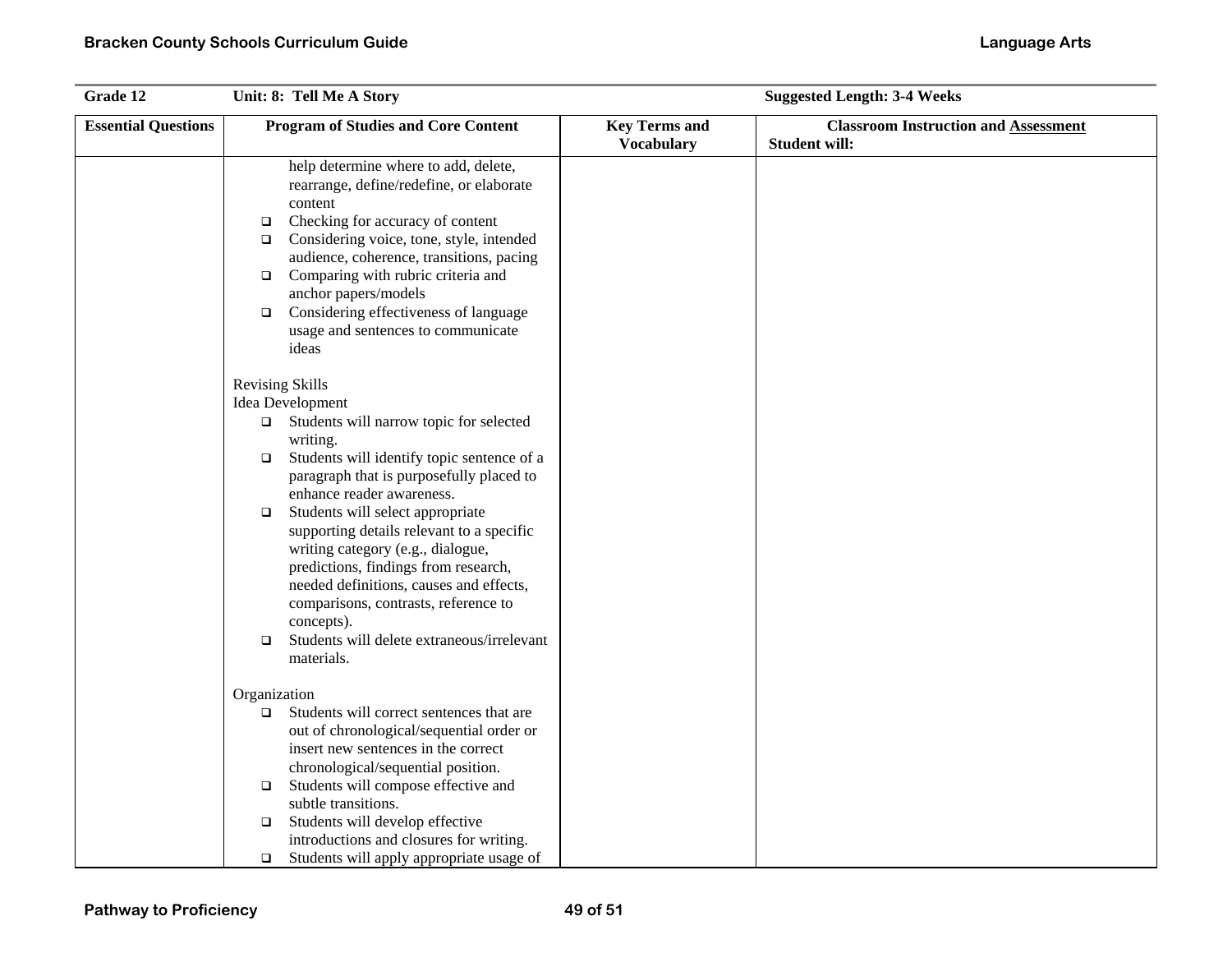| Grade 12                   | Unit: 8: Tell Me A Story                                                                                                                                                                                                                                                                                                                                                                                                        | <b>Suggested Length: 3-4 Weeks</b>        |                                                                     |  |
|----------------------------|---------------------------------------------------------------------------------------------------------------------------------------------------------------------------------------------------------------------------------------------------------------------------------------------------------------------------------------------------------------------------------------------------------------------------------|-------------------------------------------|---------------------------------------------------------------------|--|
| <b>Essential Questions</b> | <b>Program of Studies and Core Content</b>                                                                                                                                                                                                                                                                                                                                                                                      | <b>Key Terms and</b><br><b>Vocabulary</b> | <b>Classroom Instruction and Assessment</b><br><b>Student will:</b> |  |
|                            | parallelism (e.g. word forms, lists,<br>phrases, clauses, sentences, organization,<br>idea development).                                                                                                                                                                                                                                                                                                                        |                                           |                                                                     |  |
|                            | Word Choice<br>$\Box$ Students will eliminate redundant words<br>and phrases.<br>Students will apply the most specific<br>$\Box$<br>word for use in a sentence.                                                                                                                                                                                                                                                                 |                                           |                                                                     |  |
|                            | WR-HS-4.11.0 Editing (Conventions and<br>$\Box$<br>Mechanics)<br>Checking for correctness with self,<br>$\Box$<br>teacher, or peer(s)<br>Language usage<br>$\Box$<br>Sentence structure<br>$\Box$<br>Spelling<br>$\Box$<br>Capitalization<br>$\Box$<br>Punctuation<br>$\Box$<br>Documentation of sources<br>$\Box$<br>Using resources to support editing (e.g.,<br>$\Box$<br>spell check, dictionaries, thesauri,<br>handbooks) |                                           |                                                                     |  |
|                            | <b>Editing Skills</b><br>Language Usage<br>$\Box$ Students will apply knowledge of<br>subject/verb agreement with both<br>singular and plural subjects.<br>$\Box$ Students will apply knowledge of<br>present, past and future tenses.<br>$\Box$ Students will apply knowledge of<br>comparative and superlative forms of                                                                                                       |                                           |                                                                     |  |
|                            | adjectives and adverbs.<br>Students will apply knowledge of special<br>$\Box$<br>problems in usage, (i.e., a/an, to/two/too,<br>their/there/they're) and pronoun<br>references and double negatives.<br>Students will apply knowledge of<br>$\Box$                                                                                                                                                                              |                                           |                                                                     |  |